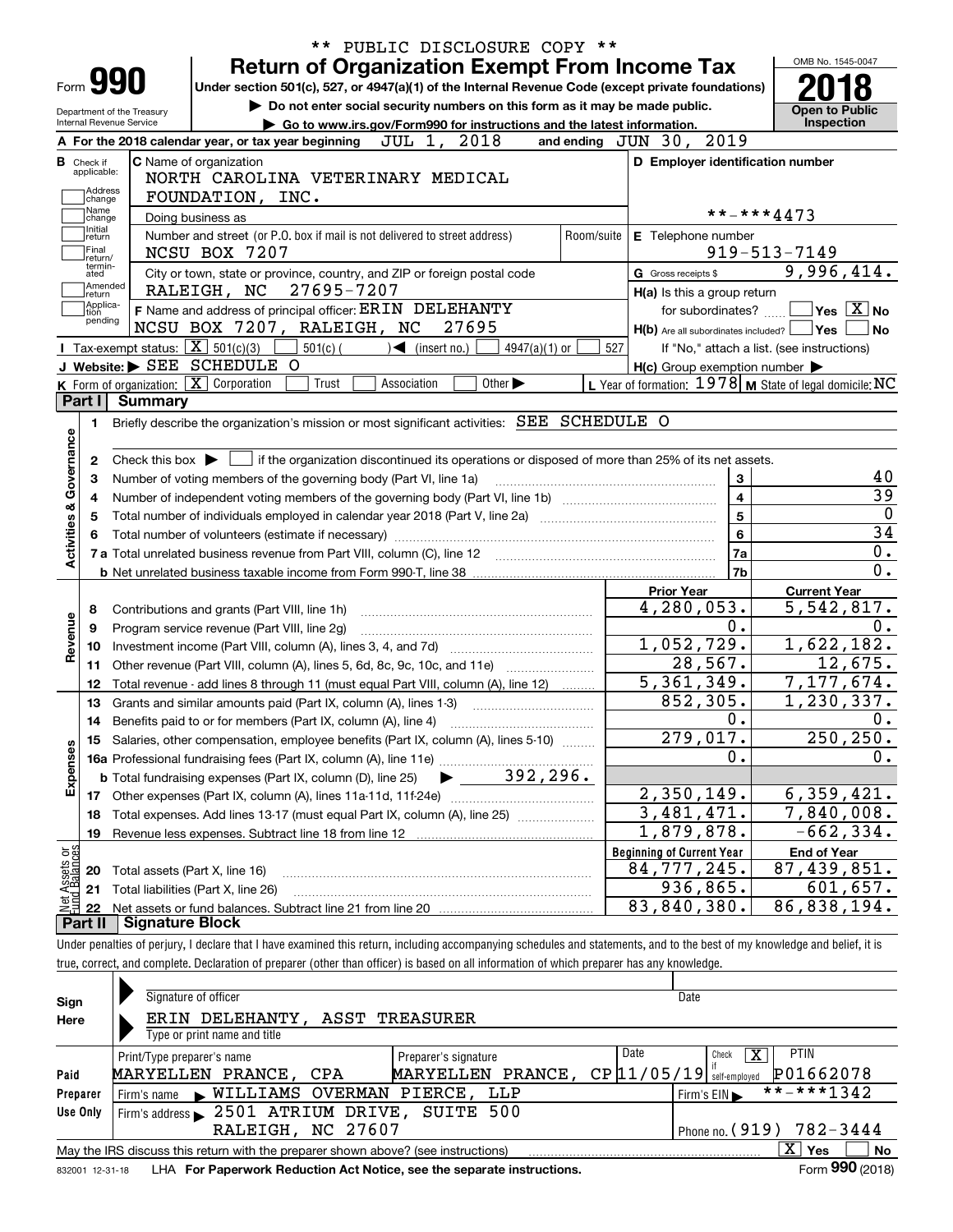|              | NORTH CAROLINA VETERINARY MEDICAL                                                                                                                               |            |                                            |
|--------------|-----------------------------------------------------------------------------------------------------------------------------------------------------------------|------------|--------------------------------------------|
|              | FOUNDATION, INC.<br>Form 990 (2018)<br><b>Statement of Program Service Accomplishments</b><br>Part III                                                          | **-***4473 | Page 2                                     |
|              |                                                                                                                                                                 |            |                                            |
| 1            | Briefly describe the organization's mission:                                                                                                                    |            |                                            |
|              | TO PROVIDE FINANCIAL SUPPORT FOR ALL TYPES OF EDUCATION AND RESEARCH                                                                                            |            |                                            |
|              | IN THE FIELD OF VETERINARY MEDICINE AT NORTH CAROLINA STATE                                                                                                     |            |                                            |
|              | UNIVERSITY.                                                                                                                                                     |            |                                            |
|              |                                                                                                                                                                 |            |                                            |
| $\mathbf{2}$ | Did the organization undertake any significant program services during the year which were not listed on the                                                    |            |                                            |
|              | prior Form 990 or 990-EZ?                                                                                                                                       |            | $\overline{\ }$ Yes $\overline{\rm{X}}$ No |
|              | If "Yes," describe these new services on Schedule O.                                                                                                            |            | $\sqrt{}$ Yes $\sqrt{}$ X $\sqrt{}$ No     |
| 3            | Did the organization cease conducting, or make significant changes in how it conducts, any program services?<br>If "Yes," describe these changes on Schedule O. |            |                                            |
| 4            | Describe the organization's program service accomplishments for each of its three largest program services, as measured by expenses.                            |            |                                            |
|              | Section 501(c)(3) and 501(c)(4) organizations are required to report the amount of grants and allocations to others, the total expenses, and                    |            |                                            |
|              | revenue, if any, for each program service reported.                                                                                                             |            |                                            |
| 4a           |                                                                                                                                                                 |            | 12,675.                                    |
|              | PROVIDES FINANCIAL SUPPORT FOR ALL TYPES OF EDUCATION AND RESEARCH IN                                                                                           |            |                                            |
|              | THE FIELD OF VETERINARY MEDICINE AT NORTH CAROLINA STATE UNIVERSITY.                                                                                            |            |                                            |
|              |                                                                                                                                                                 |            |                                            |
|              |                                                                                                                                                                 |            |                                            |
|              |                                                                                                                                                                 |            |                                            |
|              |                                                                                                                                                                 |            |                                            |
|              |                                                                                                                                                                 |            |                                            |
|              |                                                                                                                                                                 |            |                                            |
|              |                                                                                                                                                                 |            |                                            |
|              |                                                                                                                                                                 |            |                                            |
|              |                                                                                                                                                                 |            |                                            |
| 4b           |                                                                                                                                                                 |            |                                            |
|              |                                                                                                                                                                 |            |                                            |
|              |                                                                                                                                                                 |            |                                            |
|              |                                                                                                                                                                 |            |                                            |
|              |                                                                                                                                                                 |            |                                            |
|              |                                                                                                                                                                 |            |                                            |
|              |                                                                                                                                                                 |            |                                            |
|              |                                                                                                                                                                 |            |                                            |
|              |                                                                                                                                                                 |            |                                            |
|              |                                                                                                                                                                 |            |                                            |
|              |                                                                                                                                                                 |            |                                            |
|              |                                                                                                                                                                 |            |                                            |
| 4c           | (Code: ) (Expenses \$                                                                                                                                           |            |                                            |
|              |                                                                                                                                                                 |            |                                            |
|              |                                                                                                                                                                 |            |                                            |
|              |                                                                                                                                                                 |            |                                            |
|              |                                                                                                                                                                 |            |                                            |
|              |                                                                                                                                                                 |            |                                            |
|              |                                                                                                                                                                 |            |                                            |
|              |                                                                                                                                                                 |            |                                            |
|              |                                                                                                                                                                 |            |                                            |
|              |                                                                                                                                                                 |            |                                            |
|              |                                                                                                                                                                 |            |                                            |
|              |                                                                                                                                                                 |            |                                            |
|              |                                                                                                                                                                 |            |                                            |
| 4d           | Other program services (Describe in Schedule O.)<br>(Expenses \$<br>) (Revenue \$                                                                               |            |                                            |
| 4е           | including grants of \$<br>7,079,443.<br>Total program service expenses                                                                                          |            |                                            |
|              |                                                                                                                                                                 |            | nnn.                                       |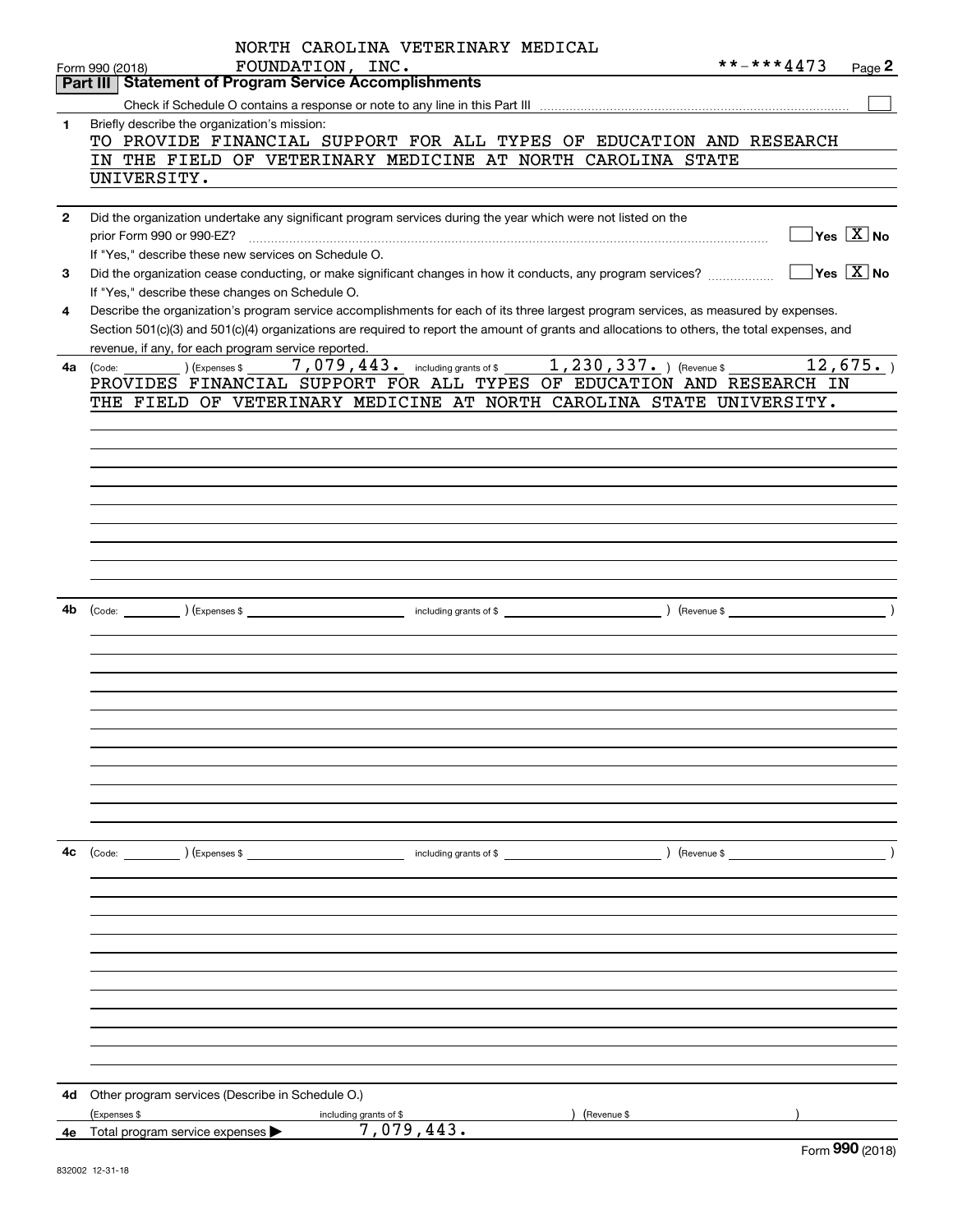|     |                                                                                                                                                                                                                                                  |                 | Yes   No                |             |
|-----|--------------------------------------------------------------------------------------------------------------------------------------------------------------------------------------------------------------------------------------------------|-----------------|-------------------------|-------------|
| 1.  | Is the organization described in section $501(c)(3)$ or $4947(a)(1)$ (other than a private foundation)?                                                                                                                                          |                 |                         |             |
|     |                                                                                                                                                                                                                                                  | 1.              | X                       |             |
| 2   |                                                                                                                                                                                                                                                  | $\overline{2}$  | $\overline{\mathbf{x}}$ |             |
| 3   | Did the organization engage in direct or indirect political campaign activities on behalf of or in opposition to candidates for                                                                                                                  |                 |                         |             |
|     |                                                                                                                                                                                                                                                  | 3               |                         | x           |
| 4   | Section 501(c)(3) organizations. Did the organization engage in lobbying activities, or have a section 501(h) election in effect                                                                                                                 |                 |                         |             |
|     |                                                                                                                                                                                                                                                  | 4               |                         | X           |
| 5   | Is the organization a section 501(c)(4), 501(c)(5), or 501(c)(6) organization that receives membership dues, assessments, or                                                                                                                     |                 |                         |             |
|     |                                                                                                                                                                                                                                                  | 5               |                         | X           |
| 6   | Did the organization maintain any donor advised funds or any similar funds or accounts for which donors have the right to                                                                                                                        |                 |                         |             |
|     | provide advice on the distribution or investment of amounts in such funds or accounts? If "Yes," complete Schedule D, Part I                                                                                                                     | 6               |                         | X           |
| 7   | Did the organization receive or hold a conservation easement, including easements to preserve open space,                                                                                                                                        |                 |                         |             |
|     |                                                                                                                                                                                                                                                  | $\overline{7}$  |                         | X           |
| 8   | Did the organization maintain collections of works of art, historical treasures, or other similar assets? If "Yes," complete                                                                                                                     |                 |                         |             |
|     |                                                                                                                                                                                                                                                  | 8               | X                       |             |
| 9   | Did the organization report an amount in Part X, line 21, for escrow or custodial account liability, serve as a custodian for                                                                                                                    |                 |                         |             |
|     | amounts not listed in Part X; or provide credit counseling, debt management, credit repair, or debt negotiation services?                                                                                                                        |                 |                         |             |
|     | If "Yes," complete Schedule D, Part IV                                                                                                                                                                                                           | 9               |                         | X           |
| 10  | Did the organization, directly or through a related organization, hold assets in temporarily restricted endowments, permanent                                                                                                                    |                 |                         |             |
|     |                                                                                                                                                                                                                                                  | 10              | X                       |             |
| 11  | If the organization's answer to any of the following questions is "Yes," then complete Schedule D, Parts VI, VII, VIII, IX, or X                                                                                                                 |                 |                         |             |
|     | as applicable.                                                                                                                                                                                                                                   |                 |                         |             |
| а   | Did the organization report an amount for land, buildings, and equipment in Part X, line 10? If "Yes," complete Schedule D,                                                                                                                      |                 |                         | х           |
|     |                                                                                                                                                                                                                                                  | 11a             |                         |             |
| b   | Did the organization report an amount for investments - other securities in Part X, line 12 that is 5% or more of its total                                                                                                                      |                 | X                       |             |
|     |                                                                                                                                                                                                                                                  | 11 <sub>b</sub> |                         |             |
| c   | Did the organization report an amount for investments - program related in Part X, line 13 that is 5% or more of its total                                                                                                                       |                 |                         | х           |
|     |                                                                                                                                                                                                                                                  | 11c             |                         |             |
|     | d Did the organization report an amount for other assets in Part X, line 15 that is 5% or more of its total assets reported in                                                                                                                   |                 |                         | х           |
|     |                                                                                                                                                                                                                                                  | 11d<br>11e      | X                       |             |
| f   | Did the organization report an amount for other liabilities in Part X, line 25? If "Yes," complete Schedule D, Part X<br>Did the organization's separate or consolidated financial statements for the tax year include a footnote that addresses |                 |                         |             |
|     | the organization's liability for uncertain tax positions under FIN 48 (ASC 740)? If "Yes," complete Schedule D, Part X                                                                                                                           | 11f             | X                       |             |
|     | 12a Did the organization obtain separate, independent audited financial statements for the tax year? If "Yes," complete                                                                                                                          |                 |                         |             |
|     | Schedule D, Parts XI and XII                                                                                                                                                                                                                     | 12a             | X                       |             |
|     | <b>b</b> Was the organization included in consolidated, independent audited financial statements for the tax year?                                                                                                                               |                 |                         |             |
|     | If "Yes," and if the organization answered "No" to line 12a, then completing Schedule D, Parts XI and XII is optional                                                                                                                            | 12b             |                         | 4           |
| 13  |                                                                                                                                                                                                                                                  | 13              |                         | X           |
| 14a | Did the organization maintain an office, employees, or agents outside of the United States?                                                                                                                                                      | 14a             |                         | X           |
| b   | Did the organization have aggregate revenues or expenses of more than \$10,000 from grantmaking, fundraising, business,                                                                                                                          |                 |                         |             |
|     | investment, and program service activities outside the United States, or aggregate foreign investments valued at \$100,000                                                                                                                       |                 |                         |             |
|     |                                                                                                                                                                                                                                                  | 14b             |                         | X           |
| 15  | Did the organization report on Part IX, column (A), line 3, more than \$5,000 of grants or other assistance to or for any                                                                                                                        |                 |                         |             |
|     |                                                                                                                                                                                                                                                  | 15              |                         | X           |
| 16  | Did the organization report on Part IX, column (A), line 3, more than \$5,000 of aggregate grants or other assistance to                                                                                                                         |                 |                         |             |
|     |                                                                                                                                                                                                                                                  | 16              |                         | X           |
| 17  | Did the organization report a total of more than \$15,000 of expenses for professional fundraising services on Part IX,                                                                                                                          |                 |                         |             |
|     |                                                                                                                                                                                                                                                  | 17              |                         | X           |
| 18  | Did the organization report more than \$15,000 total of fundraising event gross income and contributions on Part VIII, lines                                                                                                                     |                 |                         |             |
|     |                                                                                                                                                                                                                                                  | 18              |                         | X           |
| 19  | Did the organization report more than \$15,000 of gross income from gaming activities on Part VIII, line 9a? If "Yes."                                                                                                                           |                 |                         |             |
|     |                                                                                                                                                                                                                                                  | 19              |                         | x           |
| 20a |                                                                                                                                                                                                                                                  | 20a             |                         | $\mathbf x$ |
|     | b If "Yes" to line 20a, did the organization attach a copy of its audited financial statements to this return?                                                                                                                                   | 20 <sub>b</sub> |                         |             |
| 21  | Did the organization report more than \$5,000 of grants or other assistance to any domestic organization or                                                                                                                                      |                 |                         |             |
|     |                                                                                                                                                                                                                                                  | 21              | X                       |             |

Form (2018) **990**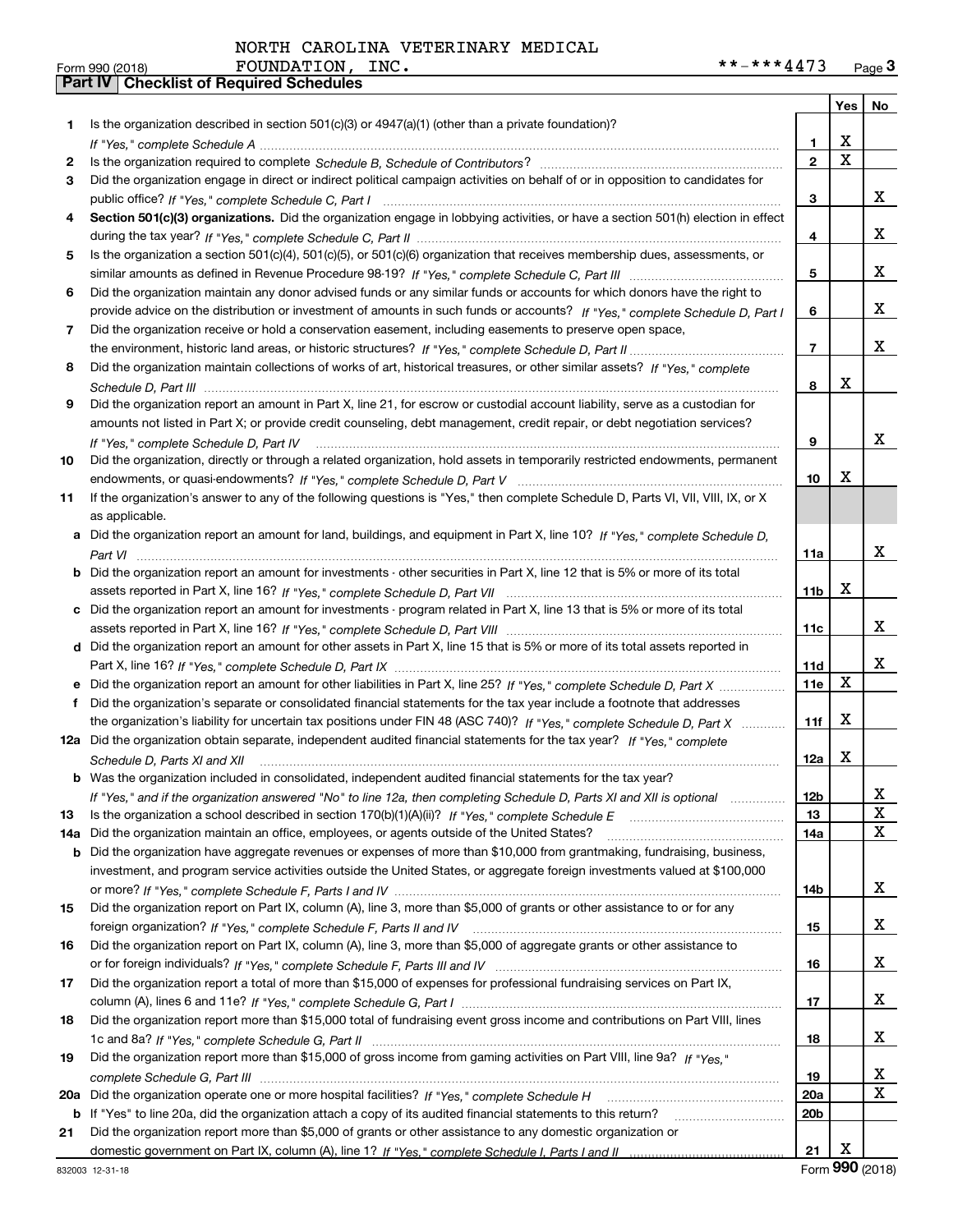|    | Part IV   Griecklist of Required Scriedules (continued)                                                                           |                 |            |             |
|----|-----------------------------------------------------------------------------------------------------------------------------------|-----------------|------------|-------------|
|    |                                                                                                                                   |                 | Yes        | No.         |
| 22 | Did the organization report more than \$5,000 of grants or other assistance to or for domestic individuals on                     |                 |            |             |
|    |                                                                                                                                   | 22              |            | x           |
| 23 | Did the organization answer "Yes" to Part VII, Section A, line 3, 4, or 5 about compensation of the organization's current        |                 |            |             |
|    | and former officers, directors, trustees, key employees, and highest compensated employees? If "Yes," complete                    |                 |            |             |
|    |                                                                                                                                   | 23              | x          |             |
|    | 24a Did the organization have a tax-exempt bond issue with an outstanding principal amount of more than \$100,000 as of the       |                 |            |             |
|    | last day of the year, that was issued after December 31, 2002? If "Yes," answer lines 24b through 24d and complete                |                 |            |             |
|    |                                                                                                                                   | 24a             |            | x           |
|    | <b>b</b> Did the organization invest any proceeds of tax-exempt bonds beyond a temporary period exception?                        | 24b             |            |             |
|    | c Did the organization maintain an escrow account other than a refunding escrow at any time during the year to defease            |                 |            |             |
|    |                                                                                                                                   | 24c<br>24d      |            |             |
|    | 25a Section 501(c)(3), 501(c)(4), and 501(c)(29) organizations. Did the organization engage in an excess benefit                  |                 |            |             |
|    |                                                                                                                                   | 25a             |            | x           |
|    | b Is the organization aware that it engaged in an excess benefit transaction with a disqualified person in a prior year, and      |                 |            |             |
|    | that the transaction has not been reported on any of the organization's prior Forms 990 or 990-EZ? If "Yes," complete             |                 |            |             |
|    | Schedule L. Part I                                                                                                                | 25b             |            | x           |
| 26 | Did the organization report any amount on Part X, line 5, 6, or 22 for receivables from or payables to any current or             |                 |            |             |
|    | former officers, directors, trustees, key employees, highest compensated employees, or disqualified persons? If "Yes."            |                 |            |             |
|    |                                                                                                                                   | 26              |            | х           |
| 27 | Did the organization provide a grant or other assistance to an officer, director, trustee, key employee, substantial              |                 |            |             |
|    | contributor or employee thereof, a grant selection committee member, or to a 35% controlled entity or family member               |                 |            |             |
|    |                                                                                                                                   | 27              |            | x           |
| 28 | Was the organization a party to a business transaction with one of the following parties (see Schedule L, Part IV                 |                 |            |             |
|    | instructions for applicable filing thresholds, conditions, and exceptions):                                                       |                 |            |             |
| а  | A current or former officer, director, trustee, or key employee? If "Yes," complete Schedule L, Part IV                           | 28a             |            | х           |
| b  | A family member of a current or former officer, director, trustee, or key employee? If "Yes," complete Schedule L, Part IV        | 28 <sub>b</sub> |            | $\mathbf X$ |
|    | c An entity of which a current or former officer, director, trustee, or key employee (or a family member thereof) was an officer, |                 |            |             |
|    |                                                                                                                                   | 28c             |            | X           |
| 29 |                                                                                                                                   | 29              | X          |             |
| 30 | Did the organization receive contributions of art, historical treasures, or other similar assets, or qualified conservation       |                 |            |             |
|    |                                                                                                                                   | 30              |            | x           |
| 31 | Did the organization liquidate, terminate, or dissolve and cease operations?                                                      |                 |            |             |
|    |                                                                                                                                   | 31              |            | x           |
| 32 | Did the organization sell, exchange, dispose of, or transfer more than 25% of its net assets? If "Yes," complete                  |                 |            |             |
|    |                                                                                                                                   | 32              |            | х           |
| 33 | Did the organization own 100% of an entity disregarded as separate from the organization under Regulations                        |                 |            |             |
|    |                                                                                                                                   | 33              |            | x           |
| 34 | Was the organization related to any tax-exempt or taxable entity? If "Yes," complete Schedule R, Part II, III, or IV, and         |                 |            |             |
|    |                                                                                                                                   | 34              | X          |             |
|    | 35a Did the organization have a controlled entity within the meaning of section 512(b)(13)?                                       | 35a             |            | X           |
|    | b If "Yes" to line 35a, did the organization receive any payment from or engage in any transaction with a controlled entity       |                 |            |             |
|    |                                                                                                                                   | 35b             |            |             |
| 36 | Section 501(c)(3) organizations. Did the organization make any transfers to an exempt non-charitable related organization?        |                 |            |             |
|    |                                                                                                                                   | 36              |            | x           |
| 37 | Did the organization conduct more than 5% of its activities through an entity that is not a related organization                  |                 |            |             |
|    | and that is treated as a partnership for federal income tax purposes? If "Yes," complete Schedule R, Part VI                      | 37              |            | х           |
| 38 | Did the organization complete Schedule O and provide explanations in Schedule O for Part VI, lines 11b and 19?                    |                 |            |             |
|    | Note. All Form 990 filers are required to complete Schedule O                                                                     | 38              | X          |             |
|    | Part V<br><b>Statements Regarding Other IRS Filings and Tax Compliance</b>                                                        |                 |            |             |
|    | Check if Schedule O contains a response or note to any line in this Part V                                                        |                 |            |             |
|    |                                                                                                                                   |                 | <b>Yes</b> | No          |
|    | 1a                                                                                                                                |                 |            |             |
|    | 0<br><b>b</b> Enter the number of Forms W-2G included in line 1a. Enter -0- if not applicable<br>1b                               |                 |            |             |
| c  | Did the organization comply with backup withholding rules for reportable payments to vendors and reportable gaming                |                 |            |             |
|    | (gambling) winnings to prize winners?                                                                                             | 1c              | х          |             |

Form (2018) **990**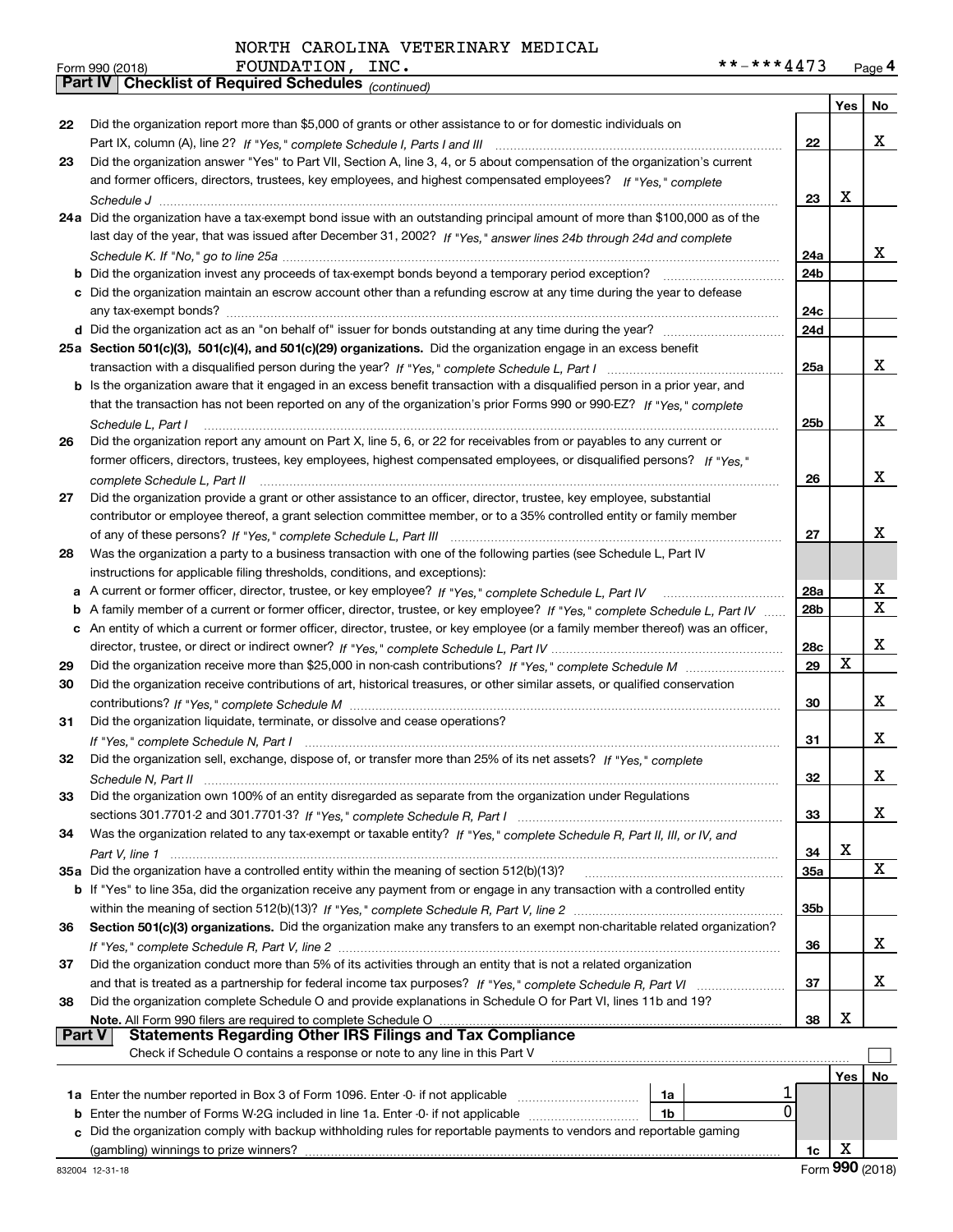|               | FOUNDATION,<br>INC.<br>Form 990 (2018)                                                                                                                                                                                                           |                 | **-***4473 |                |     | Page $5$ |
|---------------|--------------------------------------------------------------------------------------------------------------------------------------------------------------------------------------------------------------------------------------------------|-----------------|------------|----------------|-----|----------|
| <b>Part V</b> | Statements Regarding Other IRS Filings and Tax Compliance (continued)                                                                                                                                                                            |                 |            |                |     |          |
|               |                                                                                                                                                                                                                                                  |                 |            |                | Yes | No       |
|               | 2a Enter the number of employees reported on Form W-3, Transmittal of Wage and Tax Statements,                                                                                                                                                   |                 |            |                |     |          |
|               | filed for the calendar year ending with or within the year covered by this return [11] [11] the calendar year ending with or within the year covered by this return                                                                              | 2a              | 0          |                |     |          |
|               |                                                                                                                                                                                                                                                  |                 |            | 2 <sub>b</sub> |     |          |
|               |                                                                                                                                                                                                                                                  |                 |            |                |     |          |
|               | 3a Did the organization have unrelated business gross income of \$1,000 or more during the year?                                                                                                                                                 |                 |            | 3a             |     | х        |
|               |                                                                                                                                                                                                                                                  |                 |            | 3 <sub>b</sub> |     |          |
|               | 4a At any time during the calendar year, did the organization have an interest in, or a signature or other authority over, a                                                                                                                     |                 |            |                |     |          |
|               |                                                                                                                                                                                                                                                  |                 |            | 4a             |     | х        |
|               | <b>b</b> If "Yes," enter the name of the foreign country: $\blacktriangleright$                                                                                                                                                                  |                 |            |                |     |          |
|               | See instructions for filing requirements for FinCEN Form 114, Report of Foreign Bank and Financial Accounts (FBAR).                                                                                                                              |                 |            |                |     |          |
| 5a            | Was the organization a party to a prohibited tax shelter transaction at any time during the tax year?                                                                                                                                            |                 |            | 5a             |     | х        |
| b             |                                                                                                                                                                                                                                                  |                 |            | 5b             |     | х        |
| с             |                                                                                                                                                                                                                                                  |                 |            | 5c             |     |          |
| ба            | Does the organization have annual gross receipts that are normally greater than \$100,000, and did the organization solicit                                                                                                                      |                 |            |                |     |          |
|               | any contributions that were not tax deductible as charitable contributions?                                                                                                                                                                      |                 |            | 6a             | х   |          |
|               | b If "Yes," did the organization include with every solicitation an express statement that such contributions or gifts                                                                                                                           |                 |            |                |     |          |
|               | were not tax deductible?                                                                                                                                                                                                                         |                 |            | 6b             | х   |          |
| 7             | Organizations that may receive deductible contributions under section 170(c).                                                                                                                                                                    |                 |            |                |     |          |
| a             | Did the organization receive a payment in excess of \$75 made partly as a contribution and partly for goods and services provided to the payor?                                                                                                  |                 |            | 7a             |     | х        |
| b             | If "Yes," did the organization notify the donor of the value of the goods or services provided?                                                                                                                                                  |                 |            | 7b             |     |          |
|               | Did the organization sell, exchange, or otherwise dispose of tangible personal property for which it was required                                                                                                                                |                 |            |                |     | х        |
|               |                                                                                                                                                                                                                                                  | 7d              |            | 7c             |     |          |
| d             | If "Yes," indicate the number of Forms 8282 filed during the year                                                                                                                                                                                |                 |            |                |     | х        |
| е             | Did the organization receive any funds, directly or indirectly, to pay premiums on a personal benefit contract?                                                                                                                                  |                 |            | 7e<br>7f       |     | х        |
| f             | Did the organization, during the year, pay premiums, directly or indirectly, on a personal benefit contract?<br>If the organization received a contribution of qualified intellectual property, did the organization file Form 8899 as required? |                 |            | 7g             | N/R |          |
| g<br>h        | If the organization received a contribution of cars, boats, airplanes, or other vehicles, did the organization file a Form 1098-C?                                                                                                               |                 |            | 7h             | N/R |          |
| 8             | Sponsoring organizations maintaining donor advised funds. Did a donor advised fund maintained by the                                                                                                                                             |                 |            |                |     |          |
|               | sponsoring organization have excess business holdings at any time during the year?                                                                                                                                                               |                 | N/A        | 8              |     |          |
| 9             | Sponsoring organizations maintaining donor advised funds.                                                                                                                                                                                        |                 |            |                |     |          |
| a             | Did the sponsoring organization make any taxable distributions under section 4966?                                                                                                                                                               |                 | N/A        | <b>9a</b>      |     |          |
| b             | Did the sponsoring organization make a distribution to a donor, donor advisor, or related person?                                                                                                                                                |                 | N/A        | 9b             |     |          |
| 10            | Section 501(c)(7) organizations. Enter:                                                                                                                                                                                                          |                 |            |                |     |          |
|               | N/A                                                                                                                                                                                                                                              | 10a             |            |                |     |          |
|               | Gross receipts, included on Form 990, Part VIII, line 12, for public use of club facilities                                                                                                                                                      | 10 <sub>b</sub> |            |                |     |          |
| 11            | Section 501(c)(12) organizations. Enter:                                                                                                                                                                                                         |                 |            |                |     |          |
| a             | N/A<br>Gross income from members or shareholders                                                                                                                                                                                                 | 11a             |            |                |     |          |
|               | b Gross income from other sources (Do not net amounts due or paid to other sources against                                                                                                                                                       |                 |            |                |     |          |
|               | amounts due or received from them.)                                                                                                                                                                                                              | 11 <sub>b</sub> |            |                |     |          |
|               | 12a Section 4947(a)(1) non-exempt charitable trusts. Is the organization filing Form 990 in lieu of Form 1041?                                                                                                                                   |                 |            | 12a            |     |          |
|               | <b>b</b> If "Yes," enter the amount of tax-exempt interest received or accrued during the year $\ldots \mathbf{N}/\mathbf{A}$                                                                                                                    | 12b             |            |                |     |          |
| 13            | Section 501(c)(29) qualified nonprofit health insurance issuers.                                                                                                                                                                                 |                 |            |                |     |          |
|               | a Is the organization licensed to issue qualified health plans in more than one state?                                                                                                                                                           |                 | N/A        | 13a            |     |          |
|               | Note. See the instructions for additional information the organization must report on Schedule O.                                                                                                                                                |                 |            |                |     |          |
|               | <b>b</b> Enter the amount of reserves the organization is required to maintain by the states in which the                                                                                                                                        |                 |            |                |     |          |
|               |                                                                                                                                                                                                                                                  | 13b             |            |                |     |          |
|               |                                                                                                                                                                                                                                                  | 13c             |            |                |     |          |
| 14a           | Did the organization receive any payments for indoor tanning services during the tax year?                                                                                                                                                       |                 |            | 14a            |     | x        |
|               |                                                                                                                                                                                                                                                  |                 |            | 14b            |     |          |
| 15            | Is the organization subject to the section 4960 tax on payment(s) of more than \$1,000,000 in remuneration or                                                                                                                                    |                 |            |                |     |          |
|               |                                                                                                                                                                                                                                                  |                 |            | 15             |     | х        |
|               | If "Yes," see instructions and file Form 4720, Schedule N.                                                                                                                                                                                       |                 |            |                |     |          |
| 16            | Is the organization an educational institution subject to the section 4968 excise tax on net investment income?                                                                                                                                  |                 |            | 16             |     | х        |
|               | If "Yes," complete Form 4720, Schedule O.                                                                                                                                                                                                        |                 |            |                |     |          |

Form (2018) **990**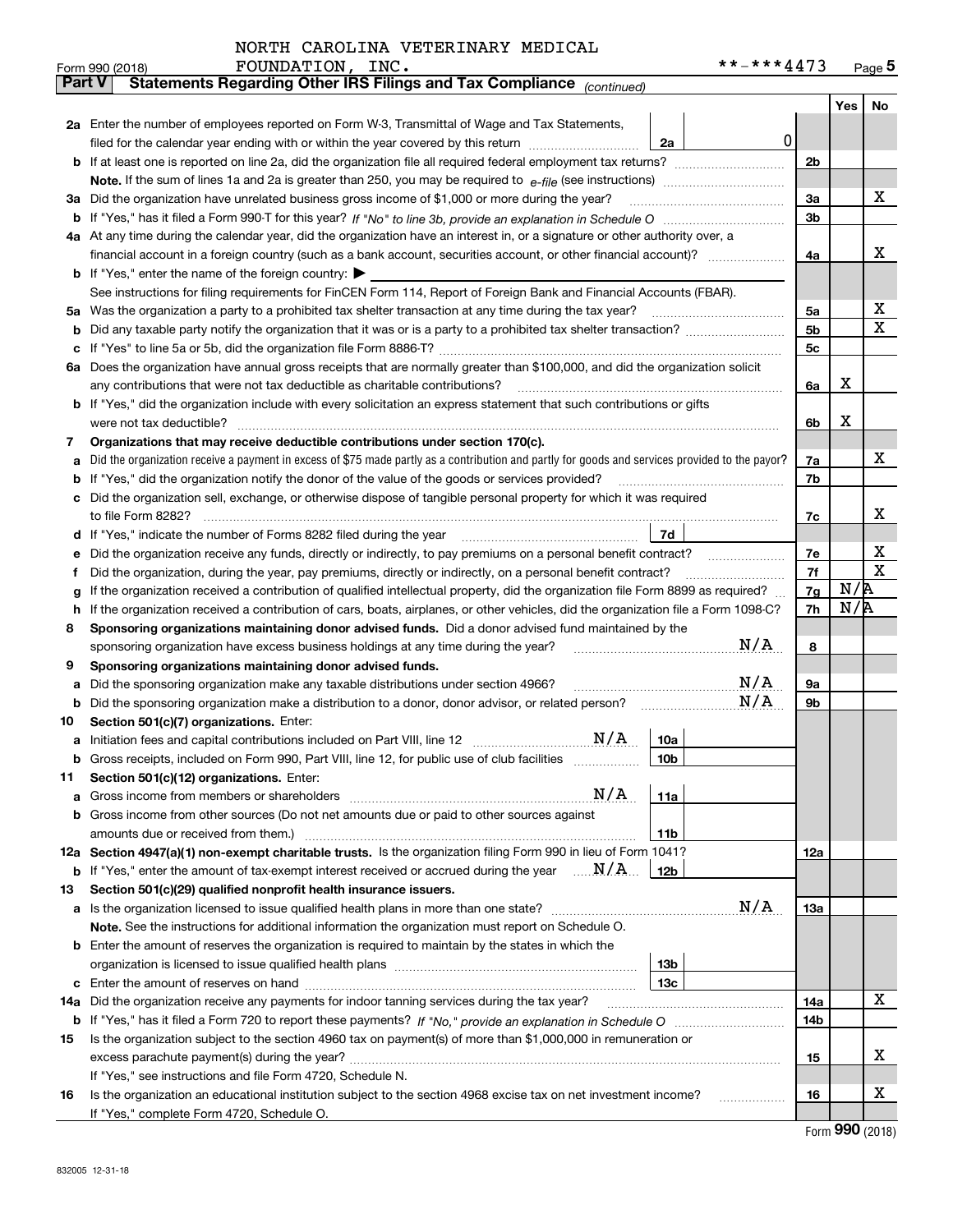*For each "Yes" response to lines 2 through 7b below, and for a "No" response to line 8a, 8b, or 10b below, describe the circumstances, processes, or changes in Schedule O. See instructions.* Form 990 (2018) FOUNDATION, INC.<br>**Part VI Governance, Management, and Disclosure** For each "Yes" response to lines 2 through 7b below, and for a "No" response

|    | Check if Schedule O contains a response or note to any line in this Part VI                                                                                           |                               |    |                 |     | $\overline{\mathbf{X}}$ $\overline{\mathbf{X}}$ |  |  |  |  |  |  |  |
|----|-----------------------------------------------------------------------------------------------------------------------------------------------------------------------|-------------------------------|----|-----------------|-----|-------------------------------------------------|--|--|--|--|--|--|--|
|    | Section A. Governing Body and Management                                                                                                                              |                               |    |                 |     |                                                 |  |  |  |  |  |  |  |
|    |                                                                                                                                                                       |                               |    |                 | Yes | No                                              |  |  |  |  |  |  |  |
|    | 1a Enter the number of voting members of the governing body at the end of the tax year                                                                                | 1a                            | 40 |                 |     |                                                 |  |  |  |  |  |  |  |
|    | If there are material differences in voting rights among members of the governing body, or if the governing                                                           |                               |    |                 |     |                                                 |  |  |  |  |  |  |  |
|    | body delegated broad authority to an executive committee or similar committee, explain in Schedule O.                                                                 |                               |    |                 |     |                                                 |  |  |  |  |  |  |  |
| b  | 39<br>Enter the number of voting members included in line 1a, above, who are independent<br>1b                                                                        |                               |    |                 |     |                                                 |  |  |  |  |  |  |  |
| 2  | Did any officer, director, trustee, or key employee have a family relationship or a business relationship with any other                                              |                               |    |                 |     |                                                 |  |  |  |  |  |  |  |
|    | officer, director, trustee, or key employee?<br>.                                                                                                                     |                               |    |                 |     |                                                 |  |  |  |  |  |  |  |
| 3  | Did the organization delegate control over management duties customarily performed by or under the direct supervision                                                 |                               |    |                 |     |                                                 |  |  |  |  |  |  |  |
|    |                                                                                                                                                                       |                               |    |                 |     |                                                 |  |  |  |  |  |  |  |
| 4  | Did the organization make any significant changes to its governing documents since the prior Form 990 was filed?                                                      |                               |    | 4               |     | $\mathbf X$                                     |  |  |  |  |  |  |  |
| 5  |                                                                                                                                                                       |                               |    | 5               |     | $\mathbf X$                                     |  |  |  |  |  |  |  |
| 6  | Did the organization have members or stockholders?                                                                                                                    |                               |    | 6               |     | $\mathbf X$                                     |  |  |  |  |  |  |  |
| 7a | Did the organization have members, stockholders, or other persons who had the power to elect or appoint one or                                                        |                               |    |                 |     |                                                 |  |  |  |  |  |  |  |
|    | more members of the governing body?                                                                                                                                   |                               |    | 7a              |     | х                                               |  |  |  |  |  |  |  |
|    | <b>b</b> Are any governance decisions of the organization reserved to (or subject to approval by) members, stockholders, or                                           |                               |    |                 |     |                                                 |  |  |  |  |  |  |  |
|    | persons other than the governing body?                                                                                                                                |                               |    | 7b              |     | х                                               |  |  |  |  |  |  |  |
| 8  | Did the organization contemporaneously document the meetings held or written actions undertaken during the year by the following:                                     |                               |    |                 |     |                                                 |  |  |  |  |  |  |  |
| a  |                                                                                                                                                                       |                               |    | 8a              | Х   |                                                 |  |  |  |  |  |  |  |
| b  |                                                                                                                                                                       |                               |    | 8b              | X   |                                                 |  |  |  |  |  |  |  |
| 9  | Is there any officer, director, trustee, or key employee listed in Part VII, Section A, who cannot be reached at the                                                  |                               |    |                 |     |                                                 |  |  |  |  |  |  |  |
|    |                                                                                                                                                                       |                               |    | 9               |     | x                                               |  |  |  |  |  |  |  |
|    | <b>Section B. Policies</b> (This Section B requests information about policies not required by the Internal Revenue Code.)                                            |                               |    |                 |     |                                                 |  |  |  |  |  |  |  |
|    |                                                                                                                                                                       |                               |    |                 | Yes | No                                              |  |  |  |  |  |  |  |
|    |                                                                                                                                                                       |                               |    | 10a             |     | x                                               |  |  |  |  |  |  |  |
|    | <b>b</b> If "Yes," did the organization have written policies and procedures governing the activities of such chapters, affiliates,                                   |                               |    |                 |     |                                                 |  |  |  |  |  |  |  |
|    | 10 <sub>b</sub><br>and branches to ensure their operations are consistent with the organization's exempt purposes?                                                    |                               |    |                 |     |                                                 |  |  |  |  |  |  |  |
|    | 11a Has the organization provided a complete copy of this Form 990 to all members of its governing body before filing the form?                                       |                               |    |                 |     |                                                 |  |  |  |  |  |  |  |
| b  | Describe in Schedule O the process, if any, used by the organization to review this Form 990.                                                                         |                               |    |                 |     |                                                 |  |  |  |  |  |  |  |
|    | 12a Did the organization have a written conflict of interest policy? If "No," go to line 13                                                                           |                               |    | 12a             | х   |                                                 |  |  |  |  |  |  |  |
| b  |                                                                                                                                                                       |                               |    | 12 <sub>b</sub> | X   |                                                 |  |  |  |  |  |  |  |
| c  | Did the organization regularly and consistently monitor and enforce compliance with the policy? If "Yes." describe                                                    |                               |    |                 |     |                                                 |  |  |  |  |  |  |  |
|    | in Schedule O how this was done www.communication.com/www.communications.com/www.communications.com/                                                                  |                               |    | 12c             | х   |                                                 |  |  |  |  |  |  |  |
| 13 | Did the organization have a written whistleblower policy?                                                                                                             |                               |    | 13              | X   |                                                 |  |  |  |  |  |  |  |
| 14 | Did the organization have a written document retention and destruction policy?                                                                                        |                               |    | 14              | X   |                                                 |  |  |  |  |  |  |  |
| 15 | Did the process for determining compensation of the following persons include a review and approval by independent                                                    |                               |    |                 |     |                                                 |  |  |  |  |  |  |  |
|    | persons, comparability data, and contemporaneous substantiation of the deliberation and decision?                                                                     |                               |    |                 |     |                                                 |  |  |  |  |  |  |  |
| a  | The organization's CEO, Executive Director, or top management official manufactured content of the organization's CEO, Executive Director, or top management official |                               |    | 15a             | х   |                                                 |  |  |  |  |  |  |  |
|    | <b>b</b> Other officers or key employees of the organization                                                                                                          |                               |    | 15b             | x   |                                                 |  |  |  |  |  |  |  |
|    | If "Yes" to line 15a or 15b, describe the process in Schedule O (see instructions).                                                                                   |                               |    |                 |     |                                                 |  |  |  |  |  |  |  |
|    | 16a Did the organization invest in, contribute assets to, or participate in a joint venture or similar arrangement with a                                             |                               |    |                 |     |                                                 |  |  |  |  |  |  |  |
|    | taxable entity during the year?                                                                                                                                       |                               |    | 16a             |     | х                                               |  |  |  |  |  |  |  |
|    | <b>b</b> If "Yes," did the organization follow a written policy or procedure requiring the organization to evaluate its participation                                 |                               |    |                 |     |                                                 |  |  |  |  |  |  |  |
|    | in joint venture arrangements under applicable federal tax law, and take steps to safeguard the organization's                                                        |                               |    |                 |     |                                                 |  |  |  |  |  |  |  |
|    | exempt status with respect to such arrangements?                                                                                                                      |                               |    | 16b             |     |                                                 |  |  |  |  |  |  |  |
|    | Section C. Disclosure                                                                                                                                                 |                               |    |                 |     |                                                 |  |  |  |  |  |  |  |
| 17 | NONE<br>List the states with which a copy of this Form 990 is required to be filed $\blacktriangleright$                                                              |                               |    |                 |     |                                                 |  |  |  |  |  |  |  |
| 18 | Section 6104 requires an organization to make its Forms 1023 (1024 or 1024-A if applicable), 990, and 990-T (Section 501(c)(3)s only) available                       |                               |    |                 |     |                                                 |  |  |  |  |  |  |  |
|    | for public inspection. Indicate how you made these available. Check all that apply.                                                                                   |                               |    |                 |     |                                                 |  |  |  |  |  |  |  |
|    | $X$ Own website<br>$X$ Upon request<br>Another's website                                                                                                              | Other (explain in Schedule O) |    |                 |     |                                                 |  |  |  |  |  |  |  |
| 19 | Describe in Schedule O whether (and if so, how) the organization made its governing documents, conflict of interest policy, and financial                             |                               |    |                 |     |                                                 |  |  |  |  |  |  |  |
|    | statements available to the public during the tax year.                                                                                                               |                               |    |                 |     |                                                 |  |  |  |  |  |  |  |
| 20 | State the name, address, and telephone number of the person who possesses the organization's books and records                                                        |                               |    |                 |     |                                                 |  |  |  |  |  |  |  |
|    | ERIN DELEHANTY - 919-513-7149                                                                                                                                         |                               |    |                 |     |                                                 |  |  |  |  |  |  |  |
|    | NCSU BOX 7207, RALEIGH, NC<br>27695                                                                                                                                   |                               |    |                 |     |                                                 |  |  |  |  |  |  |  |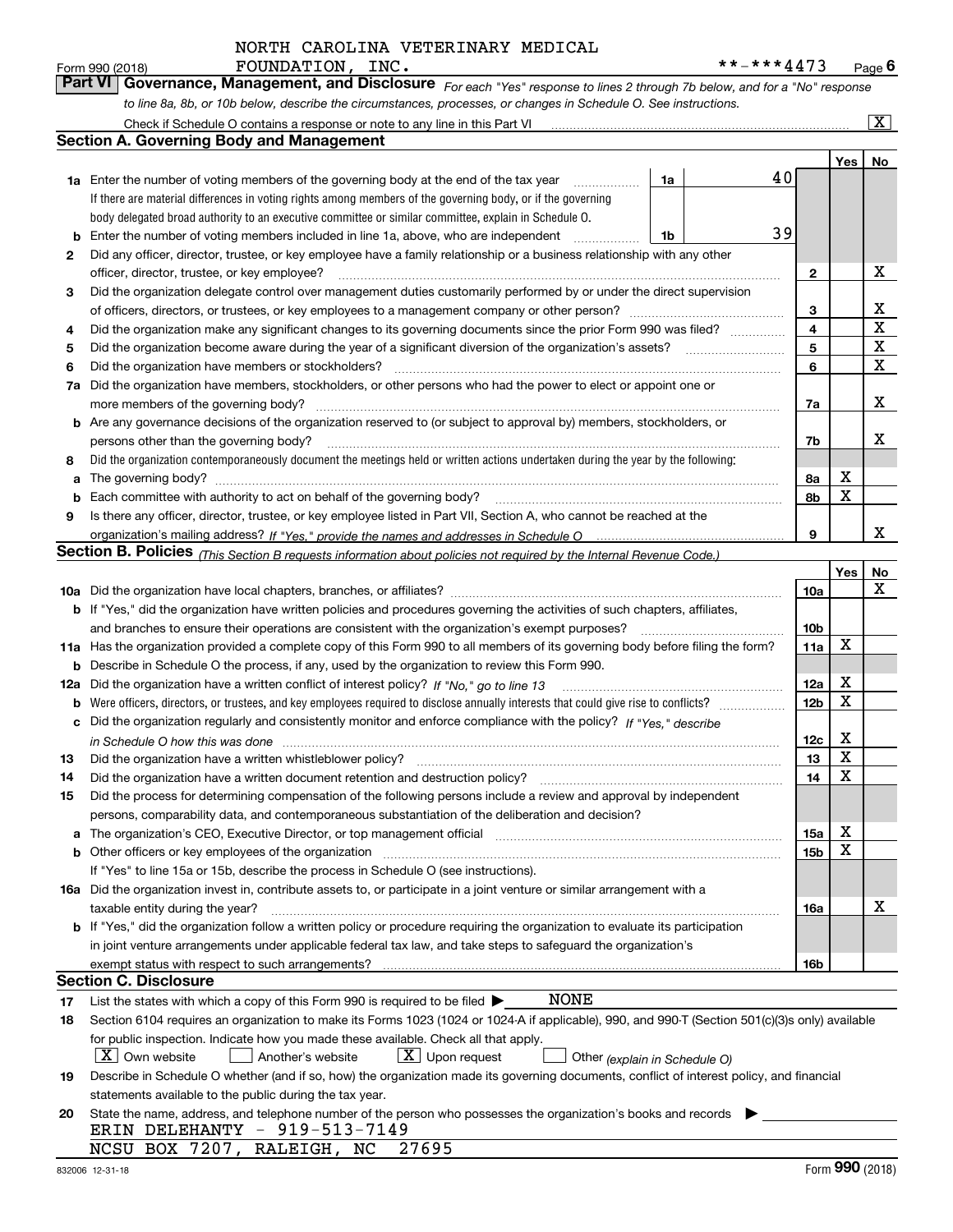$\mathcal{L}^{\text{max}}$ 

### Form 990 (2018) **FOUNDATION, INC.** \* \* - \* \* \* **4 4**  $7$  3 Page **7Part VII Compensation of Officers, Directors, Trustees, Key Employees, Highest Compensated**

#### **Employees, and Independent Contractors**

Check if Schedule O contains a response or note to any line in this Part VII

**Section A. Officers, Directors, Trustees, Key Employees, and Highest Compensated Employees**

**1a**  Complete this table for all persons required to be listed. Report compensation for the calendar year ending with or within the organization's tax year.

**•** List all of the organization's current officers, directors, trustees (whether individuals or organizations), regardless of amount of compensation. Enter -0- in columns  $(D)$ ,  $(E)$ , and  $(F)$  if no compensation was paid.

● List all of the organization's **current** key employees, if any. See instructions for definition of "key employee."

**•** List the organization's five current highest compensated employees (other than an officer, director, trustee, or key employee) who received reportable compensation (Box 5 of Form W-2 and/or Box 7 of Form 1099-MISC) of more than \$100,000 from the organization and any related organizations.

 $\bullet$  List all of the organization's **former** officers, key employees, and highest compensated employees who received more than \$100,000 of reportable compensation from the organization and any related organizations.

**•** List all of the organization's former directors or trustees that received, in the capacity as a former director or trustee of the organization, more than \$10,000 of reportable compensation from the organization and any related organizations.

List persons in the following order: individual trustees or directors; institutional trustees; officers; key employees; highest compensated employees; and former such persons.

Check this box if neither the organization nor any related organization compensated any current officer, director, or trustee.  $\mathcal{L}^{\text{max}}$ 

| (A)                            | (B)               |                               |                                                                  |             | (C)          |                                 |        | (D)             | (E)                           | (F)                   |
|--------------------------------|-------------------|-------------------------------|------------------------------------------------------------------|-------------|--------------|---------------------------------|--------|-----------------|-------------------------------|-----------------------|
| Name and Title                 | Average           |                               | (do not check more than one                                      | Position    |              |                                 |        | Reportable      | Reportable                    | Estimated             |
|                                | hours per         |                               | box, unless person is both an<br>officer and a director/trustee) |             |              |                                 |        | compensation    | compensation                  | amount of             |
|                                | week<br>(list any |                               |                                                                  |             |              |                                 |        | from<br>the     | from related<br>organizations | other<br>compensation |
|                                | hours for         |                               |                                                                  |             |              |                                 |        | organization    | (W-2/1099-MISC)               | from the              |
|                                | related           |                               |                                                                  |             |              |                                 |        | (W-2/1099-MISC) |                               | organization          |
|                                | organizations     |                               |                                                                  |             |              |                                 |        |                 |                               | and related           |
|                                | below             | ndividual trustee or director | nstitutional trustee                                             | Officer     | Key employee | Highest compensated<br>employee | Former |                 |                               | organizations         |
| SANDRA W. ALFORD<br>(1)        | line)<br>1.00     |                               |                                                                  |             |              |                                 |        |                 |                               |                       |
| <b>DIRECTOR</b>                |                   | $\overline{\textbf{X}}$       |                                                                  |             |              |                                 |        | 0.              | $\mathbf 0$ .                 | $0_{.}$               |
|                                | 1.00              |                               |                                                                  |             |              |                                 |        |                 |                               |                       |
| (2)<br>HELEN M. BALLENTINE     |                   |                               |                                                                  |             |              |                                 |        |                 |                               |                       |
| <b>DIRECTOR</b>                |                   | $\mathbf X$                   |                                                                  |             |              |                                 |        | 0.              | $\mathbf 0$ .                 | $\mathbf 0$ .         |
| FRANCES B. BRYAN<br>(3)        | 1.00              |                               |                                                                  |             |              |                                 |        |                 |                               |                       |
| <b>DIRECTOR</b>                |                   | $\mathbf X$                   |                                                                  |             |              |                                 |        | 0.              | $\mathbf 0$ .                 | $\mathbf 0$ .         |
| (4)<br>CYNTHIA<br>CLARK        | 1.00              |                               |                                                                  |             |              |                                 |        |                 |                               |                       |
| <b>DIRECTOR</b>                |                   | $\overline{\textbf{X}}$       |                                                                  |             |              |                                 |        | 0.              | $\mathbf 0$ .                 | $\mathbf 0$ .         |
| (5) CHARLES D. COLLINS, JR.    | 1.00              |                               |                                                                  |             |              |                                 |        |                 |                               |                       |
| <b>DIRECTOR</b>                |                   | $\mathbf X$                   |                                                                  |             |              |                                 |        | 0.              | $\mathbf 0$ .                 | $\mathbf 0$ .         |
| (6) PAULA D. DICKERSON         | 1.00              |                               |                                                                  |             |              |                                 |        |                 |                               |                       |
| <b>DIRECTOR</b>                |                   | $\mathbf X$                   |                                                                  |             |              |                                 |        | 0.              | $\mathbf 0$ .                 | $\mathbf 0$ .         |
| (7) BRYAN R. DOWNEY            | 1.00              |                               |                                                                  |             |              |                                 |        |                 |                               |                       |
| <b>DIRECTOR</b>                |                   | $\mathbf X$                   |                                                                  |             |              |                                 |        | 0.              | $\mathbf 0$ .                 | $0_{.}$               |
| $(8)$ APRIL<br><b>ESHELMAN</b> | 1.00              |                               |                                                                  |             |              |                                 |        |                 |                               |                       |
| <b>DIRECTOR</b>                |                   | $\mathbf X$                   |                                                                  |             |              |                                 |        | 0.              | $\mathbf 0$ .                 | $\mathbf 0$ .         |
| (9) CAROLE S. GAILOR           | 1.00              |                               |                                                                  |             |              |                                 |        |                 |                               |                       |
| <b>DIRECTOR</b>                |                   | $\mathbf X$                   |                                                                  |             |              |                                 |        | 0.              | $\mathbf 0$ .                 | $0_{.}$               |
| (10) KATHE S. GARRISON         | 1.00              |                               |                                                                  |             |              |                                 |        |                 |                               |                       |
| <b>DIRECTOR</b>                |                   | $\mathbf X$                   |                                                                  |             |              |                                 |        | 0.              | $\mathbf 0$ .                 | $\mathbf 0$ .         |
| (11) KADY M. GJESSING, DVM     | 1.00              |                               |                                                                  |             |              |                                 |        |                 |                               |                       |
| <b>DIRECTOR</b>                |                   | $\mathbf X$                   |                                                                  |             |              |                                 |        | 0.              | $\mathbf 0$ .                 | $\mathbf 0$ .         |
| (12) MARCIA GORRELL-KORNEGAY   | 1.00              |                               |                                                                  |             |              |                                 |        |                 |                               |                       |
| <b>DIRECTOR</b>                |                   | $\mathbf X$                   |                                                                  |             |              |                                 |        | 0.              | $\mathbf 0$ .                 | $\mathbf 0$ .         |
| (13) JUDITH K. GRAINGER        | 1.00              |                               |                                                                  |             |              |                                 |        |                 |                               |                       |
| PRESIDENT                      |                   | $\mathbf X$                   |                                                                  | $\mathbf X$ |              |                                 |        | 0.              | $\mathbf 0$ .                 | $\mathbf 0$ .         |
| (14) CHESSIE GREEN, DVM        | 1.00              |                               |                                                                  |             |              |                                 |        |                 |                               |                       |
| <b>DIRECTOR</b>                |                   | $\overline{\mathbf{X}}$       |                                                                  |             |              |                                 |        | 0.              | $\mathbf 0$ .                 | $\mathbf 0$ .         |
| $(15)$ THEO<br>HIGHSMITH       | 1.00              |                               |                                                                  |             |              |                                 |        |                 |                               |                       |
| <b>DIRECTOR</b>                |                   | $\mathbf x$                   |                                                                  |             |              |                                 |        | 0.              | $\mathbf 0$ .                 | $0_{.}$               |
| (16) NATHANIEL M. HYDE         | 1.00              |                               |                                                                  |             |              |                                 |        |                 |                               |                       |
| <b>DIRECTOR</b>                |                   | $\mathbf X$                   |                                                                  |             |              |                                 |        | 0.              | 0.                            | $0$ .                 |
| (17) DAVID<br>KNIGHT           | 1.00              |                               |                                                                  |             |              |                                 |        |                 |                               |                       |
| <b>DIRECTOR</b>                |                   | $\mathbf X$                   |                                                                  |             |              |                                 |        | 0.              | $\mathbf 0$ .                 | 0.                    |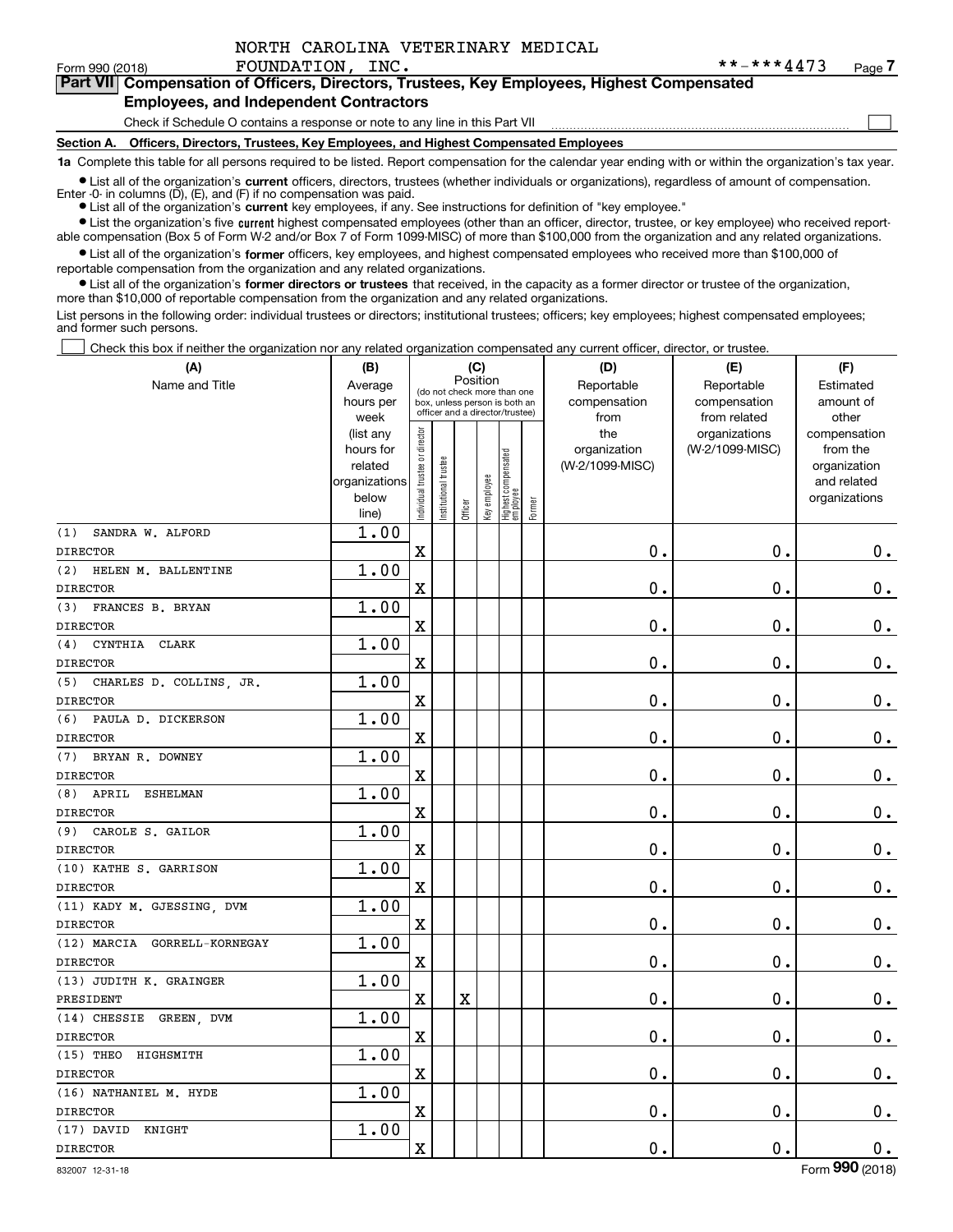| FOUNDATION, INC.<br>Form 990 (2018)                                                                                                          |               |                                |                       |             |              |                                                              |        |                         | **-***4473       |   |                    | Page 8           |  |
|----------------------------------------------------------------------------------------------------------------------------------------------|---------------|--------------------------------|-----------------------|-------------|--------------|--------------------------------------------------------------|--------|-------------------------|------------------|---|--------------------|------------------|--|
| <b>Part VII</b><br>Section A. Officers, Directors, Trustees, Key Employees, and Highest Compensated Employees (continued)                    |               |                                |                       |             |              |                                                              |        |                         |                  |   |                    |                  |  |
| (A)<br>(B)<br>(C)<br>(F)<br>(D)<br>(E)                                                                                                       |               |                                |                       |             |              |                                                              |        |                         |                  |   |                    |                  |  |
| Name and title                                                                                                                               | Average       |                                |                       |             | Position     |                                                              |        | Reportable              | Reportable       |   | Estimated          |                  |  |
|                                                                                                                                              | hours per     |                                |                       |             |              | (do not check more than one<br>box, unless person is both an |        | compensation            | compensation     |   | amount of          |                  |  |
|                                                                                                                                              | week          |                                |                       |             |              | officer and a director/trustee)                              |        | from                    | from related     |   | other              |                  |  |
|                                                                                                                                              | (list any     |                                |                       |             |              |                                                              |        | the                     | organizations    |   | compensation       |                  |  |
|                                                                                                                                              | hours for     |                                |                       |             |              |                                                              |        | organization            | (W-2/1099-MISC)  |   | from the           |                  |  |
|                                                                                                                                              | related       |                                |                       |             |              |                                                              |        | (W-2/1099-MISC)         |                  |   | organization       |                  |  |
|                                                                                                                                              | organizations |                                |                       |             |              |                                                              |        |                         |                  |   | and related        |                  |  |
|                                                                                                                                              | below         | Individual trustee or director | Institutional trustee | Officer     | Key employee | Highest compensated<br>  employee                            | Former |                         |                  |   | organizations      |                  |  |
|                                                                                                                                              | line)         |                                |                       |             |              |                                                              |        |                         |                  |   |                    |                  |  |
| (18) CLIFFORD T. LEATH                                                                                                                       | 1.00          |                                |                       |             |              |                                                              |        |                         |                  |   |                    |                  |  |
| IMMEDIATE PAST PRESIDENT                                                                                                                     |               | $\mathbf X$                    |                       | $\mathbf X$ |              |                                                              |        | 0.                      | 0.               |   |                    | 0.               |  |
| (19) LAURA LEIGH LEWIS                                                                                                                       | 1.00          |                                |                       |             |              |                                                              |        |                         |                  |   |                    |                  |  |
| <b>DIRECTOR</b>                                                                                                                              |               | $\mathbf x$                    |                       |             |              |                                                              |        | 0.                      | 0.               |   |                    | 0.               |  |
| (20) CATHY MAREADY                                                                                                                           | 1.00          |                                |                       |             |              |                                                              |        |                         |                  |   |                    |                  |  |
| <b>DIRECTOR</b>                                                                                                                              |               | $\mathbf x$                    |                       |             |              |                                                              |        | 0.                      | 0.               |   |                    | 0.               |  |
| (21) LOU MITCHELL                                                                                                                            | 1.00          |                                |                       |             |              |                                                              |        |                         |                  |   |                    |                  |  |
| <b>DIRECTOR</b>                                                                                                                              |               | $\mathbf x$                    |                       |             |              |                                                              |        | 0.                      | 0.               |   |                    | 0.               |  |
| (22) WENDELL H. MURPHY III                                                                                                                   | 1.00          |                                |                       |             |              |                                                              |        |                         |                  |   |                    |                  |  |
| <b>DIRECTOR</b>                                                                                                                              |               | $\mathbf x$                    |                       |             |              |                                                              |        | 0.                      | 0.               |   |                    | 0.               |  |
| (23) CYNTHIA W. NORD                                                                                                                         | 1.00          |                                |                       |             |              |                                                              |        |                         |                  |   |                    |                  |  |
| <b>DIRECTOR</b>                                                                                                                              |               | $\mathbf x$                    |                       |             |              |                                                              |        | 0.                      | 0.               |   |                    | 0.               |  |
| (24) SARAH H. O'HANLON                                                                                                                       | 1.00          |                                |                       |             |              |                                                              |        |                         |                  |   |                    |                  |  |
| <b>DIRECTOR</b>                                                                                                                              |               | $\mathbf x$                    |                       |             |              |                                                              |        | 0.                      | 0.               |   |                    | 0.               |  |
| (25) GERALD<br>OWENS                                                                                                                         | 1.00          |                                |                       |             |              |                                                              |        |                         |                  |   |                    |                  |  |
| <b>DIRECTOR</b>                                                                                                                              |               | $\mathbf x$                    |                       |             |              |                                                              |        | 0.                      | 0.               |   |                    | 0.               |  |
| (26) MARY JO PRINGLE                                                                                                                         | 1.00          |                                |                       |             |              |                                                              |        |                         |                  |   |                    |                  |  |
| <b>DIRECTOR</b>                                                                                                                              |               | $\mathbf x$                    |                       |             |              |                                                              |        | 0.                      | 0.               |   |                    | 0.               |  |
|                                                                                                                                              |               |                                |                       |             |              |                                                              |        | $\overline{0}$ .        | $\overline{0}$ . |   |                    | $\overline{0}$ . |  |
| 1b Sub-total                                                                                                                                 |               |                                |                       |             |              |                                                              |        | 0.                      | 558,819.         |   |                    |                  |  |
| c Total from continuation sheets to Part VII, Section A manuscription.                                                                       |               |                                |                       |             |              |                                                              |        | $\mathbf 0$ .           | 558,819.         |   | 95,610.<br>95,610. |                  |  |
|                                                                                                                                              |               |                                |                       |             |              |                                                              |        |                         |                  |   |                    |                  |  |
| Total number of individuals (including but not limited to those listed above) who received more than \$100,000 of reportable<br>$\mathbf{2}$ |               |                                |                       |             |              |                                                              |        |                         |                  |   |                    |                  |  |
| compensation from the organization $\blacktriangleright$                                                                                     |               |                                |                       |             |              |                                                              |        |                         |                  |   |                    | 0                |  |
|                                                                                                                                              |               |                                |                       |             |              |                                                              |        |                         |                  |   | Yes                | No               |  |
| 3<br>Did the organization list any former officer, director, or trustee, key employee, or highest compensated employee on                    |               |                                |                       |             |              |                                                              |        |                         |                  |   |                    |                  |  |
| line 1a? If "Yes," complete Schedule J for such individual manufactured contained and the Ves," complete Schedule J for such individual      |               |                                |                       |             |              |                                                              |        |                         |                  | 3 |                    | X                |  |
| For any individual listed on line 1a, is the sum of reportable compensation and other compensation from the organization                     |               |                                |                       |             |              |                                                              |        |                         |                  |   |                    |                  |  |
|                                                                                                                                              |               |                                |                       |             |              |                                                              |        |                         |                  | 4 | х                  |                  |  |
| Did any person listed on line 1a receive or accrue compensation from any unrelated organization or individual for services<br>5              |               |                                |                       |             |              |                                                              |        |                         |                  |   |                    |                  |  |
|                                                                                                                                              |               |                                |                       |             |              |                                                              |        |                         |                  | 5 |                    | X                |  |
| <b>Section B. Independent Contractors</b>                                                                                                    |               |                                |                       |             |              |                                                              |        |                         |                  |   |                    |                  |  |
| Complete this table for your five highest compensated independent contractors that received more than \$100,000 of compensation from<br>1    |               |                                |                       |             |              |                                                              |        |                         |                  |   |                    |                  |  |
| the organization. Report compensation for the calendar year ending with or within the organization's tax year.                               |               |                                |                       |             |              |                                                              |        |                         |                  |   |                    |                  |  |
| (A)                                                                                                                                          |               |                                |                       |             |              |                                                              |        | (B)                     |                  |   | (C)                |                  |  |
| Name and business address                                                                                                                    |               |                                | <b>NONE</b>           |             |              |                                                              |        | Description of services |                  |   | Compensation       |                  |  |
|                                                                                                                                              |               |                                |                       |             |              |                                                              |        |                         |                  |   |                    |                  |  |
|                                                                                                                                              |               |                                |                       |             |              |                                                              |        |                         |                  |   |                    |                  |  |
|                                                                                                                                              |               |                                |                       |             |              |                                                              |        |                         |                  |   |                    |                  |  |
|                                                                                                                                              |               |                                |                       |             |              |                                                              |        |                         |                  |   |                    |                  |  |
|                                                                                                                                              |               |                                |                       |             |              |                                                              |        |                         |                  |   |                    |                  |  |
|                                                                                                                                              |               |                                |                       |             |              |                                                              |        |                         |                  |   |                    |                  |  |
|                                                                                                                                              |               |                                |                       |             |              |                                                              |        |                         |                  |   |                    |                  |  |
|                                                                                                                                              |               |                                |                       |             |              |                                                              |        |                         |                  |   |                    |                  |  |
|                                                                                                                                              |               |                                |                       |             |              |                                                              |        |                         |                  |   |                    |                  |  |
|                                                                                                                                              |               |                                |                       |             |              |                                                              |        |                         |                  |   |                    |                  |  |
|                                                                                                                                              |               |                                |                       |             |              |                                                              |        |                         |                  |   |                    |                  |  |

**2**Total number of independent contractors (including but not limited to those listed above) who received more than  $$100,000$  of compensation from the organization  $\qquad \blacktriangleright$  0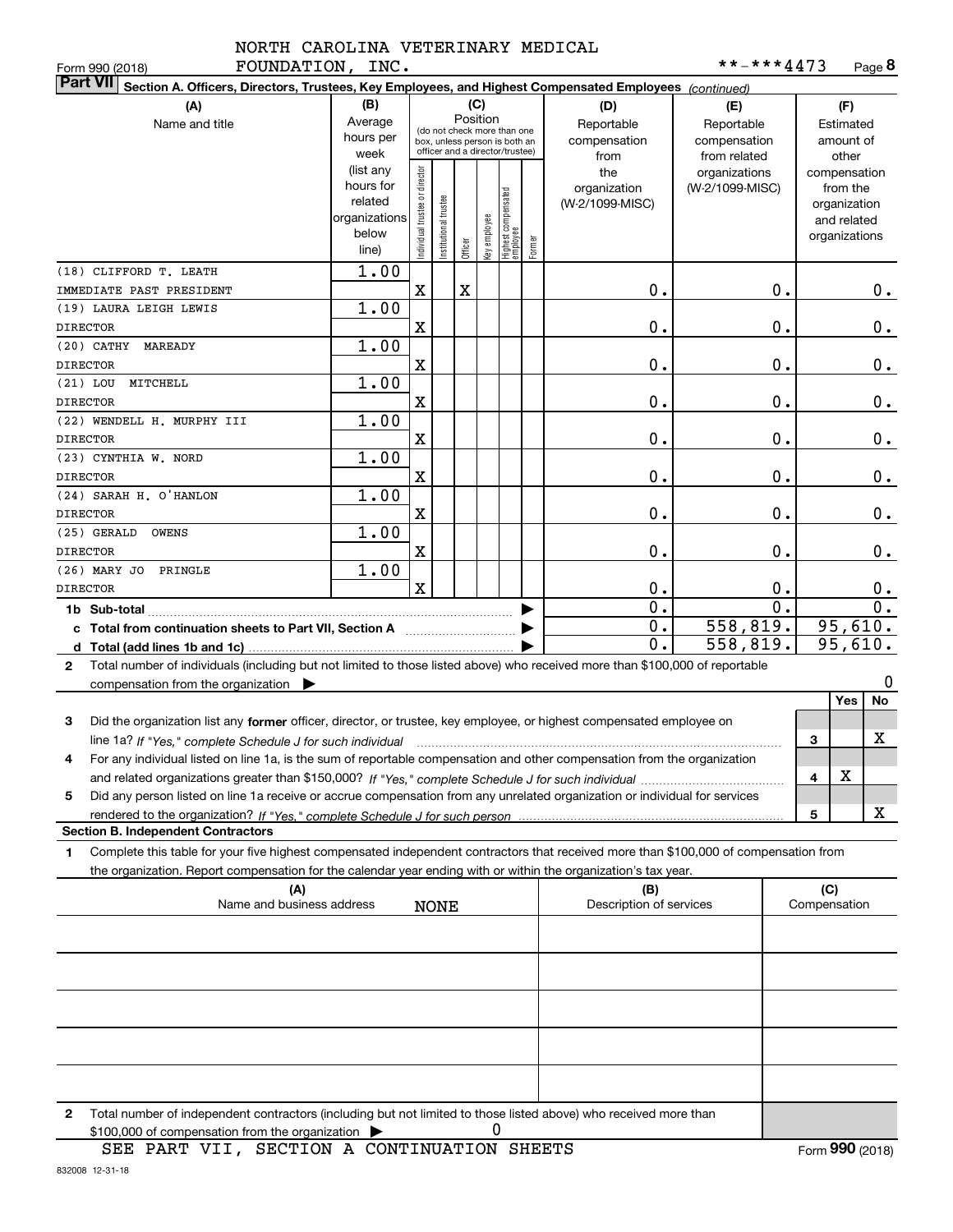#### NORTH CAROLINA VETERINARY MEDICAL FOUNDATION, INC.  $***-***4473$

| FOUNDATION, INC.<br>Form 990                                                                                              |                          |                                |                       |          |              |                              |        |                 | **-***4473      |                              |
|---------------------------------------------------------------------------------------------------------------------------|--------------------------|--------------------------------|-----------------------|----------|--------------|------------------------------|--------|-----------------|-----------------|------------------------------|
| <b>Part VII</b><br>Section A. Officers, Directors, Trustees, Key Employees, and Highest Compensated Employees (continued) |                          |                                |                       |          |              |                              |        |                 |                 |                              |
| (A)<br>(C)<br>(F)<br>(B)<br>(D)<br>(E)                                                                                    |                          |                                |                       |          |              |                              |        |                 |                 |                              |
| Name and title                                                                                                            | Average                  |                                |                       | Position |              |                              |        | Reportable      | Reportable      | Estimated                    |
|                                                                                                                           | hours                    |                                |                       |          |              | (check all that apply)       |        | compensation    | compensation    | amount of                    |
|                                                                                                                           | per                      |                                |                       |          |              |                              |        | from            | from related    | other                        |
|                                                                                                                           | week                     |                                |                       |          |              |                              |        | the             | organizations   | compensation                 |
|                                                                                                                           | (list any                |                                |                       |          |              |                              |        | organization    | (W-2/1099-MISC) | from the                     |
|                                                                                                                           | hours for                |                                |                       |          |              |                              |        | (W-2/1099-MISC) |                 | organization                 |
|                                                                                                                           | related<br>organizations |                                |                       |          |              |                              |        |                 |                 | and related<br>organizations |
|                                                                                                                           | below                    | Individual trustee or director | Institutional trustee |          |              |                              |        |                 |                 |                              |
|                                                                                                                           | line)                    |                                |                       | Officer  | Key employee | Highest compensated employee | Former |                 |                 |                              |
| (27) EMILY B. RAGSDALE                                                                                                    | 1.00                     |                                |                       |          |              |                              |        |                 |                 |                              |
| <b>DIRECTOR</b>                                                                                                           |                          | $\mathbf x$                    |                       |          |              |                              |        | 0.              | 0.              | $\mathbf 0$ .                |
| (28) TIFFANY G. RAMSEY                                                                                                    | 1.00                     |                                |                       |          |              |                              |        |                 |                 |                              |
| <b>DIRECTOR</b>                                                                                                           |                          | X                              |                       |          |              |                              |        | 0.              | 0.              | $\mathbf 0$ .                |
| (29) RANDOLPH REID                                                                                                        | 1.00                     |                                |                       |          |              |                              |        |                 |                 |                              |
| <b>DIRECTOR</b>                                                                                                           |                          | $\mathbf x$                    |                       |          |              |                              |        | 0.              | 0.              | $\mathbf 0$ .                |
| (30) THOMAS H. SMITH                                                                                                      | 1.00                     |                                |                       |          |              |                              |        |                 |                 |                              |
| <b>DIRECTOR</b>                                                                                                           |                          | $\mathbf x$                    |                       |          |              |                              |        | 0.              | 0.              | $\mathbf 0$ .                |
| (31) MELANIE S. STEELE                                                                                                    | 1.00                     |                                |                       |          |              |                              |        |                 |                 |                              |
| <b>DIRECTOR</b>                                                                                                           |                          | $\mathbf x$                    |                       |          |              |                              |        | 0.              | 0.              | $\mathbf 0$ .                |
| (32) RANDALL D. STOECKER                                                                                                  | 1.00                     |                                |                       |          |              |                              |        |                 |                 |                              |
| <b>DIRECTOR</b>                                                                                                           |                          | X                              |                       |          |              |                              |        | 0.              | 0.              | $\mathbf 0$ .                |
| (33) BARBARA W. THOMPSON                                                                                                  | 1.00                     |                                |                       |          |              |                              |        |                 |                 |                              |
| <b>DIRECTOR</b>                                                                                                           |                          | $\mathbf x$                    |                       |          |              |                              |        | 0.              | 0.              | $\mathbf 0$ .                |
| (34) WILLIAM B. THOMPSON, JR.                                                                                             | 1.00                     |                                |                       |          |              |                              |        |                 |                 |                              |
| <b>DIRECTOR</b>                                                                                                           |                          | $\mathbf x$                    |                       |          |              |                              |        | 0.              | 0.              | $\mathbf 0$ .                |
| (35) RUNYON<br>TYLER                                                                                                      | 1.00                     |                                |                       |          |              |                              |        |                 |                 |                              |
| <b>DIRECTOR</b>                                                                                                           |                          | $\mathbf x$                    |                       |          |              |                              |        | 0.              | 0.              | $\mathbf 0$ .                |
| (36) SUSAN P. WARD                                                                                                        | 1.00                     |                                |                       |          |              |                              |        |                 |                 |                              |
| VICE PRESIDENT                                                                                                            |                          | $\mathbf x$                    |                       | X        |              |                              |        | 0.              | 0.              | $0$ .                        |
| $(37)$ JIMMY<br><b>GENTRY</b>                                                                                             | 1.00                     |                                |                       |          |              |                              |        |                 |                 |                              |
| EX-OFFICIO                                                                                                                |                          | $\mathbf X$                    |                       | X        |              |                              |        | 0.              | 0.              | 0.                           |
| $(38)$ LARRY<br><b>WOOTEN</b>                                                                                             | 1.00                     |                                |                       |          |              |                              |        |                 |                 |                              |
| EX-OFFICIO                                                                                                                |                          | $\mathbf X$                    |                       | X        |              |                              |        | 0.              | 0.              | $\mathbf 0$ .                |
| (39) STEVE<br>TROXLER                                                                                                     | 1.00                     |                                |                       |          |              |                              |        |                 |                 |                              |
| EX-OFFICIO                                                                                                                |                          | $\mathbf X$                    |                       | X        |              |                              |        | $\mathbf 0$ .   | 0.              | 0.                           |
| (40) MARY PELOQUIN-DODD<br>TREASURER                                                                                      | 1.00<br>40.00            | $\mathbf X$                    |                       | X        |              |                              |        | $\mathbf 0$ .   | 286, 150.       |                              |
|                                                                                                                           | 1.00                     |                                |                       |          |              |                              |        |                 |                 | 42, 146.                     |
| (41) PARKER<br><b>OVERTON</b><br>EMERITUS                                                                                 |                          |                                |                       | X        |              |                              |        | $\mathbf 0$ .   | $\mathbf 0$ .   | 0.                           |
| $(42)$ DIANNE<br>DUNNING                                                                                                  | 1.00                     |                                |                       |          |              |                              |        |                 |                 |                              |
| <b>SECRETARY</b>                                                                                                          | 40.00                    |                                |                       | X        |              |                              |        | $\mathbf 0$ .   |                 |                              |
| (43) ERIN DELEHANTY                                                                                                       |                          |                                |                       |          |              |                              |        |                 | 157,182.        | 26,661.                      |
|                                                                                                                           | 1.00                     |                                |                       |          |              |                              |        |                 |                 |                              |
| ASSISTANT TREASURER                                                                                                       | 40.00                    |                                |                       | X        |              |                              |        | $\mathbf 0$ .   | 115, 487.       | 26,803.                      |
|                                                                                                                           |                          |                                |                       |          |              |                              |        |                 |                 |                              |
|                                                                                                                           |                          |                                |                       |          |              |                              |        |                 |                 |                              |
|                                                                                                                           |                          |                                |                       |          |              |                              |        |                 |                 |                              |
|                                                                                                                           |                          |                                |                       |          |              |                              |        |                 |                 |                              |
|                                                                                                                           |                          |                                |                       |          |              |                              |        |                 |                 |                              |
|                                                                                                                           |                          |                                |                       |          |              |                              |        |                 |                 |                              |
|                                                                                                                           |                          |                                |                       |          |              |                              |        |                 |                 | $558, 819.$ 95,610.          |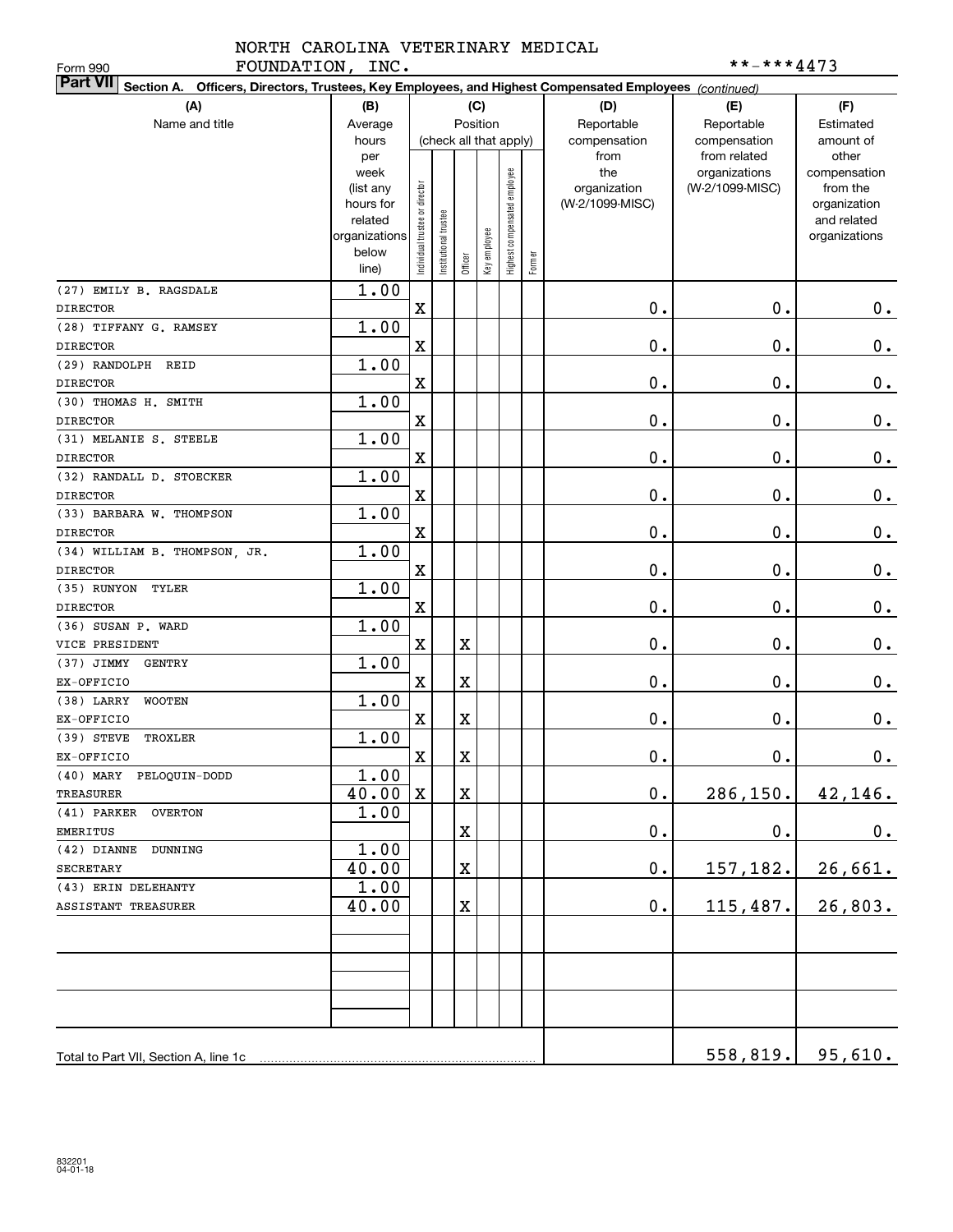|                                                           | <b>Part VIII</b> | <b>Statement of Revenue</b>                                                                                           |                |                                |                      |                                                 |                                         |                                                                    |
|-----------------------------------------------------------|------------------|-----------------------------------------------------------------------------------------------------------------------|----------------|--------------------------------|----------------------|-------------------------------------------------|-----------------------------------------|--------------------------------------------------------------------|
|                                                           |                  | Check if Schedule O contains a response or note to any line in this Part VIII                                         |                |                                |                      |                                                 |                                         |                                                                    |
|                                                           |                  |                                                                                                                       |                |                                | (A)<br>Total revenue | (B)<br>Related or<br>exempt function<br>revenue | (C)<br>Unrelated<br>business<br>revenue | (D)<br>Revenuè excluded<br>from tax under<br>sections<br>512 - 514 |
|                                                           |                  | 1 a Federated campaigns                                                                                               | l 1a           |                                |                      |                                                 |                                         |                                                                    |
|                                                           |                  | <b>b</b> Membership dues                                                                                              | 1b             |                                |                      |                                                 |                                         |                                                                    |
|                                                           |                  | c Fundraising events                                                                                                  | 1 <sub>c</sub> |                                |                      |                                                 |                                         |                                                                    |
|                                                           |                  | d Related organizations                                                                                               | 1d             |                                |                      |                                                 |                                         |                                                                    |
|                                                           |                  | e Government grants (contributions)                                                                                   | 1e             |                                |                      |                                                 |                                         |                                                                    |
|                                                           |                  | f All other contributions, gifts, grants, and                                                                         |                |                                |                      |                                                 |                                         |                                                                    |
|                                                           |                  | similar amounts not included above                                                                                    | 1f             | 5,542,817.                     |                      |                                                 |                                         |                                                                    |
|                                                           |                  | <b>g</b> Noncash contributions included in lines 1a-1f: \$                                                            |                | 268,818.                       |                      |                                                 |                                         |                                                                    |
| Contributions, Gifts, Grants<br>and Other Similar Amounts |                  |                                                                                                                       |                | ▶                              | 5, 542, 817.         |                                                 |                                         |                                                                    |
|                                                           |                  |                                                                                                                       |                | <b>Business Code</b>           |                      |                                                 |                                         |                                                                    |
|                                                           | 2a               | <u> 1989 - Johann Barn, mars ann an t-Amhain an t-Amhain an t-Amhain an t-Amhain an t-Amhain an t-Amhain an t-Amh</u> |                |                                |                      |                                                 |                                         |                                                                    |
| Program Service<br>Revenue                                | b                | <u> 1989 - Andrea Stadt Britain, amerikansk politiker (</u>                                                           |                |                                |                      |                                                 |                                         |                                                                    |
|                                                           | с                | <u> 1989 - Johann Stein, mars an deus an deus an deus an deus an deus an deus an deus an deus an deus an deus an</u>  |                |                                |                      |                                                 |                                         |                                                                    |
|                                                           | d                | <u> 1989 - Johann Stein, marwolaethau a bhann an t-Amhainn an t-Amhainn an t-Amhainn an t-Amhainn an t-Amhainn an</u> |                |                                |                      |                                                 |                                         |                                                                    |
|                                                           |                  |                                                                                                                       |                |                                |                      |                                                 |                                         |                                                                    |
|                                                           |                  | f All other program service revenue                                                                                   |                |                                |                      |                                                 |                                         |                                                                    |
|                                                           |                  |                                                                                                                       |                | ▶                              |                      |                                                 |                                         |                                                                    |
|                                                           | 3                | Investment income (including dividends, interest, and                                                                 |                |                                |                      |                                                 |                                         |                                                                    |
|                                                           |                  |                                                                                                                       |                |                                | 265,546.             |                                                 |                                         | 265,546.                                                           |
|                                                           | 4                | Income from investment of tax-exempt bond proceeds                                                                    |                |                                |                      |                                                 |                                         |                                                                    |
|                                                           | 5                |                                                                                                                       |                |                                |                      |                                                 |                                         |                                                                    |
|                                                           |                  |                                                                                                                       | (i) Real       | (ii) Personal                  |                      |                                                 |                                         |                                                                    |
|                                                           |                  | 6 a Gross rents<br><b>b</b> Less: rental expenses                                                                     |                |                                |                      |                                                 |                                         |                                                                    |
|                                                           |                  | Rental income or (loss)                                                                                               |                |                                |                      |                                                 |                                         |                                                                    |
|                                                           |                  |                                                                                                                       |                |                                |                      |                                                 |                                         |                                                                    |
|                                                           |                  | 7 a Gross amount from sales of                                                                                        | (i) Securities | (ii) Other                     |                      |                                                 |                                         |                                                                    |
|                                                           |                  | assets other than inventory                                                                                           | 4, 175, 376.   |                                |                      |                                                 |                                         |                                                                    |
|                                                           |                  | <b>b</b> Less: cost or other basis                                                                                    |                |                                |                      |                                                 |                                         |                                                                    |
|                                                           |                  | and sales expenses $\frac{2,818,740}{\ldots}$                                                                         |                |                                |                      |                                                 |                                         |                                                                    |
|                                                           |                  |                                                                                                                       | 1,356,636.     |                                |                      |                                                 |                                         |                                                                    |
|                                                           |                  |                                                                                                                       |                | ▶                              | 1,356,636.           |                                                 |                                         | 1,356,636.                                                         |
|                                                           |                  | 8 a Gross income from fundraising events (not                                                                         |                |                                |                      |                                                 |                                         |                                                                    |
|                                                           |                  | including \$                                                                                                          |                |                                |                      |                                                 |                                         |                                                                    |
|                                                           |                  | contributions reported on line 1c). See                                                                               |                |                                |                      |                                                 |                                         |                                                                    |
|                                                           |                  |                                                                                                                       |                |                                |                      |                                                 |                                         |                                                                    |
| <b>Other Revenue</b>                                      |                  |                                                                                                                       | b              |                                |                      |                                                 |                                         |                                                                    |
|                                                           |                  | c Net income or (loss) from fundraising events                                                                        |                | .                              |                      |                                                 |                                         |                                                                    |
|                                                           |                  | 9 a Gross income from gaming activities. See                                                                          |                |                                |                      |                                                 |                                         |                                                                    |
|                                                           |                  |                                                                                                                       |                |                                |                      |                                                 |                                         |                                                                    |
|                                                           |                  | <b>b</b> Less: direct expenses <b>contained b</b> Less: direct expenses                                               | b              |                                |                      |                                                 |                                         |                                                                    |
|                                                           |                  | c Net income or (loss) from gaming activities                                                                         |                | .                              |                      |                                                 |                                         |                                                                    |
|                                                           |                  | 10 a Gross sales of inventory, less returns                                                                           |                |                                |                      |                                                 |                                         |                                                                    |
|                                                           |                  |                                                                                                                       |                |                                |                      |                                                 |                                         |                                                                    |
|                                                           |                  |                                                                                                                       | b              |                                |                      |                                                 |                                         |                                                                    |
|                                                           |                  | c Net income or (loss) from sales of inventory                                                                        |                | ▶                              |                      |                                                 |                                         |                                                                    |
|                                                           |                  | Miscellaneous Revenue<br>11 a OTHER REVENUE                                                                           |                | <b>Business Code</b><br>611710 | 12,675.              | 12,675.                                         |                                         |                                                                    |
|                                                           | b                |                                                                                                                       |                |                                |                      |                                                 |                                         |                                                                    |
|                                                           | с                | the control of the control of the control of the control of the control of                                            |                |                                |                      |                                                 |                                         |                                                                    |
|                                                           |                  |                                                                                                                       |                |                                |                      |                                                 |                                         |                                                                    |
|                                                           |                  |                                                                                                                       |                | $\blacktriangleright$          | 12,675.              |                                                 |                                         |                                                                    |
|                                                           | 12               |                                                                                                                       |                |                                | 7, 177, 674.         | 12,675.                                         | 0.                                      | 1,622,182.                                                         |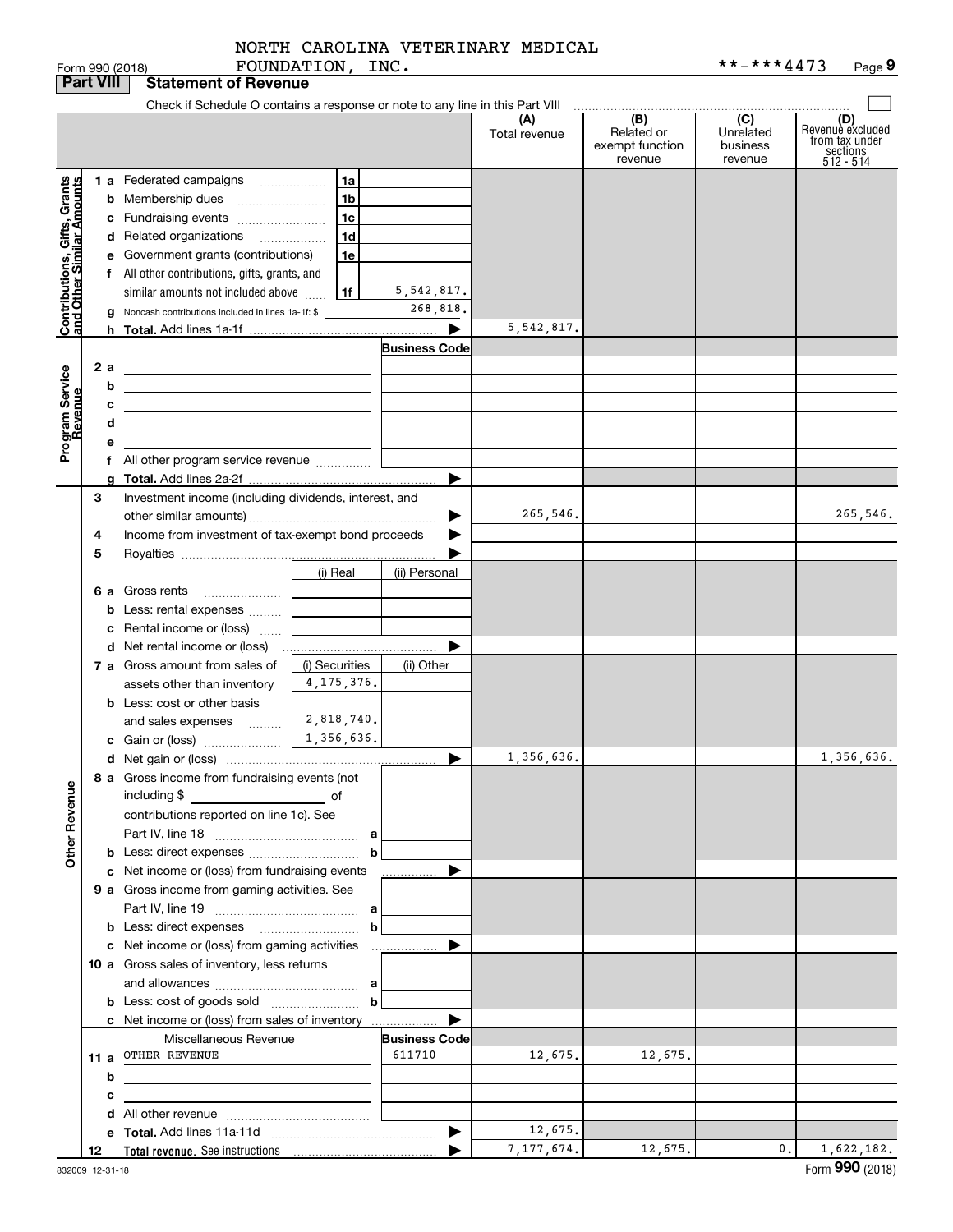#### Form 990 (2018) Page **Part IX Statement of Functional Expenses** FOUNDATION, INC. \*\*-\*\*\*4473 NORTH CAROLINA VETERINARY MEDICAL

|              | Section 501(c)(3) and 501(c)(4) organizations must complete all columns. All other organizations must complete column (A).<br>Check if Schedule O contains a response or note to any line in this Part IX |                           |                         |                                    |                         |
|--------------|-----------------------------------------------------------------------------------------------------------------------------------------------------------------------------------------------------------|---------------------------|-------------------------|------------------------------------|-------------------------|
|              | Do not include amounts reported on lines 6b,                                                                                                                                                              | (A)                       | (B)<br>Program service  | (C)                                | (D)                     |
|              | 7b, 8b, 9b, and 10b of Part VIII.                                                                                                                                                                         | Total expenses            | expenses                | Management and<br>general expenses | Fundraising<br>expenses |
| 1.           | Grants and other assistance to domestic organizations                                                                                                                                                     |                           |                         |                                    |                         |
|              | and domestic governments. See Part IV, line 21<br>$\ddotsc$                                                                                                                                               | 1, 230, 337.              | 1,230,337.              |                                    |                         |
| $\mathbf{2}$ | Grants and other assistance to domestic                                                                                                                                                                   |                           |                         |                                    |                         |
|              | individuals. See Part IV, line 22                                                                                                                                                                         |                           |                         |                                    |                         |
| 3            | Grants and other assistance to foreign                                                                                                                                                                    |                           |                         |                                    |                         |
|              | organizations, foreign governments, and foreign                                                                                                                                                           |                           |                         |                                    |                         |
|              | individuals. See Part IV, lines 15 and 16                                                                                                                                                                 |                           |                         |                                    |                         |
| 4            | Benefits paid to or for members                                                                                                                                                                           |                           |                         |                                    |                         |
| 5            | Compensation of current officers, directors,                                                                                                                                                              |                           |                         |                                    |                         |
|              | trustees, and key employees                                                                                                                                                                               |                           |                         |                                    |                         |
| 6            | Compensation not included above, to disqualified                                                                                                                                                          |                           |                         |                                    |                         |
|              | persons (as defined under section 4958(f)(1)) and                                                                                                                                                         |                           |                         |                                    |                         |
|              | persons described in section $4958(c)(3)(B)$<br>.                                                                                                                                                         |                           |                         |                                    |                         |
| 7            |                                                                                                                                                                                                           | 250, 250.                 |                         |                                    | 250, 250.               |
| 8            | Pension plan accruals and contributions (include                                                                                                                                                          |                           |                         |                                    |                         |
|              | section 401(k) and 403(b) employer contributions)                                                                                                                                                         |                           |                         |                                    |                         |
| 9            |                                                                                                                                                                                                           |                           |                         |                                    |                         |
| 10           |                                                                                                                                                                                                           |                           |                         |                                    |                         |
| 11           | Fees for services (non-employees):                                                                                                                                                                        |                           |                         |                                    |                         |
| a            |                                                                                                                                                                                                           |                           |                         |                                    |                         |
| b            |                                                                                                                                                                                                           | 3,788.                    |                         | 3,788.                             |                         |
|              |                                                                                                                                                                                                           | 38,750.                   |                         | 38,750.                            |                         |
| d            |                                                                                                                                                                                                           |                           |                         |                                    |                         |
| е            | Professional fundraising services. See Part IV, line 17                                                                                                                                                   |                           |                         |                                    |                         |
| f.           | Investment management fees                                                                                                                                                                                | 324,546.                  |                         | 324,546.                           |                         |
| g            | Other. (If line 11g amount exceeds 10% of line 25,                                                                                                                                                        |                           |                         |                                    |                         |
|              | column (A) amount, list line 11g expenses on Sch O.)                                                                                                                                                      |                           |                         |                                    |                         |
| 12           |                                                                                                                                                                                                           | 8,698.                    | 4,431.                  |                                    | 4,267.                  |
| 13           |                                                                                                                                                                                                           | 33,660.                   | 20,573.                 |                                    | 13,087.                 |
| 14           |                                                                                                                                                                                                           |                           |                         |                                    |                         |
| 15           |                                                                                                                                                                                                           |                           |                         |                                    |                         |
| 16           |                                                                                                                                                                                                           | 316.<br>75,951.           | 168.                    |                                    | 148.                    |
| 17           |                                                                                                                                                                                                           |                           | 71,671.                 |                                    | 4,280.                  |
| 18           | Payments of travel or entertainment expenses                                                                                                                                                              |                           |                         |                                    |                         |
|              | for any federal, state, or local public officials                                                                                                                                                         | 14,791.                   | 8,317.                  |                                    |                         |
| 19           | Conferences, conventions, and meetings                                                                                                                                                                    |                           |                         |                                    | 6,474.                  |
| 20           | Interest                                                                                                                                                                                                  |                           |                         |                                    |                         |
| 21           | Depreciation, depletion, and amortization                                                                                                                                                                 |                           |                         |                                    |                         |
| 22           | Insurance                                                                                                                                                                                                 | 58.                       |                         | 58.                                |                         |
| 23<br>24     | Other expenses. Itemize expenses not covered                                                                                                                                                              |                           |                         |                                    |                         |
|              | above. (List miscellaneous expenses in line 24e. If line                                                                                                                                                  |                           |                         |                                    |                         |
|              | 24e amount exceeds 10% of line 25, column (A)<br>amount, list line 24e expenses on Schedule O.)                                                                                                           |                           |                         |                                    |                         |
| a            | CAPITAL IMPROVEMENTS                                                                                                                                                                                      | 2,830,310.                | 2,830,310.              |                                    |                         |
| b            | EDUCATION EQUIPMENT                                                                                                                                                                                       | $\overline{1,}$ 455, 172. | $\overline{1,443,161}.$ |                                    | 12,011.                 |
|              | MISC SERVICES & FEES                                                                                                                                                                                      | 718,552.                  | 699, 140.               | 929.                               | 18,483.                 |
| d            | EQUIP RENTAL & MAINTENA                                                                                                                                                                                   | 545, 230.                 | 543,553.                |                                    | 1,677.                  |
|              | e All other expenses                                                                                                                                                                                      | 309,599.                  | 227,782.                | 198.                               | 81,619.                 |
| 25           | Total functional expenses. Add lines 1 through 24e                                                                                                                                                        | 7,840,008.                | 7,079,443.              | 368, 269.                          | 392,296.                |
| 26           | Joint costs. Complete this line only if the organization                                                                                                                                                  |                           |                         |                                    |                         |
|              | reported in column (B) joint costs from a combined                                                                                                                                                        |                           |                         |                                    |                         |
|              | educational campaign and fundraising solicitation.                                                                                                                                                        |                           |                         |                                    |                         |
|              | Check here $\blacktriangleright$<br>if following SOP 98-2 (ASC 958-720)                                                                                                                                   |                           |                         |                                    |                         |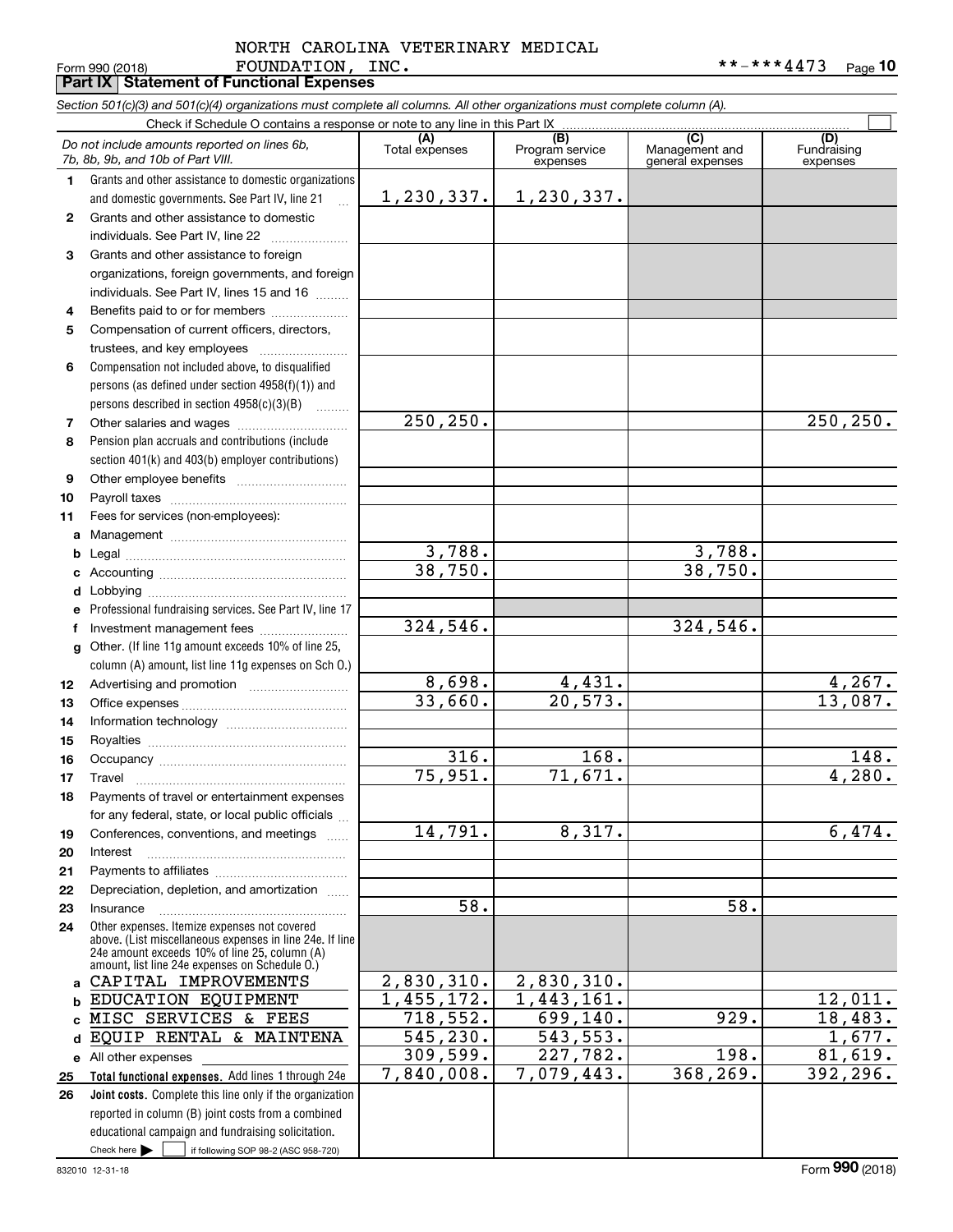|                 | NORTH CAROLINA VETERINARY MEDICAL |            |         |
|-----------------|-----------------------------------|------------|---------|
| Form 990 (2018) | <b>FOUNDATION,</b><br>INC.        | **-***4473 | Page 11 |

|                             |          |                                                                                                                            | (A)<br>Beginning of year |                 | (B)<br>End of year        |
|-----------------------------|----------|----------------------------------------------------------------------------------------------------------------------------|--------------------------|-----------------|---------------------------|
|                             | 1        |                                                                                                                            |                          | 1               |                           |
|                             | 2        |                                                                                                                            | 10,966,453.              | $\mathbf{2}$    | 10,745,311.               |
|                             | з        |                                                                                                                            | $\overline{3,751,570}$ . | $\mathbf{3}$    | 317,787.                  |
|                             | 4        |                                                                                                                            | 20.                      | 4               |                           |
|                             | 5        | Loans and other receivables from current and former officers, directors,                                                   |                          |                 |                           |
|                             |          | trustees, key employees, and highest compensated employees. Complete                                                       |                          |                 |                           |
|                             |          |                                                                                                                            |                          | 5               |                           |
|                             | 6        | Loans and other receivables from other disqualified persons (as defined under                                              |                          |                 |                           |
|                             |          | section $4958(f)(1)$ , persons described in section $4958(c)(3)(B)$ , and contributing                                     |                          |                 |                           |
|                             |          | employers and sponsoring organizations of section 501(c)(9) voluntary                                                      |                          |                 |                           |
|                             |          | employees' beneficiary organizations (see instr). Complete Part II of Sch L                                                |                          | 6               |                           |
| Assets                      | 7        |                                                                                                                            |                          | $\overline{7}$  |                           |
|                             | 8        |                                                                                                                            |                          | 8               |                           |
|                             | 9        | Prepaid expenses and deferred charges                                                                                      |                          | 9               |                           |
|                             |          | <b>10a</b> Land, buildings, and equipment: cost or other                                                                   |                          |                 |                           |
|                             |          | basis. Complete Part VI of Schedule D  10a                                                                                 |                          |                 |                           |
|                             |          | 10b<br><b>b</b> Less: accumulated depreciation                                                                             |                          | 10 <sub>c</sub> |                           |
|                             | 11       |                                                                                                                            |                          | 11              |                           |
|                             | 12       |                                                                                                                            | 69,950,274.              | 12              | 76, 255, 619.             |
|                             | 13       |                                                                                                                            |                          | 13              |                           |
|                             | 14       |                                                                                                                            |                          | 14              |                           |
|                             | 15       |                                                                                                                            | 108,928.                 | 15              | 121,134.                  |
|                             | 16       |                                                                                                                            | 84, 777, 245.            | 16              | 87,439,851.               |
|                             | 17       |                                                                                                                            | 16, 180.                 | 17              | 45,287.                   |
|                             | 18       |                                                                                                                            |                          | 18              |                           |
|                             | 19       | Deferred revenue manual contracts and contracts and contracts are contracted and contracts are contracted and c            |                          | 19              |                           |
|                             | 20       |                                                                                                                            |                          | 20              |                           |
|                             | 21       | Escrow or custodial account liability. Complete Part IV of Schedule D<br>1.1.1.1.1.1.1.1.1                                 |                          | 21              |                           |
|                             | 22       | Loans and other payables to current and former officers, directors, trustees,                                              |                          |                 |                           |
|                             |          | key employees, highest compensated employees, and disqualified persons.                                                    |                          |                 |                           |
| Liabilities                 |          |                                                                                                                            |                          | 22              |                           |
|                             | 23<br>24 | Secured mortgages and notes payable to unrelated third parties                                                             |                          | 23<br>24        |                           |
|                             | 25       | Other liabilities (including federal income tax, payables to related third                                                 |                          |                 |                           |
|                             |          | parties, and other liabilities not included on lines 17-24). Complete Part X of                                            |                          |                 |                           |
|                             |          | Schedule D                                                                                                                 | 920,685.                 | 25              | 556, 370.                 |
|                             | 26       | Total liabilities. Add lines 17 through 25                                                                                 | 936,865.                 | 26              | 601,657.                  |
|                             |          | Organizations that follow SFAS 117 (ASC 958), check here $\blacktriangleright \begin{array}{ l } \hline X \end{array}$ and |                          |                 |                           |
|                             |          | complete lines 27 through 29, and lines 33 and 34.                                                                         |                          |                 |                           |
|                             | 27       |                                                                                                                            | 36,778,322.              | 27              | 36,497,436.               |
|                             | 28       | Temporarily restricted net assets                                                                                          | 15,755,665.              | 28              | 18, 289, 249.             |
|                             | 29       | Permanently restricted net assets                                                                                          | 31,306,393.              | 29              | 32,051,509.               |
|                             |          | Organizations that do not follow SFAS 117 (ASC 958), check here $\blacktriangleright$                                      |                          |                 |                           |
|                             |          | and complete lines 30 through 34.                                                                                          |                          |                 |                           |
|                             | 30       |                                                                                                                            |                          | 30              |                           |
| Net Assets or Fund Balances | 31       | Paid-in or capital surplus, or land, building, or equipment fund                                                           |                          | 31              |                           |
|                             | 32       | Retained earnings, endowment, accumulated income, or other funds                                                           |                          | 32              |                           |
|                             | 33       |                                                                                                                            | 83, 840, 380.            | 33              | 86,838,194.               |
|                             | 34       |                                                                                                                            | 84,777,245.              | 34              | $\overline{87,439,851}$ . |

Form (2018) **990**

# **Part X Balance Sheet**

| Form 990 (2018) |  |
|-----------------|--|
|-----------------|--|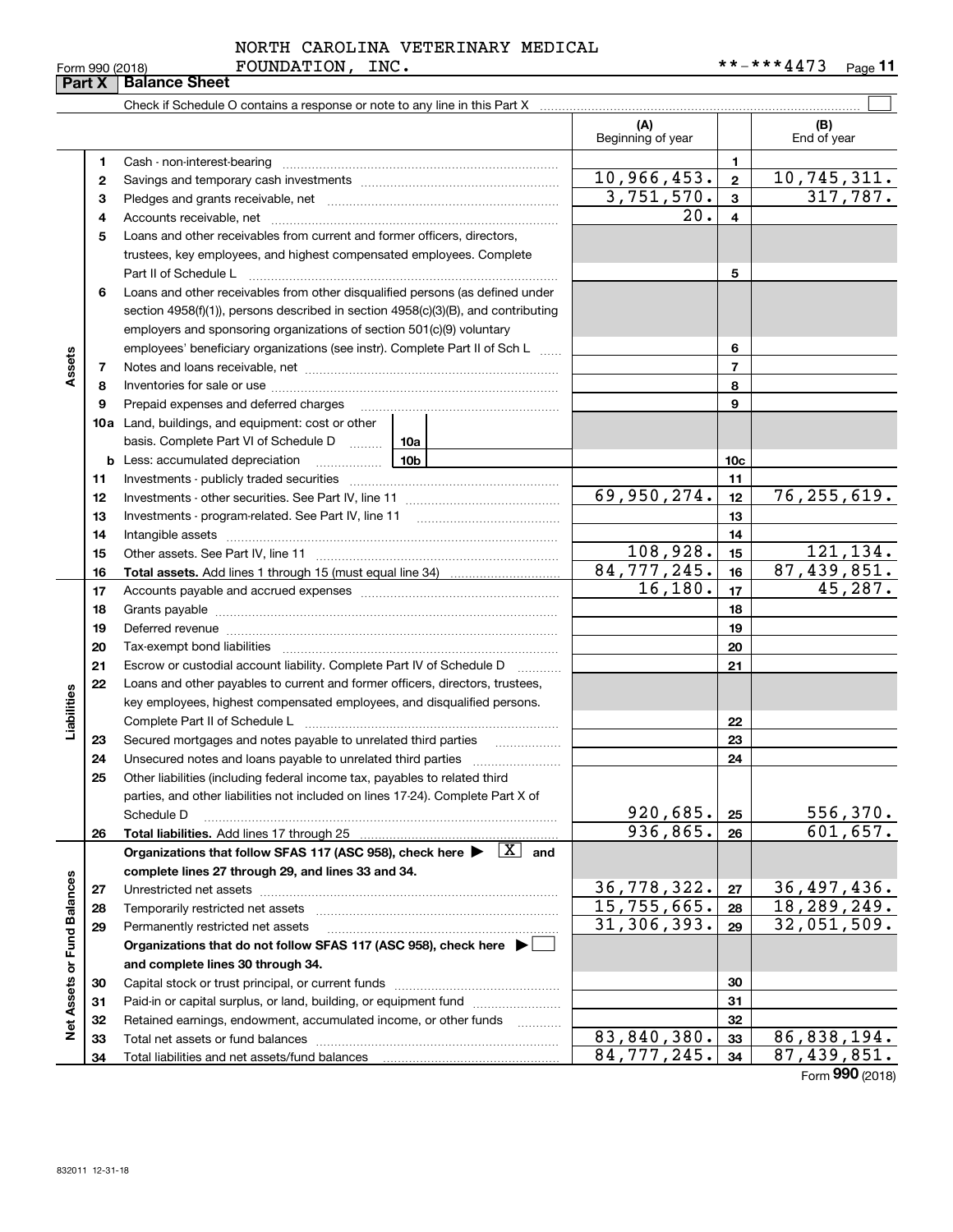|  | NORTH CAROLINA VETERINARY MEDICAL |  |
|--|-----------------------------------|--|

|    | FOUNDATION,<br>INC.<br>Form 990 (2018)                                                                                               |                         | **-***4473     |     | Page $12$               |
|----|--------------------------------------------------------------------------------------------------------------------------------------|-------------------------|----------------|-----|-------------------------|
|    | Part XI<br><b>Reconciliation of Net Assets</b>                                                                                       |                         |                |     |                         |
|    | Check if Schedule O contains a response or note to any line in this Part XI                                                          |                         |                |     | $\overline{\mathbf{x}}$ |
|    |                                                                                                                                      |                         |                |     |                         |
|    |                                                                                                                                      | 1                       | 7,177,674.     |     |                         |
| 2  |                                                                                                                                      | $\mathbf{2}$            | 7,840,008.     |     |                         |
| 3  | Revenue less expenses. Subtract line 2 from line 1                                                                                   | 3                       | $-662, 334.$   |     |                         |
| 4  |                                                                                                                                      | $\overline{\mathbf{4}}$ | 83,840,380.    |     |                         |
| 5  | Net unrealized gains (losses) on investments                                                                                         | 5                       | 4,159,056.     |     |                         |
| 6  | Donated services and use of facilities                                                                                               | 6                       |                |     |                         |
| 7  | Investment expenses                                                                                                                  | $\overline{7}$          |                |     |                         |
| 8  | Prior period adjustments                                                                                                             | 8                       |                |     |                         |
| 9  | Other changes in net assets or fund balances (explain in Schedule O)                                                                 | 9                       | $-498,908.$    |     |                         |
| 10 | Net assets or fund balances at end of year. Combine lines 3 through 9 (must equal Part X, line 33,                                   |                         |                |     |                         |
|    | column (B))                                                                                                                          | 10                      | 86,838,194.    |     |                         |
|    | Part XII Financial Statements and Reporting                                                                                          |                         |                |     |                         |
|    | Check if Schedule O contains a response or note to any line in this Part XII [11] [11] [11] [11] [11] [11] [11                       |                         |                |     |                         |
|    |                                                                                                                                      |                         |                | Yes | No                      |
| 1  | $\boxed{\mathbf{X}}$ Accrual<br>Accounting method used to prepare the Form 990: [130] Cash<br>$\vert$ $\vert$ Other                  |                         |                |     |                         |
|    | If the organization changed its method of accounting from a prior year or checked "Other," explain in Schedule O.                    |                         |                |     |                         |
|    | 2a Were the organization's financial statements compiled or reviewed by an independent accountant?                                   |                         | 2a             |     | Χ                       |
|    | If "Yes," check a box below to indicate whether the financial statements for the year were compiled or reviewed on a                 |                         |                |     |                         |
|    | separate basis, consolidated basis, or both:                                                                                         |                         |                |     |                         |
|    | Separate basis<br>Consolidated basis<br>Both consolidated and separate basis                                                         |                         |                |     |                         |
|    | <b>b</b> Were the organization's financial statements audited by an independent accountant?                                          |                         | 2 <sub>b</sub> | X   |                         |
|    | If "Yes," check a box below to indicate whether the financial statements for the year were audited on a separate basis,              |                         |                |     |                         |
|    | consolidated basis, or both:                                                                                                         |                         |                |     |                         |
|    | $\vert$ X $\vert$ Separate basis<br><b>Consolidated basis</b><br>Both consolidated and separate basis                                |                         |                |     |                         |
|    | c If "Yes" to line 2a or 2b, does the organization have a committee that assumes responsibility for oversight of the audit,          |                         |                |     |                         |
|    |                                                                                                                                      |                         | 2c             | x   |                         |
|    | If the organization changed either its oversight process or selection process during the tax year, explain in Schedule O.            |                         |                |     |                         |
|    | 3a As a result of a federal award, was the organization required to undergo an audit or audits as set forth in the Single Audit      |                         |                |     |                         |
|    |                                                                                                                                      |                         | За             |     | x                       |
|    | <b>b</b> If "Yes," did the organization undergo the required audit or audits? If the organization did not undergo the required audit |                         |                |     |                         |
|    | or audits, explain why in Schedule O and describe any steps taken to undergo such audits                                             |                         | 3b             |     |                         |

Form (2018) **990**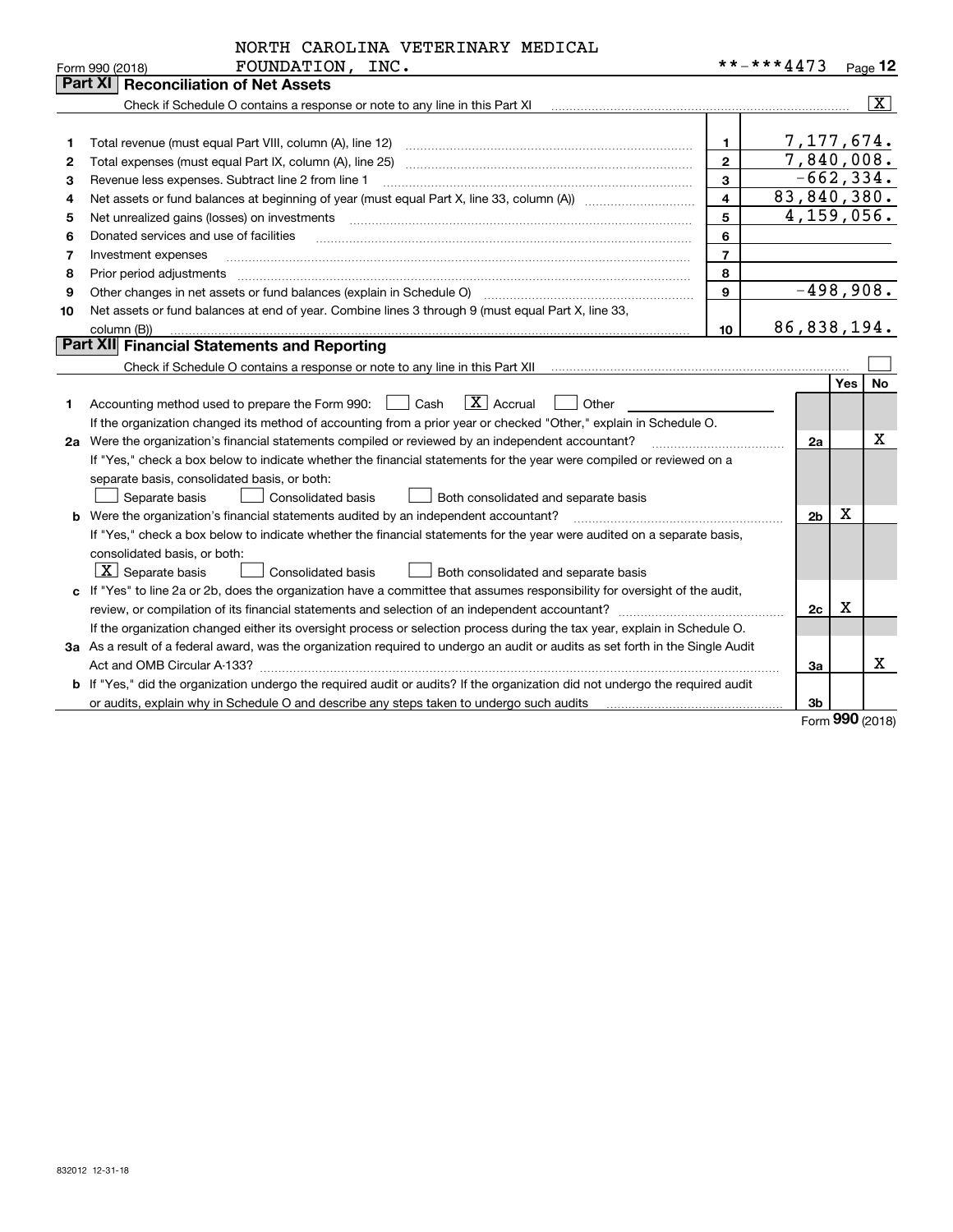| <b>SCHEDULE A</b>        |                                 |                                             |  | <b>Public Charity Status and Public Support</b>                               |                                                                                                                                               |     |                                 |                                                      | OMB No. 1545-0047 |                                                    |  |
|--------------------------|---------------------------------|---------------------------------------------|--|-------------------------------------------------------------------------------|-----------------------------------------------------------------------------------------------------------------------------------------------|-----|---------------------------------|------------------------------------------------------|-------------------|----------------------------------------------------|--|
|                          |                                 | (Form 990 or 990-EZ)                        |  | Complete if the organization is a section 501(c)(3) organization or a section |                                                                                                                                               |     |                                 |                                                      |                   |                                                    |  |
|                          |                                 |                                             |  |                                                                               |                                                                                                                                               |     |                                 |                                                      |                   |                                                    |  |
|                          |                                 | Department of the Treasury                  |  | 4947(a)(1) nonexempt charitable trust.<br>Attach to Form 990 or Form 990-EZ.  |                                                                                                                                               |     |                                 |                                                      |                   | <b>Open to Public</b>                              |  |
|                          | <b>Internal Revenue Service</b> |                                             |  |                                                                               | Go to www.irs.gov/Form990 for instructions and the latest information.                                                                        |     |                                 |                                                      |                   | <b>Inspection</b>                                  |  |
| Name of the organization |                                 |                                             |  |                                                                               | NORTH CAROLINA VETERINARY MEDICAL                                                                                                             |     |                                 |                                                      |                   | <b>Employer identification number</b>              |  |
|                          |                                 |                                             |  | FOUNDATION, INC.                                                              |                                                                                                                                               |     |                                 |                                                      |                   | **-***4473                                         |  |
| Part I                   |                                 |                                             |  |                                                                               | Reason for Public Charity Status (All organizations must complete this part.) See instructions.                                               |     |                                 |                                                      |                   |                                                    |  |
|                          |                                 |                                             |  |                                                                               | The organization is not a private foundation because it is: (For lines 1 through 12, check only one box.)                                     |     |                                 |                                                      |                   |                                                    |  |
| 1                        |                                 |                                             |  |                                                                               | A church, convention of churches, or association of churches described in section 170(b)(1)(A)(i).                                            |     |                                 |                                                      |                   |                                                    |  |
| 2                        |                                 |                                             |  |                                                                               | A school described in section 170(b)(1)(A)(ii). (Attach Schedule E (Form 990 or 990-EZ).)                                                     |     |                                 |                                                      |                   |                                                    |  |
| З                        |                                 |                                             |  |                                                                               | A hospital or a cooperative hospital service organization described in section 170(b)(1)(A)(iii).                                             |     |                                 |                                                      |                   |                                                    |  |
|                          |                                 |                                             |  |                                                                               | A medical research organization operated in conjunction with a hospital described in section 170(b)(1)(A)(iii). Enter the hospital's name,    |     |                                 |                                                      |                   |                                                    |  |
|                          |                                 | city, and state:                            |  |                                                                               |                                                                                                                                               |     |                                 |                                                      |                   |                                                    |  |
| 5                        | $\mathbf{X}$                    |                                             |  |                                                                               | An organization operated for the benefit of a college or university owned or operated by a governmental unit described in                     |     |                                 |                                                      |                   |                                                    |  |
|                          |                                 |                                             |  | section 170(b)(1)(A)(iv). (Complete Part II.)                                 |                                                                                                                                               |     |                                 |                                                      |                   |                                                    |  |
| 6                        |                                 |                                             |  |                                                                               | A federal, state, or local government or governmental unit described in section 170(b)(1)(A)(v).                                              |     |                                 |                                                      |                   |                                                    |  |
| 7                        |                                 |                                             |  |                                                                               | An organization that normally receives a substantial part of its support from a governmental unit or from the general public described in     |     |                                 |                                                      |                   |                                                    |  |
|                          |                                 |                                             |  | section 170(b)(1)(A)(vi). (Complete Part II.)                                 |                                                                                                                                               |     |                                 |                                                      |                   |                                                    |  |
| 8                        |                                 |                                             |  |                                                                               | A community trust described in section 170(b)(1)(A)(vi). (Complete Part II.)                                                                  |     |                                 |                                                      |                   |                                                    |  |
| 9                        |                                 |                                             |  |                                                                               | An agricultural research organization described in section 170(b)(1)(A)(ix) operated in conjunction with a land-grant college                 |     |                                 |                                                      |                   |                                                    |  |
|                          |                                 |                                             |  |                                                                               | or university or a non-land-grant college of agriculture (see instructions). Enter the name, city, and state of the college or                |     |                                 |                                                      |                   |                                                    |  |
|                          |                                 | university:                                 |  |                                                                               |                                                                                                                                               |     |                                 |                                                      |                   |                                                    |  |
| 10                       |                                 |                                             |  |                                                                               | An organization that normally receives: (1) more than 33 1/3% of its support from contributions, membership fees, and gross receipts from     |     |                                 |                                                      |                   |                                                    |  |
|                          |                                 |                                             |  |                                                                               | activities related to its exempt functions - subject to certain exceptions, and (2) no more than 33 1/3% of its support from gross investment |     |                                 |                                                      |                   |                                                    |  |
|                          |                                 |                                             |  |                                                                               | income and unrelated business taxable income (less section 511 tax) from businesses acquired by the organization after June 30, 1975.         |     |                                 |                                                      |                   |                                                    |  |
|                          |                                 |                                             |  | See section 509(a)(2). (Complete Part III.)                                   |                                                                                                                                               |     |                                 |                                                      |                   |                                                    |  |
| 11                       |                                 |                                             |  |                                                                               | An organization organized and operated exclusively to test for public safety. See section 509(a)(4).                                          |     |                                 |                                                      |                   |                                                    |  |
| 12                       |                                 |                                             |  |                                                                               | An organization organized and operated exclusively for the benefit of, to perform the functions of, or to carry out the purposes of one or    |     |                                 |                                                      |                   |                                                    |  |
|                          |                                 |                                             |  |                                                                               | more publicly supported organizations described in section 509(a)(1) or section 509(a)(2). See section 509(a)(3). Check the box in            |     |                                 |                                                      |                   |                                                    |  |
|                          |                                 |                                             |  |                                                                               | lines 12a through 12d that describes the type of supporting organization and complete lines 12e, 12f, and 12g.                                |     |                                 |                                                      |                   |                                                    |  |
| а                        |                                 |                                             |  |                                                                               | Type I. A supporting organization operated, supervised, or controlled by its supported organization(s), typically by giving                   |     |                                 |                                                      |                   |                                                    |  |
|                          |                                 |                                             |  |                                                                               | the supported organization(s) the power to regularly appoint or elect a majority of the directors or trustees of the supporting               |     |                                 |                                                      |                   |                                                    |  |
|                          |                                 |                                             |  | organization. You must complete Part IV, Sections A and B.                    |                                                                                                                                               |     |                                 |                                                      |                   |                                                    |  |
| b                        |                                 |                                             |  |                                                                               | Type II. A supporting organization supervised or controlled in connection with its supported organization(s), by having                       |     |                                 |                                                      |                   |                                                    |  |
|                          |                                 |                                             |  |                                                                               | control or management of the supporting organization vested in the same persons that control or manage the supported                          |     |                                 |                                                      |                   |                                                    |  |
|                          |                                 |                                             |  | organization(s). You must complete Part IV, Sections A and C.                 |                                                                                                                                               |     |                                 |                                                      |                   |                                                    |  |
| с                        |                                 |                                             |  |                                                                               | Type III functionally integrated. A supporting organization operated in connection with, and functionally integrated with,                    |     |                                 |                                                      |                   |                                                    |  |
|                          |                                 |                                             |  |                                                                               | its supported organization(s) (see instructions). You must complete Part IV, Sections A, D, and E.                                            |     |                                 |                                                      |                   |                                                    |  |
| d                        |                                 |                                             |  |                                                                               | Type III non-functionally integrated. A supporting organization operated in connection with its supported organization(s)                     |     |                                 |                                                      |                   |                                                    |  |
|                          |                                 |                                             |  |                                                                               | that is not functionally integrated. The organization generally must satisfy a distribution requirement and an attentiveness                  |     |                                 |                                                      |                   |                                                    |  |
|                          |                                 |                                             |  |                                                                               | requirement (see instructions). You must complete Part IV, Sections A and D, and Part V.                                                      |     |                                 |                                                      |                   |                                                    |  |
| е                        |                                 |                                             |  |                                                                               | Check this box if the organization received a written determination from the IRS that it is a Type I, Type II, Type III                       |     |                                 |                                                      |                   |                                                    |  |
|                          |                                 |                                             |  |                                                                               | functionally integrated, or Type III non-functionally integrated supporting organization.                                                     |     |                                 |                                                      |                   |                                                    |  |
| f                        |                                 | Enter the number of supported organizations |  |                                                                               |                                                                                                                                               |     |                                 |                                                      |                   |                                                    |  |
|                          |                                 |                                             |  | Provide the following information about the supported organization(s).        |                                                                                                                                               |     | (iv) Is the organization listed |                                                      |                   |                                                    |  |
|                          |                                 | (i) Name of supported<br>organization       |  | (ii) EIN                                                                      | (iii) Type of organization<br>(described on lines 1-10                                                                                        |     | in your governing document?     | (v) Amount of monetary<br>support (see instructions) |                   | (vi) Amount of other<br>support (see instructions) |  |
|                          |                                 |                                             |  |                                                                               | above (see instructions))                                                                                                                     | Yes | No.                             |                                                      |                   |                                                    |  |
|                          |                                 |                                             |  |                                                                               |                                                                                                                                               |     |                                 |                                                      |                   |                                                    |  |
|                          |                                 |                                             |  |                                                                               |                                                                                                                                               |     |                                 |                                                      |                   |                                                    |  |
|                          |                                 |                                             |  |                                                                               |                                                                                                                                               |     |                                 |                                                      |                   |                                                    |  |
|                          |                                 |                                             |  |                                                                               |                                                                                                                                               |     |                                 |                                                      |                   |                                                    |  |
|                          |                                 |                                             |  |                                                                               |                                                                                                                                               |     |                                 |                                                      |                   |                                                    |  |
|                          |                                 |                                             |  |                                                                               |                                                                                                                                               |     |                                 |                                                      |                   |                                                    |  |
|                          |                                 |                                             |  |                                                                               |                                                                                                                                               |     |                                 |                                                      |                   |                                                    |  |
|                          |                                 |                                             |  |                                                                               |                                                                                                                                               |     |                                 |                                                      |                   |                                                    |  |
|                          |                                 |                                             |  |                                                                               |                                                                                                                                               |     |                                 |                                                      |                   |                                                    |  |
|                          |                                 |                                             |  |                                                                               |                                                                                                                                               |     |                                 |                                                      |                   |                                                    |  |
| Total                    |                                 |                                             |  |                                                                               |                                                                                                                                               |     |                                 |                                                      |                   |                                                    |  |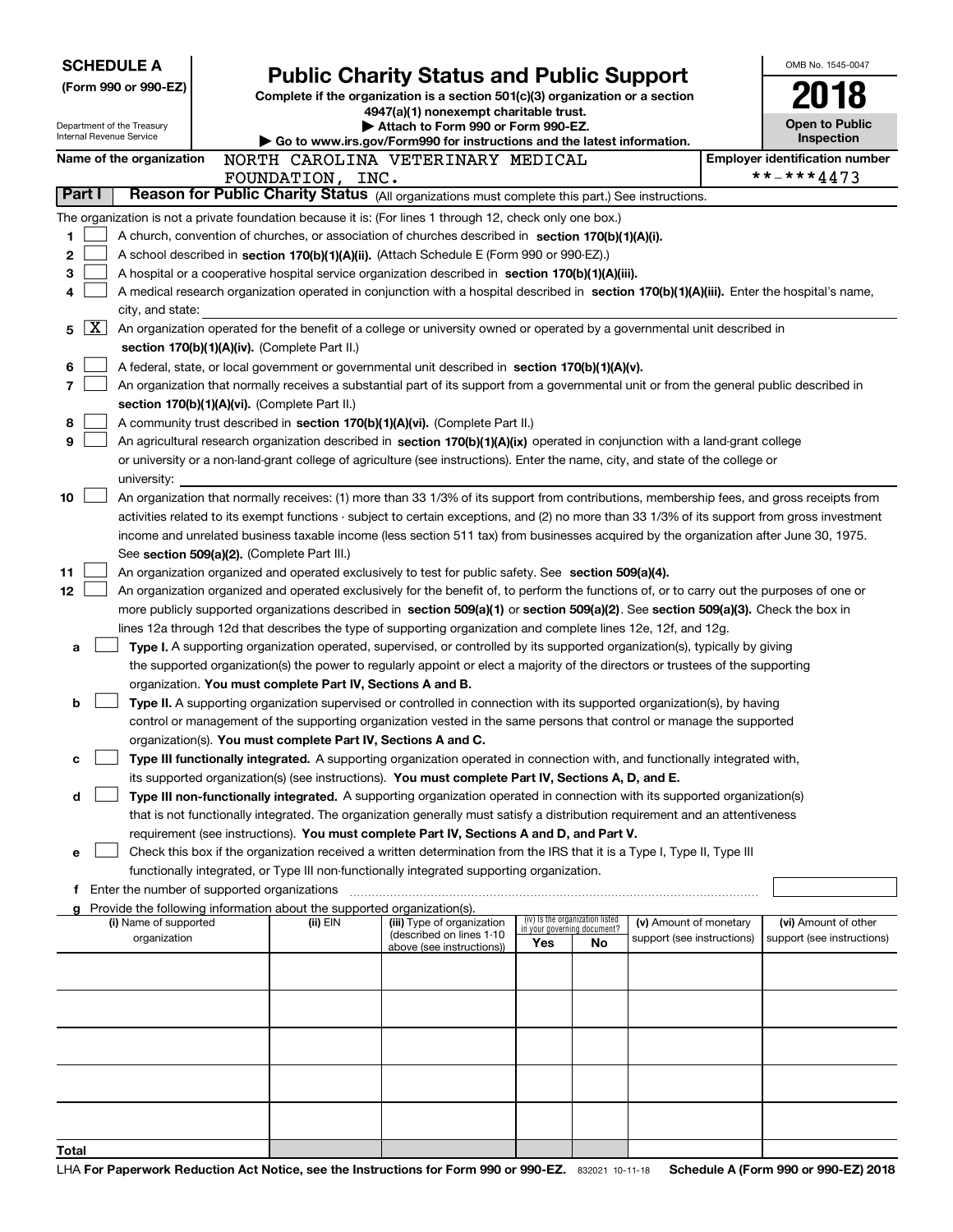#### **2** Schedule A (Form 990 or 990-EZ) 2018 Page FOUNDATION, INC. \*\*-\*\*\*4473

(Complete only if you checked the box on line 5, 7, or 8 of Part I or if the organization failed to qualify under Part III. If the organization **Part II Support Schedule for Organizations Described in Sections 170(b)(1)(A)(iv) and 170(b)(1)(A)(vi)**

fails to qualify under the tests listed below, please complete Part III.)

|    | <b>Section A. Public Support</b>                                                                                                           |                       |                                 |                        |                        |          |                                         |  |
|----|--------------------------------------------------------------------------------------------------------------------------------------------|-----------------------|---------------------------------|------------------------|------------------------|----------|-----------------------------------------|--|
|    | Calendar year (or fiscal year beginning in)                                                                                                | (a) 2014              | $(b)$ 2015                      | $(c)$ 2016             | $(d)$ 2017             | (e) 2018 | (f) Total                               |  |
|    | 1 Gifts, grants, contributions, and                                                                                                        |                       |                                 |                        |                        |          |                                         |  |
|    | membership fees received. (Do not                                                                                                          |                       |                                 |                        |                        |          |                                         |  |
|    | include any "unusual grants.")                                                                                                             | 21962013.             | 2975705.                        | 3547671.               | 4280053.               |          | 5542817.38308259.                       |  |
|    | 2 Tax revenues levied for the organ-                                                                                                       |                       |                                 |                        |                        |          |                                         |  |
|    | ization's benefit and either paid to                                                                                                       |                       |                                 |                        |                        |          |                                         |  |
|    | or expended on its behalf                                                                                                                  |                       |                                 |                        |                        |          |                                         |  |
|    | 3 The value of services or facilities                                                                                                      |                       |                                 |                        |                        |          |                                         |  |
|    | furnished by a governmental unit to                                                                                                        |                       |                                 |                        |                        |          |                                         |  |
|    | the organization without charge                                                                                                            |                       |                                 |                        |                        |          |                                         |  |
|    | 4 Total. Add lines 1 through 3                                                                                                             | 21962013.             | 2975705.                        | 3547671.               | 4280053.               |          | 5542817.38308259.                       |  |
| 5. | The portion of total contributions                                                                                                         |                       |                                 |                        |                        |          |                                         |  |
|    | by each person (other than a                                                                                                               |                       |                                 |                        |                        |          |                                         |  |
|    | governmental unit or publicly                                                                                                              |                       |                                 |                        |                        |          |                                         |  |
|    | supported organization) included                                                                                                           |                       |                                 |                        |                        |          |                                         |  |
|    | on line 1 that exceeds 2% of the                                                                                                           |                       |                                 |                        |                        |          |                                         |  |
|    | amount shown on line 11,                                                                                                                   |                       |                                 |                        |                        |          |                                         |  |
|    | column (f)                                                                                                                                 |                       |                                 |                        |                        |          | 23610718.                               |  |
|    |                                                                                                                                            |                       |                                 |                        |                        |          | 14697541.                               |  |
|    | 6 Public support. Subtract line 5 from line 4.<br><b>Section B. Total Support</b>                                                          |                       |                                 |                        |                        |          |                                         |  |
|    |                                                                                                                                            |                       |                                 |                        |                        |          |                                         |  |
|    | Calendar year (or fiscal year beginning in)                                                                                                | (a) 2014<br>21962013. | $(b)$ 2015<br>2975705.          | $(c)$ 2016<br>3547671. | $(d)$ 2017<br>4280053. | (e) 2018 | (f) Total<br>5542817.38308259.          |  |
|    | 7 Amounts from line 4                                                                                                                      |                       |                                 |                        |                        |          |                                         |  |
|    | 8 Gross income from interest,                                                                                                              |                       |                                 |                        |                        |          |                                         |  |
|    | dividends, payments received on                                                                                                            |                       |                                 |                        |                        |          |                                         |  |
|    | securities loans, rents, royalties,                                                                                                        |                       |                                 |                        |                        |          |                                         |  |
|    | and income from similar sources                                                                                                            |                       | $107, 748.$ 110, 419. 156, 512. |                        | 201, 303.              | 265,546. | 841,528.                                |  |
| 9  | Net income from unrelated business                                                                                                         |                       |                                 |                        |                        |          |                                         |  |
|    | activities, whether or not the                                                                                                             |                       |                                 |                        |                        |          |                                         |  |
|    | business is regularly carried on                                                                                                           |                       |                                 |                        |                        |          |                                         |  |
|    | 10 Other income. Do not include gain                                                                                                       |                       |                                 |                        |                        |          |                                         |  |
|    | or loss from the sale of capital                                                                                                           |                       |                                 |                        |                        |          |                                         |  |
|    | assets (Explain in Part VI.)                                                                                                               | 19,417.               | 42,496.                         | 57,749.                | 28, 567.               |          | $12, 675.$ 160, 904.                    |  |
|    | 11 Total support. Add lines 7 through 10                                                                                                   |                       |                                 |                        |                        |          | 39310691.                               |  |
| 12 | Gross receipts from related activities, etc. (see instructions)                                                                            |                       |                                 |                        |                        | 12       |                                         |  |
|    | 13 First five years. If the Form 990 is for the organization's first, second, third, fourth, or fifth tax year as a section 501(c)(3)      |                       |                                 |                        |                        |          |                                         |  |
|    | organization, check this box and stop here                                                                                                 |                       |                                 |                        |                        |          |                                         |  |
|    | <b>Section C. Computation of Public Support Percentage</b>                                                                                 |                       |                                 |                        |                        |          |                                         |  |
|    | 14 Public support percentage for 2018 (line 6, column (f) divided by line 11, column (f) <i>mummumumum</i>                                 |                       |                                 |                        |                        | 14       | 37.39<br>%                              |  |
|    |                                                                                                                                            |                       |                                 |                        |                        | 15       | 30.67<br>%                              |  |
|    | 16a 33 1/3% support test - 2018. If the organization did not check the box on line 13, and line 14 is 33 1/3% or more, check this box and  |                       |                                 |                        |                        |          |                                         |  |
|    | stop here. The organization qualifies as a publicly supported organization                                                                 |                       |                                 |                        |                        |          | $\blacktriangleright$ $\vert$ X $\vert$ |  |
|    | b 33 1/3% support test - 2017. If the organization did not check a box on line 13 or 16a, and line 15 is 33 1/3% or more, check this box   |                       |                                 |                        |                        |          |                                         |  |
|    | and stop here. The organization qualifies as a publicly supported organization                                                             |                       |                                 |                        |                        |          |                                         |  |
|    | 17a 10% -facts-and-circumstances test - 2018. If the organization did not check a box on line 13, 16a, or 16b, and line 14 is 10% or more, |                       |                                 |                        |                        |          |                                         |  |
|    | and if the organization meets the "facts-and-circumstances" test, check this box and stop here. Explain in Part VI how the organization    |                       |                                 |                        |                        |          |                                         |  |
|    | meets the "facts-and-circumstances" test. The organization qualifies as a publicly supported organization                                  |                       |                                 |                        |                        |          |                                         |  |
|    | b 10% -facts-and-circumstances test - 2017. If the organization did not check a box on line 13, 16a, 16b, or 17a, and line 15 is 10% or    |                       |                                 |                        |                        |          |                                         |  |
|    | more, and if the organization meets the "facts-and-circumstances" test, check this box and stop here. Explain in Part VI how the           |                       |                                 |                        |                        |          |                                         |  |
|    | organization meets the "facts-and-circumstances" test. The organization qualifies as a publicly supported organization                     |                       |                                 |                        |                        |          |                                         |  |
| 18 | Private foundation. If the organization did not check a box on line 13, 16a, 16b, 17a, or 17b, check this box and see instructions         |                       |                                 |                        |                        |          |                                         |  |

**Schedule A (Form 990 or 990-EZ) 2018**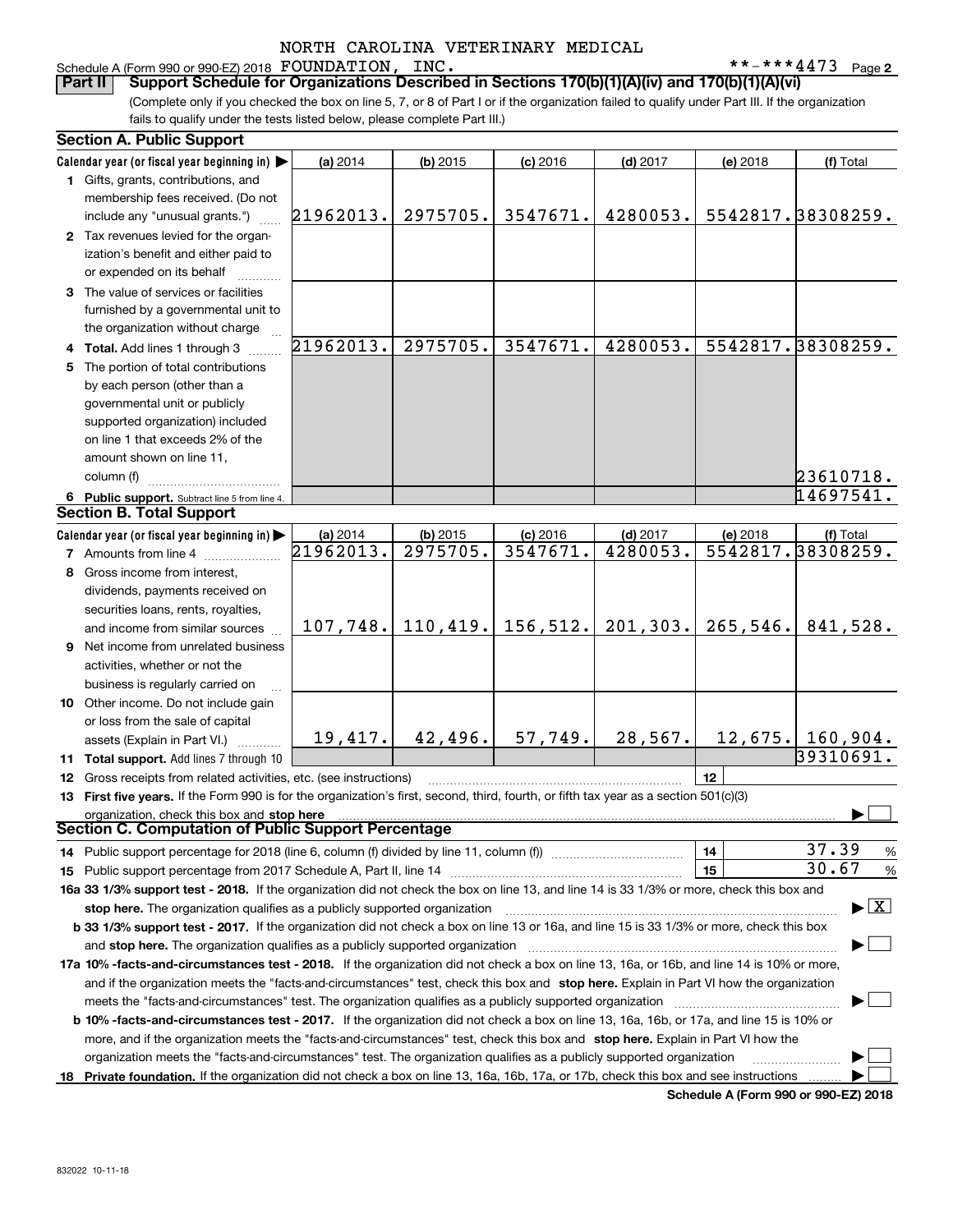Schedule A (Form 990 or 990-EZ) 2018 Page FOUNDATION, INC. \*\*-\*\*\*4473

**Part III Support Schedule for Organizations Described in Section 509(a)(2)** 

(Complete only if you checked the box on line 10 of Part I or if the organization failed to qualify under Part II. If the organization fails to qualify under the tests listed below, please complete Part II.)

|    | <b>Section A. Public Support</b>                                                                                                                    |            |            |            |            |          |             |
|----|-----------------------------------------------------------------------------------------------------------------------------------------------------|------------|------------|------------|------------|----------|-------------|
|    | Calendar year (or fiscal year beginning in) $\blacktriangleright$                                                                                   | (a) 2014   | (b) 2015   | $(c)$ 2016 | $(d)$ 2017 | (e) 2018 | (f) Total   |
|    | 1 Gifts, grants, contributions, and                                                                                                                 |            |            |            |            |          |             |
|    | membership fees received. (Do not                                                                                                                   |            |            |            |            |          |             |
|    | include any "unusual grants.")                                                                                                                      |            |            |            |            |          |             |
|    | <b>2</b> Gross receipts from admissions,                                                                                                            |            |            |            |            |          |             |
|    | merchandise sold or services per-                                                                                                                   |            |            |            |            |          |             |
|    | formed, or facilities furnished in                                                                                                                  |            |            |            |            |          |             |
|    | any activity that is related to the<br>organization's tax-exempt purpose                                                                            |            |            |            |            |          |             |
|    | 3 Gross receipts from activities that                                                                                                               |            |            |            |            |          |             |
|    | are not an unrelated trade or bus-                                                                                                                  |            |            |            |            |          |             |
|    | iness under section 513                                                                                                                             |            |            |            |            |          |             |
|    | 4 Tax revenues levied for the organ-                                                                                                                |            |            |            |            |          |             |
|    | ization's benefit and either paid to                                                                                                                |            |            |            |            |          |             |
|    | or expended on its behalf                                                                                                                           |            |            |            |            |          |             |
|    | .                                                                                                                                                   |            |            |            |            |          |             |
|    | 5 The value of services or facilities<br>furnished by a governmental unit to                                                                        |            |            |            |            |          |             |
|    |                                                                                                                                                     |            |            |            |            |          |             |
|    | the organization without charge                                                                                                                     |            |            |            |            |          |             |
|    | <b>6 Total.</b> Add lines 1 through 5                                                                                                               |            |            |            |            |          |             |
|    | 7a Amounts included on lines 1, 2, and                                                                                                              |            |            |            |            |          |             |
|    | 3 received from disqualified persons                                                                                                                |            |            |            |            |          |             |
|    | <b>b</b> Amounts included on lines 2 and 3 received<br>from other than disqualified persons that                                                    |            |            |            |            |          |             |
|    | exceed the greater of \$5,000 or 1% of the                                                                                                          |            |            |            |            |          |             |
|    | amount on line 13 for the year                                                                                                                      |            |            |            |            |          |             |
|    | c Add lines 7a and 7b                                                                                                                               |            |            |            |            |          |             |
|    | 8 Public support. (Subtract line 7c from line 6.)                                                                                                   |            |            |            |            |          |             |
|    | <b>Section B. Total Support</b>                                                                                                                     |            |            |            |            |          |             |
|    | Calendar year (or fiscal year beginning in) $\blacktriangleright$                                                                                   | (a) $2014$ | $(b)$ 2015 | $(c)$ 2016 | $(d)$ 2017 | (e) 2018 | (f) Total   |
|    | 9 Amounts from line 6                                                                                                                               |            |            |            |            |          |             |
|    | <b>10a</b> Gross income from interest,<br>dividends, payments received on                                                                           |            |            |            |            |          |             |
|    | securities loans, rents, royalties,                                                                                                                 |            |            |            |            |          |             |
|    | and income from similar sources                                                                                                                     |            |            |            |            |          |             |
|    | <b>b</b> Unrelated business taxable income                                                                                                          |            |            |            |            |          |             |
|    | (less section 511 taxes) from businesses                                                                                                            |            |            |            |            |          |             |
|    | acquired after June 30, 1975                                                                                                                        |            |            |            |            |          |             |
|    | c Add lines 10a and 10b                                                                                                                             |            |            |            |            |          |             |
|    | 11 Net income from unrelated business                                                                                                               |            |            |            |            |          |             |
|    | activities not included in line 10b,<br>whether or not the business is                                                                              |            |            |            |            |          |             |
|    | regularly carried on                                                                                                                                |            |            |            |            |          |             |
|    | <b>12</b> Other income. Do not include gain                                                                                                         |            |            |            |            |          |             |
|    | or loss from the sale of capital<br>assets (Explain in Part VI.)                                                                                    |            |            |            |            |          |             |
|    | 13 Total support. (Add lines 9, 10c, 11, and 12.)                                                                                                   |            |            |            |            |          |             |
|    | 14 First five years. If the Form 990 is for the organization's first, second, third, fourth, or fifth tax year as a section 501(c)(3) organization, |            |            |            |            |          |             |
|    | check this box and stop here <i>macuum macuum macuum macuum macuum macuum macuum macuum macuum</i>                                                  |            |            |            |            |          |             |
|    | <b>Section C. Computation of Public Support Percentage</b>                                                                                          |            |            |            |            |          |             |
|    | 15 Public support percentage for 2018 (line 8, column (f), divided by line 13, column (f))                                                          |            |            |            |            | 15       | %           |
| 16 | Public support percentage from 2017 Schedule A, Part III, line 15                                                                                   |            |            |            |            | 16       | %           |
|    | Section D. Computation of Investment Income Percentage                                                                                              |            |            |            |            |          |             |
|    | 17 Investment income percentage for 2018 (line 10c, column (f), divided by line 13, column (f))                                                     |            |            |            |            | 17       | %           |
|    | 18 Investment income percentage from 2017 Schedule A, Part III, line 17                                                                             |            |            |            |            | 18       | %           |
|    | 19a 33 1/3% support tests - 2018. If the organization did not check the box on line 14, and line 15 is more than 33 1/3%, and line 17 is not        |            |            |            |            |          |             |
|    | more than 33 1/3%, check this box and stop here. The organization qualifies as a publicly supported organization                                    |            |            |            |            |          | $\sim$<br>▶ |
|    | b 33 1/3% support tests - 2017. If the organization did not check a box on line 14 or line 19a, and line 16 is more than 33 1/3%, and               |            |            |            |            |          |             |
|    | line 18 is not more than 33 1/3%, check this box and stop here. The organization qualifies as a publicly supported organization                     |            |            |            |            |          |             |
|    |                                                                                                                                                     |            |            |            |            |          |             |
| 20 |                                                                                                                                                     |            |            |            |            |          |             |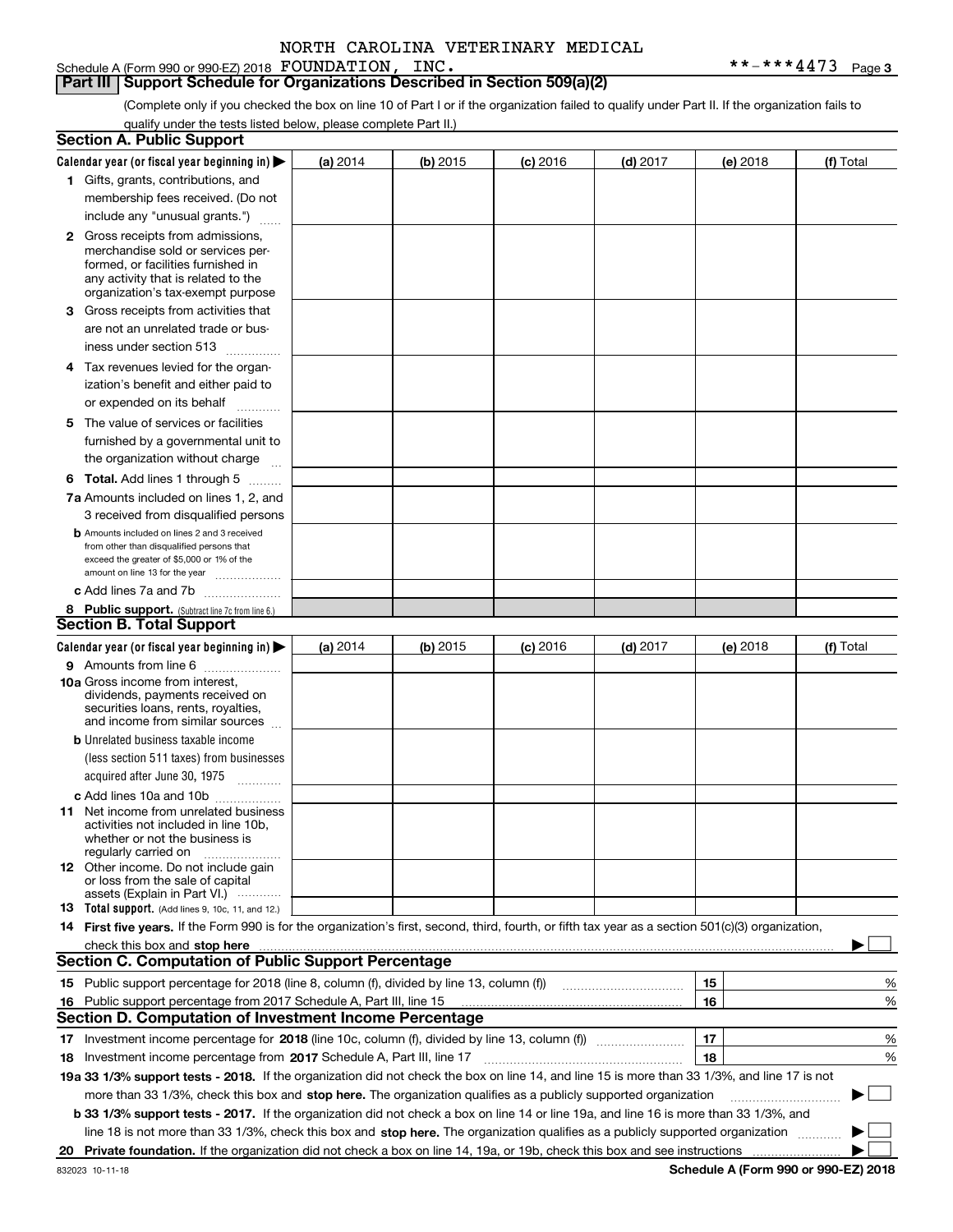#### Schedule A (Form 990 or 990-EZ) 2018 Page FOUNDATION, INC. \*\*-\*\*\*4473 **Part IV Supporting Organizations**

(Complete only if you checked a box in line 12 on Part I. If you checked 12a of Part I, complete Sections A and B. If you checked 12b of Part I, complete Sections A and C. If you checked 12c of Part I, complete Sections A, D, and E. If you checked 12d of Part I, complete Sections A and D, and complete Part V.)

#### **Section A. All Supporting Organizations**

- **1** Are all of the organization's supported organizations listed by name in the organization's governing documents? If "No," describe in **Part VI** how the supported organizations are designated. If designated by *class or purpose, describe the designation. If historic and continuing relationship, explain.*
- **2** Did the organization have any supported organization that does not have an IRS determination of status under section 509(a)(1) or (2)? If "Yes," explain in Part VI how the organization determined that the supported *organization was described in section 509(a)(1) or (2).*
- **3a** Did the organization have a supported organization described in section 501(c)(4), (5), or (6)? If "Yes," answer *(b) and (c) below.*
- **b** Did the organization confirm that each supported organization qualified under section 501(c)(4), (5), or (6) and satisfied the public support tests under section 509(a)(2)? If "Yes," describe in **Part VI** when and how the *organization made the determination.*
- **c**Did the organization ensure that all support to such organizations was used exclusively for section 170(c)(2)(B) purposes? If "Yes," explain in **Part VI** what controls the organization put in place to ensure such use.
- **4a***If* Was any supported organization not organized in the United States ("foreign supported organization")? *"Yes," and if you checked 12a or 12b in Part I, answer (b) and (c) below.*
- **b** Did the organization have ultimate control and discretion in deciding whether to make grants to the foreign supported organization? If "Yes," describe in **Part VI** how the organization had such control and discretion *despite being controlled or supervised by or in connection with its supported organizations.*
- **c** Did the organization support any foreign supported organization that does not have an IRS determination under sections 501(c)(3) and 509(a)(1) or (2)? If "Yes," explain in **Part VI** what controls the organization used *to ensure that all support to the foreign supported organization was used exclusively for section 170(c)(2)(B) purposes.*
- **5a***If "Yes,"* Did the organization add, substitute, or remove any supported organizations during the tax year? answer (b) and (c) below (if applicable). Also, provide detail in **Part VI,** including (i) the names and EIN *numbers of the supported organizations added, substituted, or removed; (ii) the reasons for each such action; (iii) the authority under the organization's organizing document authorizing such action; and (iv) how the action was accomplished (such as by amendment to the organizing document).*
- **b** Type I or Type II only. Was any added or substituted supported organization part of a class already designated in the organization's organizing document?
- **cSubstitutions only.**  Was the substitution the result of an event beyond the organization's control?
- **6** Did the organization provide support (whether in the form of grants or the provision of services or facilities) to **Part VI.** *If "Yes," provide detail in* support or benefit one or more of the filing organization's supported organizations? anyone other than (i) its supported organizations, (ii) individuals that are part of the charitable class benefited by one or more of its supported organizations, or (iii) other supporting organizations that also
- **7**Did the organization provide a grant, loan, compensation, or other similar payment to a substantial contributor *If "Yes," complete Part I of Schedule L (Form 990 or 990-EZ).* regard to a substantial contributor? (as defined in section 4958(c)(3)(C)), a family member of a substantial contributor, or a 35% controlled entity with
- **8** Did the organization make a loan to a disqualified person (as defined in section 4958) not described in line 7? *If "Yes," complete Part I of Schedule L (Form 990 or 990-EZ).*
- **9a** Was the organization controlled directly or indirectly at any time during the tax year by one or more in section 509(a)(1) or (2))? If "Yes," *provide detail in* <code>Part VI.</code> disqualified persons as defined in section 4946 (other than foundation managers and organizations described
- **b** Did one or more disqualified persons (as defined in line 9a) hold a controlling interest in any entity in which the supporting organization had an interest? If "Yes," provide detail in P**art VI**.
- **c**Did a disqualified person (as defined in line 9a) have an ownership interest in, or derive any personal benefit from, assets in which the supporting organization also had an interest? If "Yes," provide detail in P**art VI.**
- **10a** Was the organization subject to the excess business holdings rules of section 4943 because of section supporting organizations)? If "Yes," answer 10b below. 4943(f) (regarding certain Type II supporting organizations, and all Type III non-functionally integrated
- **b** Did the organization have any excess business holdings in the tax year? (Use Schedule C, Form 4720, to *determine whether the organization had excess business holdings.)*

**3a3b3c4a4b4c5a5b5c6789a 9b9c10a**

832024 10-11-18

**Schedule A (Form 990 or 990-EZ) 2018**

**10b**

**1**

**2**

**YesNo**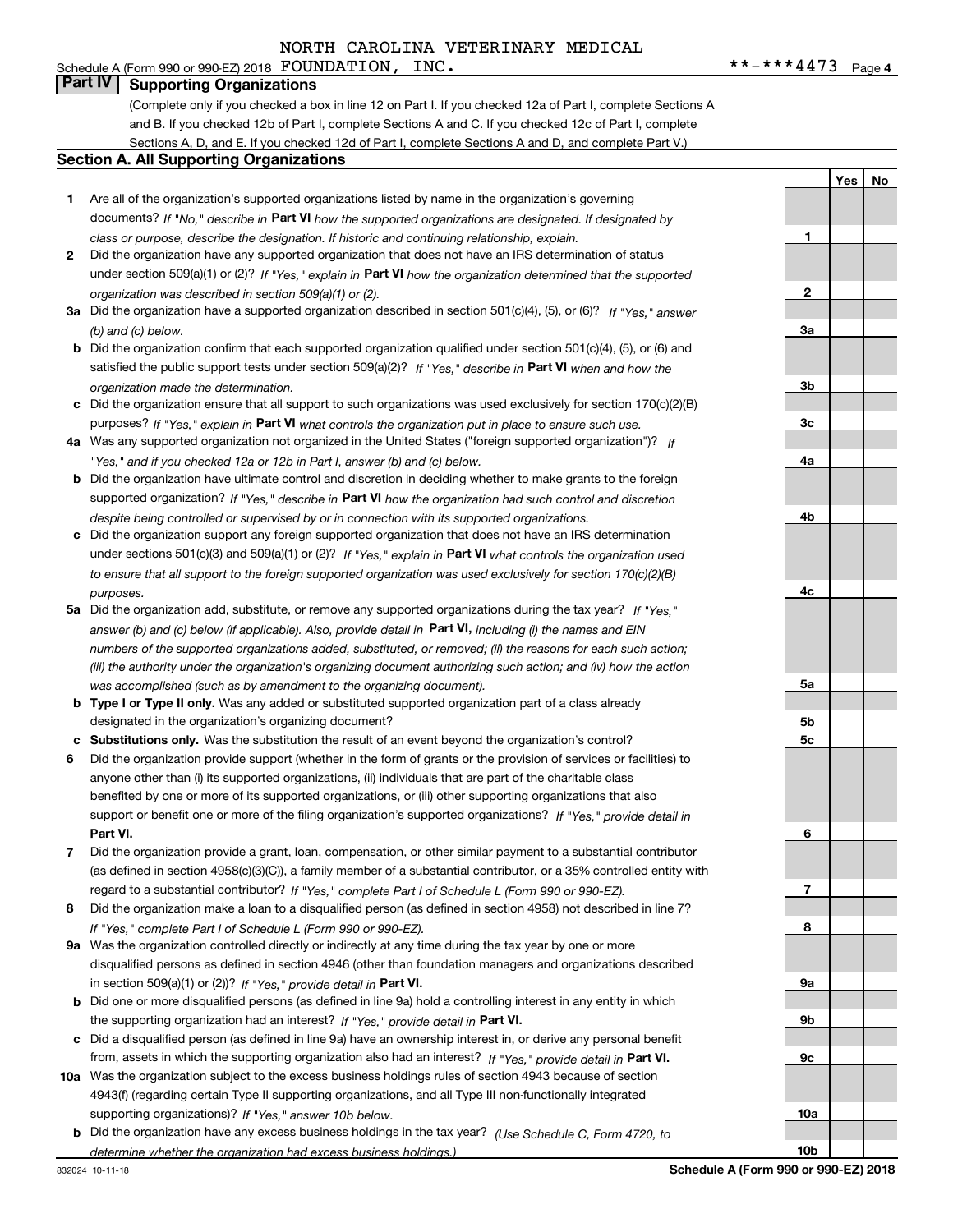|    | <b>Part IV</b>                                                                                                                    |                 |     |    |
|----|-----------------------------------------------------------------------------------------------------------------------------------|-----------------|-----|----|
|    | <b>Supporting Organizations (continued)</b>                                                                                       |                 |     |    |
|    |                                                                                                                                   |                 | Yes | No |
| 11 | Has the organization accepted a gift or contribution from any of the following persons?                                           |                 |     |    |
|    | a A person who directly or indirectly controls, either alone or together with persons described in (b) and (c)                    |                 |     |    |
|    | below, the governing body of a supported organization?                                                                            | 11a             |     |    |
|    | <b>b</b> A family member of a person described in (a) above?                                                                      | 11 <sub>b</sub> |     |    |
|    | c A 35% controlled entity of a person described in (a) or (b) above? If "Yes" to a, b, or c, provide detail in Part VI.           | 11c             |     |    |
|    | <b>Section B. Type I Supporting Organizations</b>                                                                                 |                 |     |    |
|    |                                                                                                                                   |                 | Yes | No |
| 1  | Did the directors, trustees, or membership of one or more supported organizations have the power to                               |                 |     |    |
|    | regularly appoint or elect at least a majority of the organization's directors or trustees at all times during the                |                 |     |    |
|    | tax year? If "No," describe in Part VI how the supported organization(s) effectively operated, supervised, or                     |                 |     |    |
|    | controlled the organization's activities. If the organization had more than one supported organization,                           |                 |     |    |
|    | describe how the powers to appoint and/or remove directors or trustees were allocated among the supported                         |                 |     |    |
|    | organizations and what conditions or restrictions, if any, applied to such powers during the tax year.                            | 1               |     |    |
| 2  | Did the organization operate for the benefit of any supported organization other than the supported                               |                 |     |    |
|    | organization(s) that operated, supervised, or controlled the supporting organization? If "Yes," explain in                        |                 |     |    |
|    | Part VI how providing such benefit carried out the purposes of the supported organization(s) that operated,                       |                 |     |    |
|    | supervised, or controlled the supporting organization.                                                                            | 2               |     |    |
|    | <b>Section C. Type II Supporting Organizations</b>                                                                                |                 |     |    |
|    |                                                                                                                                   |                 | Yes | No |
| 1  | Were a majority of the organization's directors or trustees during the tax year also a majority of the directors                  |                 |     |    |
|    | or trustees of each of the organization's supported organization(s)? If "No," describe in Part VI how control                     |                 |     |    |
|    | or management of the supporting organization was vested in the same persons that controlled or managed                            |                 |     |    |
|    | the supported organization(s).                                                                                                    | 1               |     |    |
|    | <b>Section D. All Type III Supporting Organizations</b>                                                                           |                 |     |    |
|    |                                                                                                                                   |                 | Yes | No |
| 1  | Did the organization provide to each of its supported organizations, by the last day of the fifth month of the                    |                 |     |    |
|    | organization's tax year, (i) a written notice describing the type and amount of support provided during the prior tax             |                 |     |    |
|    | year, (ii) a copy of the Form 990 that was most recently filed as of the date of notification, and (iii) copies of the            |                 |     |    |
|    | organization's governing documents in effect on the date of notification, to the extent not previously provided?                  | 1               |     |    |
| 2  | Were any of the organization's officers, directors, or trustees either (i) appointed or elected by the supported                  |                 |     |    |
|    | organization(s) or (ii) serving on the governing body of a supported organization? If "No," explain in Part VI how                |                 |     |    |
|    | the organization maintained a close and continuous working relationship with the supported organization(s).                       | 2               |     |    |
| з  | By reason of the relationship described in (2), did the organization's supported organizations have a                             |                 |     |    |
|    | significant voice in the organization's investment policies and in directing the use of the organization's                        |                 |     |    |
|    | income or assets at all times during the tax year? If "Yes," describe in Part VI the role the organization's                      |                 |     |    |
|    | supported organizations played in this regard.                                                                                    | 3               |     |    |
|    | Section E. Type III Functionally Integrated Supporting Organizations                                                              |                 |     |    |
| 1  | Check the box next to the method that the organization used to satisfy the Integral Part Test during the year (see instructions). |                 |     |    |
| а  | The organization satisfied the Activities Test. Complete line 2 below.                                                            |                 |     |    |
| b  | The organization is the parent of each of its supported organizations. Complete line 3 below.                                     |                 |     |    |
| c  | The organization supported a governmental entity. Describe in Part VI how you supported a government entity (see instructions)    |                 |     |    |
| 2  | Activities Test. Answer (a) and (b) below.                                                                                        |                 | Yes | No |
| а  | Did substantially all of the organization's activities during the tax year directly further the exempt purposes of                |                 |     |    |
|    | the supported organization(s) to which the organization was responsive? If "Yes," then in Part VI identify                        |                 |     |    |
|    | those supported organizations and explain how these activities directly furthered their exempt purposes,                          |                 |     |    |
|    | how the organization was responsive to those supported organizations, and how the organization determined                         |                 |     |    |
|    | that these activities constituted substantially all of its activities.                                                            | 2a              |     |    |
|    | <b>b</b> Did the activities described in (a) constitute activities that, but for the organization's involvement, one or more      |                 |     |    |
|    | of the organization's supported organization(s) would have been engaged in? If "Yes," explain in Part VI the                      |                 |     |    |
|    |                                                                                                                                   |                 |     |    |
|    | reasons for the organization's position that its supported organization(s) would have engaged in these                            | 2b              |     |    |
|    | activities but for the organization's involvement.                                                                                |                 |     |    |

- **3** Parent of Supported Organizations. Answer (a) and (b) below.
- **a** Did the organization have the power to regularly appoint or elect a majority of the officers, directors, or trustees of each of the supported organizations? *Provide details in* Part VI.

**b** Did the organization exercise a substantial degree of direction over the policies, programs, and activities of each of its supported organizations? If "Yes," describe in Part VI the role played by the organization in this regard.

**3a**

**3b**

### Schedule A (Form 990 or 990-EZ) 2018 Page FOUNDATION, INC. \*\*-\*\*\*4473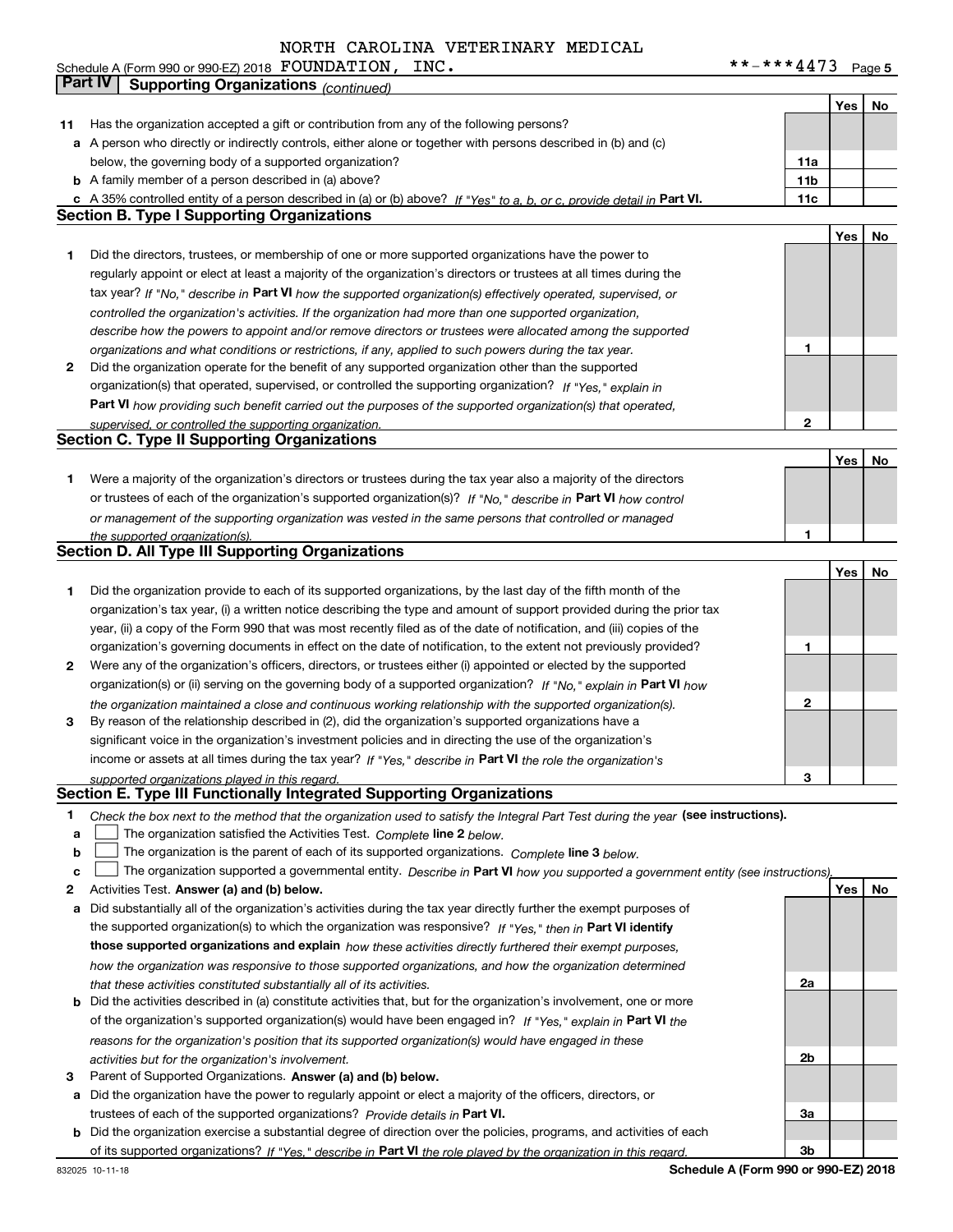#### **1SEP 10. See instructions.** All antegral Part Test as a qualifying trust on Nov. 20, 1970 (explain in Part VI.) See instructions. All **Section A - Adjusted Net Income 123** Other gross income (see instructions) **4**Add lines 1 through 3 **56** Portion of operating expenses paid or incurred for production or **78** Adjusted Net Income (subtract lines 5, 6, and 7 from line 4) **8 8 1234567Section B - Minimum Asset Amount 1**Aggregate fair market value of all non-exempt-use assets (see **2**Acquisition indebtedness applicable to non-exempt-use assets **3** Subtract line 2 from line 1d **4**Cash deemed held for exempt use. Enter 1-1/2% of line 3 (for greater amount, **5** Net value of non-exempt-use assets (subtract line 4 from line 3) **678a** Average monthly value of securities **b** Average monthly cash balances **c**Fair market value of other non-exempt-use assets **dTotal**  (add lines 1a, 1b, and 1c) **eDiscount** claimed for blockage or other **1a1b1c1d2345678**factors (explain in detail in **Part VI**): **Minimum Asset Amount**  (add line 7 to line 6) **Section C - Distributable Amount 123456123456Distributable Amount.** Subtract line 5 from line 4, unless subject to other Type III non-functionally integrated supporting organizations must complete Sections A through E. (B) Current Year (optional)(A) Prior Year Net short-term capital gain Recoveries of prior-year distributions Depreciation and depletion collection of gross income or for management, conservation, or maintenance of property held for production of income (see instructions) Other expenses (see instructions) (B) Current Year (optional)(A) Prior Year instructions for short tax year or assets held for part of year): see instructions) Multiply line 5 by .035 Recoveries of prior-year distributions Current Year Adjusted net income for prior year (from Section A, line 8, Column A) Enter 85% of line 1 Minimum asset amount for prior year (from Section B, line 8, Column A) Enter greater of line 2 or line 3 Income tax imposed in prior year emergency temporary reduction (see instructions) **Part V** Type III Non-Functionally Integrated 509(a)(3) Supporting Organizations  $\mathcal{L}^{\text{max}}$

**7**Check here if the current year is the organization's first as a non-functionally integrated Type III supporting organization (see instructions). $\mathcal{L}^{\text{max}}$ 

**Schedule A (Form 990 or 990-EZ) 2018**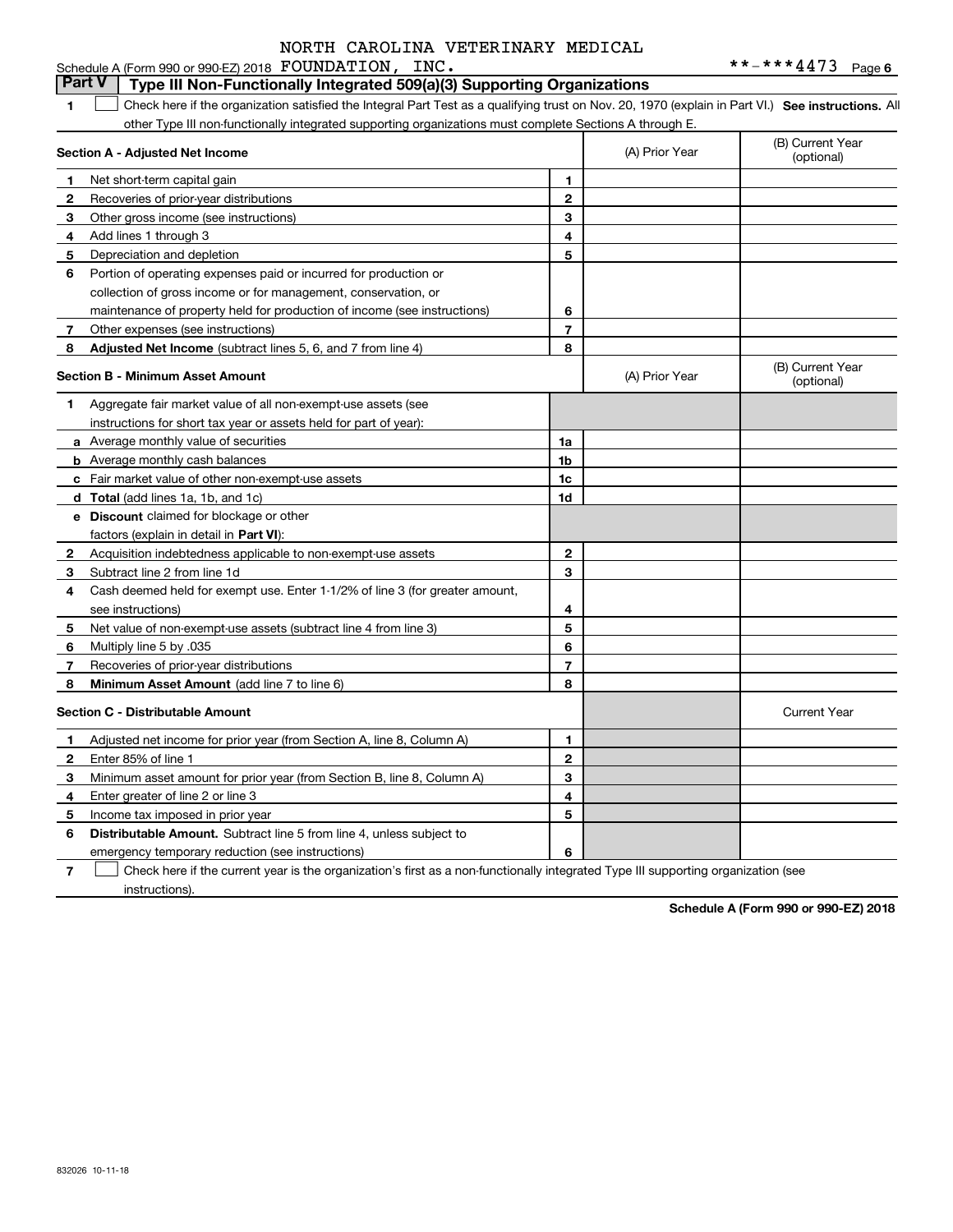|        | Schedule A (Form 990 or 990-EZ) 2018 FOUNDATION, INC.                                      |                                    |                                               | **-***4473                                       | Page 7 |
|--------|--------------------------------------------------------------------------------------------|------------------------------------|-----------------------------------------------|--------------------------------------------------|--------|
| Part V | Type III Non-Functionally Integrated 509(a)(3) Supporting Organizations                    |                                    | (continued)                                   |                                                  |        |
|        | <b>Section D - Distributions</b>                                                           |                                    |                                               | <b>Current Year</b>                              |        |
| 1      | Amounts paid to supported organizations to accomplish exempt purposes                      |                                    |                                               |                                                  |        |
| 2      | Amounts paid to perform activity that directly furthers exempt purposes of supported       |                                    |                                               |                                                  |        |
|        | organizations, in excess of income from activity                                           |                                    |                                               |                                                  |        |
| 3      | Administrative expenses paid to accomplish exempt purposes of supported organizations      |                                    |                                               |                                                  |        |
| 4      | Amounts paid to acquire exempt-use assets                                                  |                                    |                                               |                                                  |        |
| 5      | Qualified set-aside amounts (prior IRS approval required)                                  |                                    |                                               |                                                  |        |
| 6      | Other distributions (describe in Part VI). See instructions.                               |                                    |                                               |                                                  |        |
| 7      | Total annual distributions. Add lines 1 through 6.                                         |                                    |                                               |                                                  |        |
| 8      | Distributions to attentive supported organizations to which the organization is responsive |                                    |                                               |                                                  |        |
|        | (provide details in Part VI). See instructions.                                            |                                    |                                               |                                                  |        |
| 9      | Distributable amount for 2018 from Section C, line 6                                       |                                    |                                               |                                                  |        |
| 10     | Line 8 amount divided by line 9 amount                                                     |                                    |                                               |                                                  |        |
|        | <b>Section E - Distribution Allocations</b> (see instructions)                             | (i)<br><b>Excess Distributions</b> | (ii)<br><b>Underdistributions</b><br>Pre-2018 | (iii)<br><b>Distributable</b><br>Amount for 2018 |        |
| 1      | Distributable amount for 2018 from Section C, line 6                                       |                                    |                                               |                                                  |        |
| 2      | Underdistributions, if any, for years prior to 2018 (reason-                               |                                    |                                               |                                                  |        |
|        | able cause required- explain in Part VI). See instructions.                                |                                    |                                               |                                                  |        |
| 3      | Excess distributions carryover, if any, to 2018                                            |                                    |                                               |                                                  |        |
|        | <b>a</b> From 2013                                                                         |                                    |                                               |                                                  |        |
|        | $b$ From 2014                                                                              |                                    |                                               |                                                  |        |
|        | $c$ From 2015                                                                              |                                    |                                               |                                                  |        |
|        | d From 2016                                                                                |                                    |                                               |                                                  |        |
|        | e From 2017                                                                                |                                    |                                               |                                                  |        |
|        | f Total of lines 3a through e                                                              |                                    |                                               |                                                  |        |
|        | g Applied to underdistributions of prior years                                             |                                    |                                               |                                                  |        |
|        | <b>h</b> Applied to 2018 distributable amount                                              |                                    |                                               |                                                  |        |
|        | Carryover from 2013 not applied (see instructions)                                         |                                    |                                               |                                                  |        |
|        | Remainder. Subtract lines 3g, 3h, and 3i from 3f.                                          |                                    |                                               |                                                  |        |
| 4      | Distributions for 2018 from Section D.                                                     |                                    |                                               |                                                  |        |
|        | \$<br>line $7:$                                                                            |                                    |                                               |                                                  |        |
|        | a Applied to underdistributions of prior years                                             |                                    |                                               |                                                  |        |
|        | <b>b</b> Applied to 2018 distributable amount                                              |                                    |                                               |                                                  |        |
|        | <b>c</b> Remainder. Subtract lines 4a and 4b from 4.                                       |                                    |                                               |                                                  |        |
|        | Remaining underdistributions for years prior to 2018, if                                   |                                    |                                               |                                                  |        |
|        | any. Subtract lines 3g and 4a from line 2. For result greater                              |                                    |                                               |                                                  |        |
|        | than zero, explain in Part VI. See instructions.                                           |                                    |                                               |                                                  |        |
| 6      | Remaining underdistributions for 2018. Subtract lines 3h                                   |                                    |                                               |                                                  |        |
|        | and 4b from line 1. For result greater than zero, explain in                               |                                    |                                               |                                                  |        |
|        | <b>Part VI.</b> See instructions.                                                          |                                    |                                               |                                                  |        |
| 7      | Excess distributions carryover to 2019. Add lines 3j                                       |                                    |                                               |                                                  |        |
|        | and 4c.                                                                                    |                                    |                                               |                                                  |        |
| 8      | Breakdown of line 7:                                                                       |                                    |                                               |                                                  |        |
|        | a Excess from 2014                                                                         |                                    |                                               |                                                  |        |
|        | <b>b</b> Excess from 2015                                                                  |                                    |                                               |                                                  |        |
|        | c Excess from 2016                                                                         |                                    |                                               |                                                  |        |
|        | d Excess from 2017                                                                         |                                    |                                               |                                                  |        |
|        | e Excess from 2018                                                                         |                                    |                                               |                                                  |        |
|        |                                                                                            |                                    |                                               |                                                  |        |

**Schedule A (Form 990 or 990-EZ) 2018**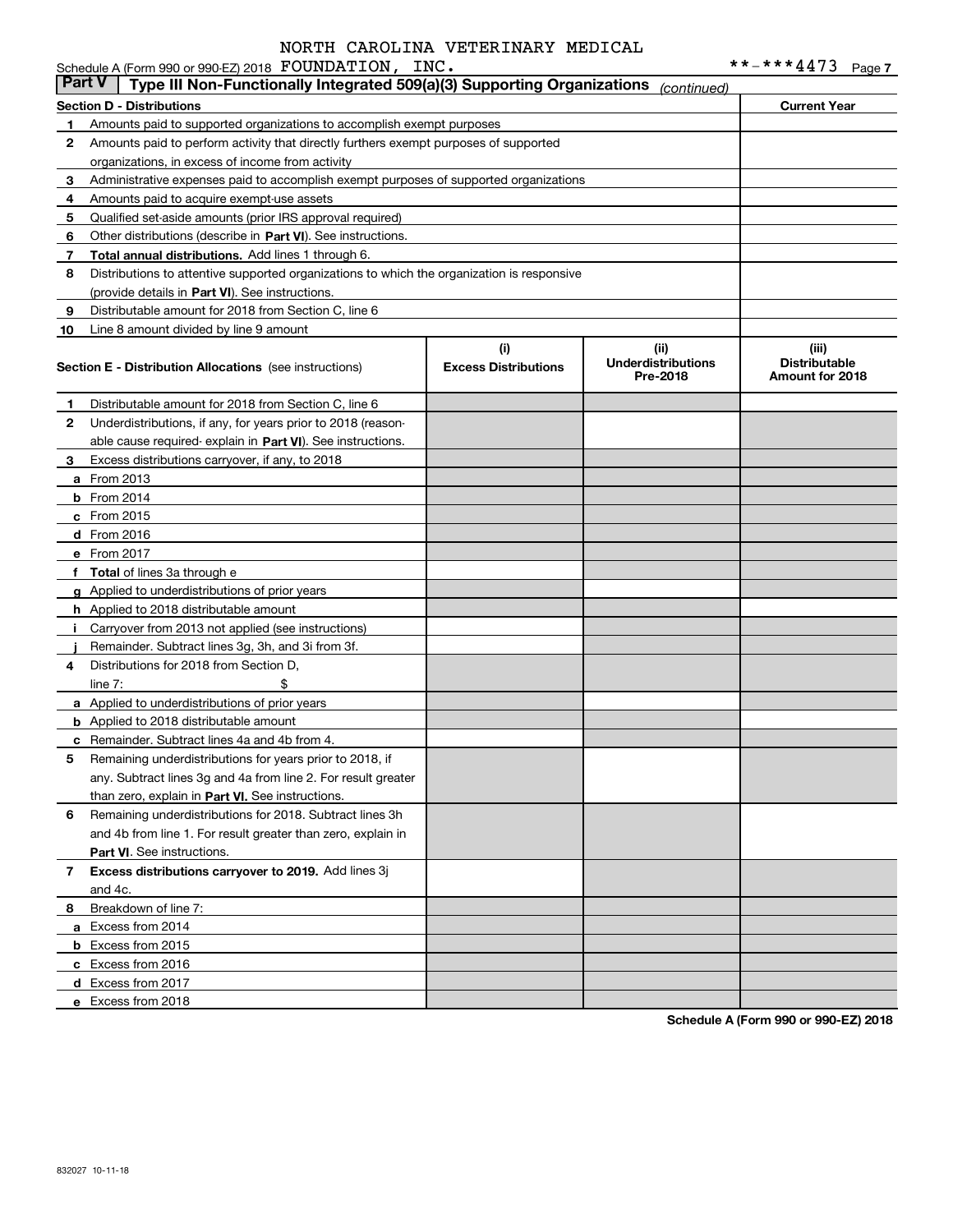|                | Schedule A (Form 990 or 990-EZ) 2018 FOUNDATION, INC.                                                                                                  |  | NORTH CAROLINA VETERINARY MEDICAL |  | **-***4473<br>Page 8                                                                                                                                                                                                                                                                                                                                                                                                              |
|----------------|--------------------------------------------------------------------------------------------------------------------------------------------------------|--|-----------------------------------|--|-----------------------------------------------------------------------------------------------------------------------------------------------------------------------------------------------------------------------------------------------------------------------------------------------------------------------------------------------------------------------------------------------------------------------------------|
| <b>Part VI</b> | Section D, lines 5, 6, and 8; and Part V, Section E, lines 2, 5, and 6. Also complete this part for any additional information.<br>(See instructions.) |  |                                   |  | Supplemental Information. Provide the explanations required by Part II, line 10; Part II, line 17a or 17b; Part III, line 12;<br>Part IV, Section A, lines 1, 2, 3b, 3c, 4b, 4c, 5a, 6, 9a, 9b, 9c, 11a, 11b, and 11c; Part IV, Section B, lines 1 and 2; Part IV, Section C,<br>line 1; Part IV, Section D, lines 2 and 3; Part IV, Section E, lines 1c, 2a, 2b, 3a, and 3b; Part V, line 1; Part V, Section B, line 1e; Part V, |
|                |                                                                                                                                                        |  |                                   |  |                                                                                                                                                                                                                                                                                                                                                                                                                                   |
|                |                                                                                                                                                        |  |                                   |  |                                                                                                                                                                                                                                                                                                                                                                                                                                   |
|                |                                                                                                                                                        |  |                                   |  |                                                                                                                                                                                                                                                                                                                                                                                                                                   |
|                |                                                                                                                                                        |  |                                   |  |                                                                                                                                                                                                                                                                                                                                                                                                                                   |
|                |                                                                                                                                                        |  |                                   |  |                                                                                                                                                                                                                                                                                                                                                                                                                                   |
|                |                                                                                                                                                        |  |                                   |  |                                                                                                                                                                                                                                                                                                                                                                                                                                   |
|                |                                                                                                                                                        |  |                                   |  |                                                                                                                                                                                                                                                                                                                                                                                                                                   |
|                |                                                                                                                                                        |  |                                   |  |                                                                                                                                                                                                                                                                                                                                                                                                                                   |
|                |                                                                                                                                                        |  |                                   |  |                                                                                                                                                                                                                                                                                                                                                                                                                                   |
|                |                                                                                                                                                        |  |                                   |  |                                                                                                                                                                                                                                                                                                                                                                                                                                   |
|                |                                                                                                                                                        |  |                                   |  |                                                                                                                                                                                                                                                                                                                                                                                                                                   |
|                |                                                                                                                                                        |  |                                   |  |                                                                                                                                                                                                                                                                                                                                                                                                                                   |
|                |                                                                                                                                                        |  |                                   |  |                                                                                                                                                                                                                                                                                                                                                                                                                                   |
|                |                                                                                                                                                        |  |                                   |  |                                                                                                                                                                                                                                                                                                                                                                                                                                   |
|                |                                                                                                                                                        |  |                                   |  |                                                                                                                                                                                                                                                                                                                                                                                                                                   |
|                |                                                                                                                                                        |  |                                   |  |                                                                                                                                                                                                                                                                                                                                                                                                                                   |
|                |                                                                                                                                                        |  |                                   |  |                                                                                                                                                                                                                                                                                                                                                                                                                                   |
|                |                                                                                                                                                        |  |                                   |  |                                                                                                                                                                                                                                                                                                                                                                                                                                   |
|                |                                                                                                                                                        |  |                                   |  |                                                                                                                                                                                                                                                                                                                                                                                                                                   |
|                |                                                                                                                                                        |  |                                   |  |                                                                                                                                                                                                                                                                                                                                                                                                                                   |
|                |                                                                                                                                                        |  |                                   |  |                                                                                                                                                                                                                                                                                                                                                                                                                                   |
|                |                                                                                                                                                        |  |                                   |  |                                                                                                                                                                                                                                                                                                                                                                                                                                   |
|                |                                                                                                                                                        |  |                                   |  |                                                                                                                                                                                                                                                                                                                                                                                                                                   |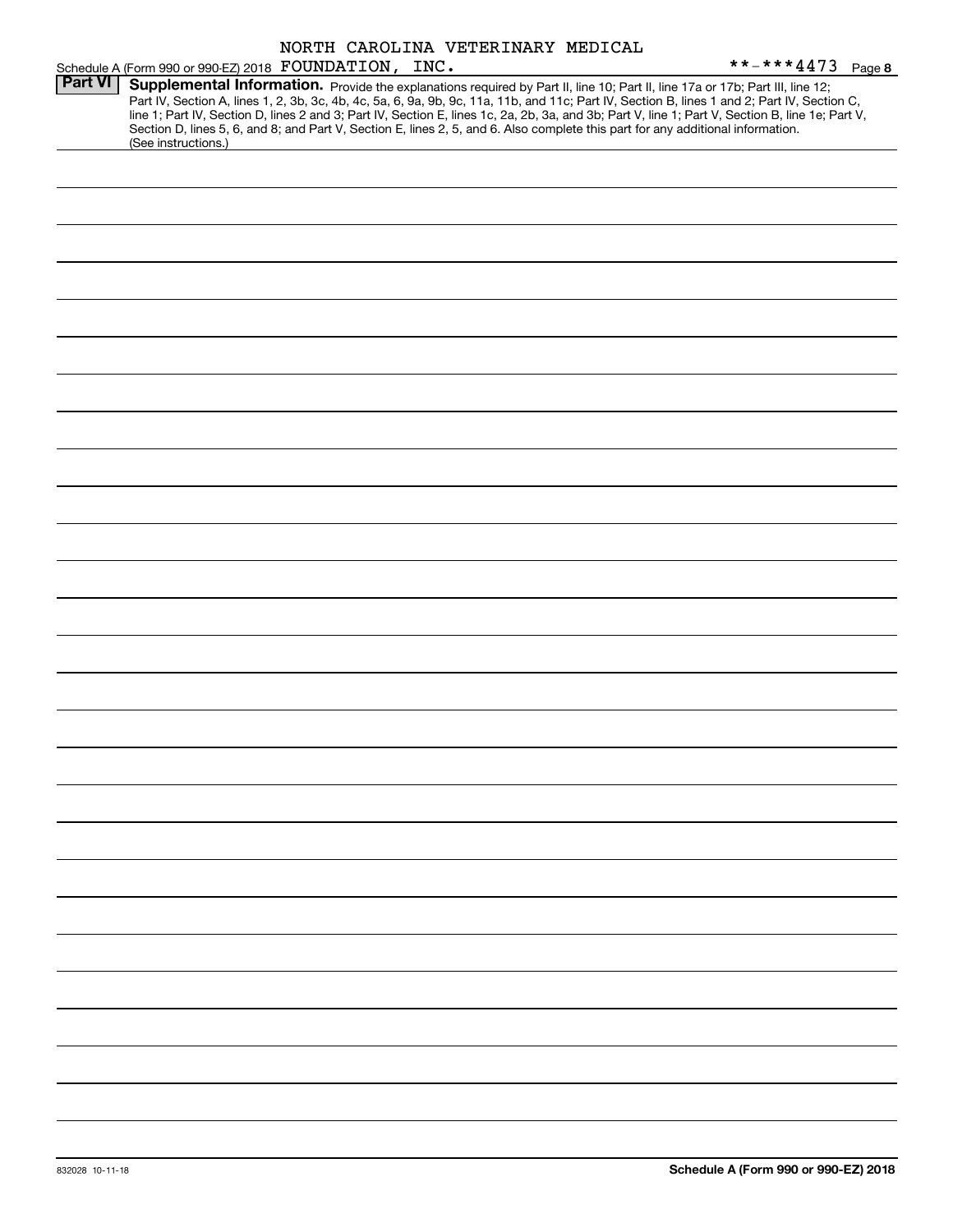Department of the Treasury Internal Revenue Service **(Form 990, 990-EZ, or 990-PF)**

|  | Name of the organization |
|--|--------------------------|
|  |                          |

#### \*\* PUBLIC DISCLOSURE COPY \*\*

### **Schedule B Schedule of Contributors**

**| Attach to Form 990, Form 990-EZ, or Form 990-PF. | Go to www.irs.gov/Form990 for the latest information.** OMB No. 1545-0047

**2018**

**Employer identification number**

|                  | NORTH CAROLINA VETERINARY MEDICAL |            |
|------------------|-----------------------------------|------------|
| FOUNDATION, INC. |                                   | **-***4473 |

| <b>Organization type (check one):</b> |                                                                                    |  |  |  |  |
|---------------------------------------|------------------------------------------------------------------------------------|--|--|--|--|
| Filers of:                            | Section:                                                                           |  |  |  |  |
| Form 990 or 990-EZ                    | $\boxed{\text{X}}$ 501(c)( 3) (enter number) organization                          |  |  |  |  |
|                                       | $4947(a)(1)$ nonexempt charitable trust <b>not</b> treated as a private foundation |  |  |  |  |
|                                       | 527 political organization                                                         |  |  |  |  |
| Form 990-PF                           | 501(c)(3) exempt private foundation                                                |  |  |  |  |
|                                       | 4947(a)(1) nonexempt charitable trust treated as a private foundation              |  |  |  |  |
|                                       | 501(c)(3) taxable private foundation                                               |  |  |  |  |

Check if your organization is covered by the **General Rule** or a **Special Rule. Note:**  Only a section 501(c)(7), (8), or (10) organization can check boxes for both the General Rule and a Special Rule. See instructions.

#### **General Rule**

 $\mathcal{L}^{\text{max}}$ 

For an organization filing Form 990, 990-EZ, or 990-PF that received, during the year, contributions totaling \$5,000 or more (in money or property) from any one contributor. Complete Parts I and II. See instructions for determining a contributor's total contributions.

#### **Special Rules**

any one contributor, during the year, total contributions of the greater of  $\,$  (1) \$5,000; or **(2)** 2% of the amount on (i) Form 990, Part VIII, line 1h;  $\boxed{\textbf{X}}$  For an organization described in section 501(c)(3) filing Form 990 or 990-EZ that met the 33 1/3% support test of the regulations under sections 509(a)(1) and 170(b)(1)(A)(vi), that checked Schedule A (Form 990 or 990-EZ), Part II, line 13, 16a, or 16b, and that received from or (ii) Form 990-EZ, line 1. Complete Parts I and II.

year, total contributions of more than \$1,000 *exclusively* for religious, charitable, scientific, literary, or educational purposes, or for the For an organization described in section 501(c)(7), (8), or (10) filing Form 990 or 990-EZ that received from any one contributor, during the prevention of cruelty to children or animals. Complete Parts I (entering "N/A" in column (b) instead of the contributor name and address), II, and III.  $\mathcal{L}^{\text{max}}$ 

purpose. Don't complete any of the parts unless the **General Rule** applies to this organization because it received *nonexclusively* year, contributions <sub>exclusively</sub> for religious, charitable, etc., purposes, but no such contributions totaled more than \$1,000. If this box is checked, enter here the total contributions that were received during the year for an  $\;$ exclusively religious, charitable, etc., For an organization described in section 501(c)(7), (8), or (10) filing Form 990 or 990-EZ that received from any one contributor, during the religious, charitable, etc., contributions totaling \$5,000 or more during the year  $\Box$ — $\Box$   $\Box$  $\mathcal{L}^{\text{max}}$ 

**Caution:**  An organization that isn't covered by the General Rule and/or the Special Rules doesn't file Schedule B (Form 990, 990-EZ, or 990-PF),  **must** but it answer "No" on Part IV, line 2, of its Form 990; or check the box on line H of its Form 990-EZ or on its Form 990-PF, Part I, line 2, to certify that it doesn't meet the filing requirements of Schedule B (Form 990, 990-EZ, or 990-PF).

**For Paperwork Reduction Act Notice, see the instructions for Form 990, 990-EZ, or 990-PF. Schedule B (Form 990, 990-EZ, or 990-PF) (2018)** LHA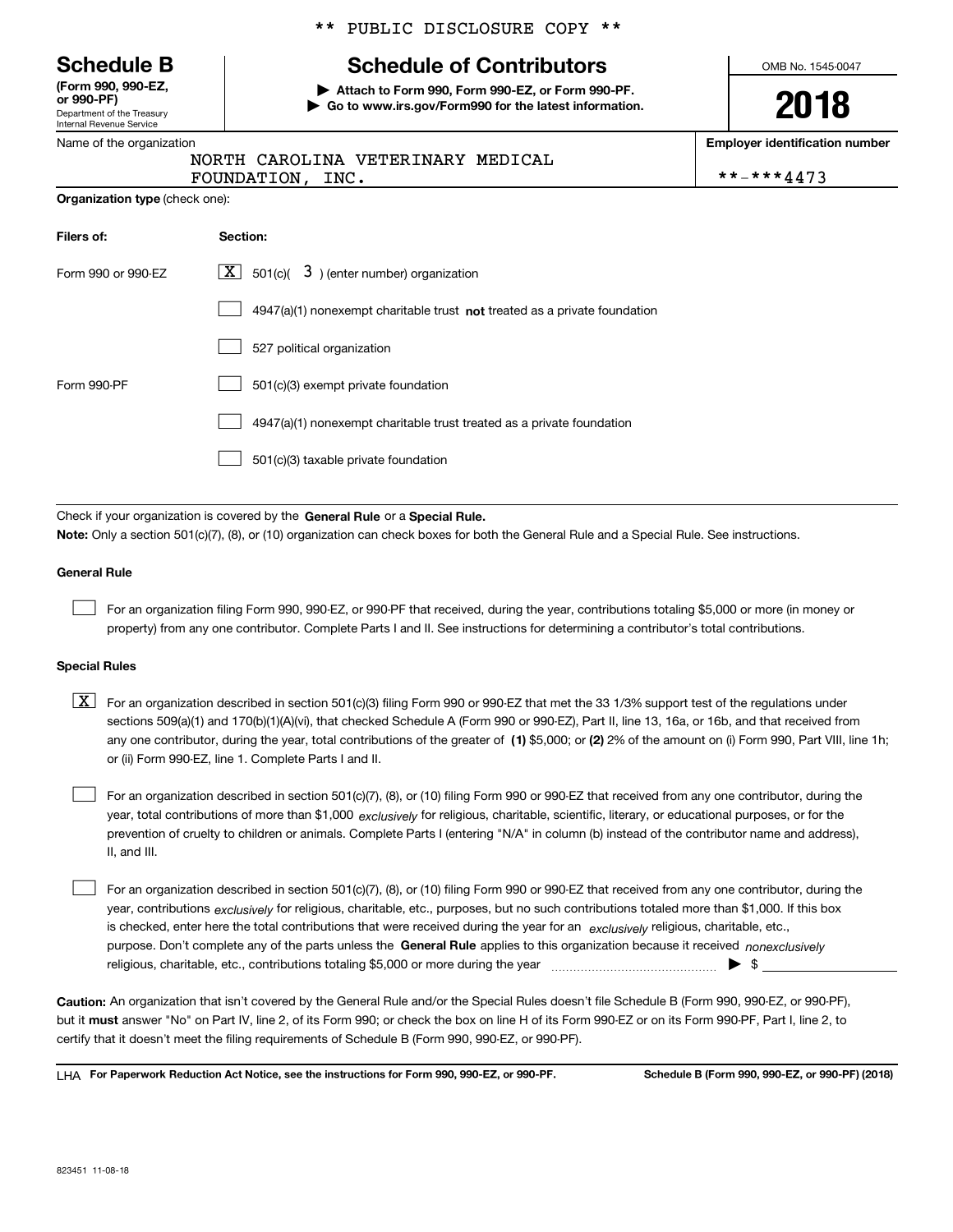#### Schedule B (Form 990, 990-EZ, or 990-PF) (2018)  $Page$  2

Name of organization

Chedule B (Form 990, 990-EZ, or 990-PF) (2018)<br>
Iame of organization<br> **IORTH CAROLINA VETERINARY MEDICAL**<br> **Part I Contributors** (see instructions). Use duplicate copies of Part I if additional space is needed.<br> **Part I** NORTH CAROLINA VETERINARY MEDICAL FOUNDATION, INC.  $\star \star - \star \star 4473$ 

**Employer identification number**

**(a)No.(b)Name, address, and ZIP + 4 (c)Total contributions (d)Type of contribution PersonPayrollNoncash (a)No.(b)Name, address, and ZIP + 4 (c)Total contributions (d)Type of contribution PersonPayrollNoncash (a)No.(b)Name, address, and ZIP + 4 (c)Total contributions (d)Type of contribution Person PayrollNoncash (a) No.(b) Name, address, and ZIP + 4 (c) Total contributions (d) Type of contribution PersonPayrollNoncash(a) No.(b) Name, address, and ZIP + 4 (c) Total contributions (d) Type of contribution PersonPayrollNoncash (a) No.(b)Name, address, and ZIP + 4 (c) Total contributions (d)Type of contribution PersonPayrollNoncash Contributors** (see instructions). Use duplicate copies of Part I if additional space is needed. \$(Complete Part II for noncash contributions.) \$(Complete Part II for noncash contributions.) \$(Complete Part II for noncash contributions.) \$(Complete Part II for noncash contributions.) \$(Complete Part II for noncash contributions.) \$(Complete Part II for noncash contributions.)  $|X|$  $\mathcal{L}^{\text{max}}$  $\mathcal{L}^{\text{max}}$  $\boxed{\text{X}}$  $\mathcal{L}^{\text{max}}$  $\mathcal{L}^{\text{max}}$  $|X|$  $\mathcal{L}^{\text{max}}$  $\mathcal{L}^{\text{max}}$  $|X|$  $\mathcal{L}^{\text{max}}$  $\mathcal{L}^{\text{max}}$  $|X|$  $\mathcal{L}^{\text{max}}$  $\mathcal{L}^{\text{max}}$  $\boxed{\text{X}}$  $\mathcal{L}^{\text{max}}$  $\mathcal{L}^{\text{max}}$  $\begin{array}{c|c|c|c|c|c} 1 & \hspace{1.5cm} & \hspace{1.5cm} & \hspace{1.5cm} & \hspace{1.5cm} & \hspace{1.5cm} & \hspace{1.5cm} & \hspace{1.5cm} & \hspace{1.5cm} & \hspace{1.5cm} & \hspace{1.5cm} & \hspace{1.5cm} & \hspace{1.5cm} & \hspace{1.5cm} & \hspace{1.5cm} & \hspace{1.5cm} & \hspace{1.5cm} & \hspace{1.5cm} & \hspace{1.5cm} & \hspace{1.5cm} & \hspace{1.5cm} &$ 1,000,000.  $2$  | Person  $\overline{\text{X}}$ 800,000.  $\overline{3}$  | Person  $\overline{X}$ 300,000.  $4$  | Person  $\overline{\text{X}}$ 235,860.  $\sim$  5 | Person X 210,000.  $\sim$  6 | Person X 200,000.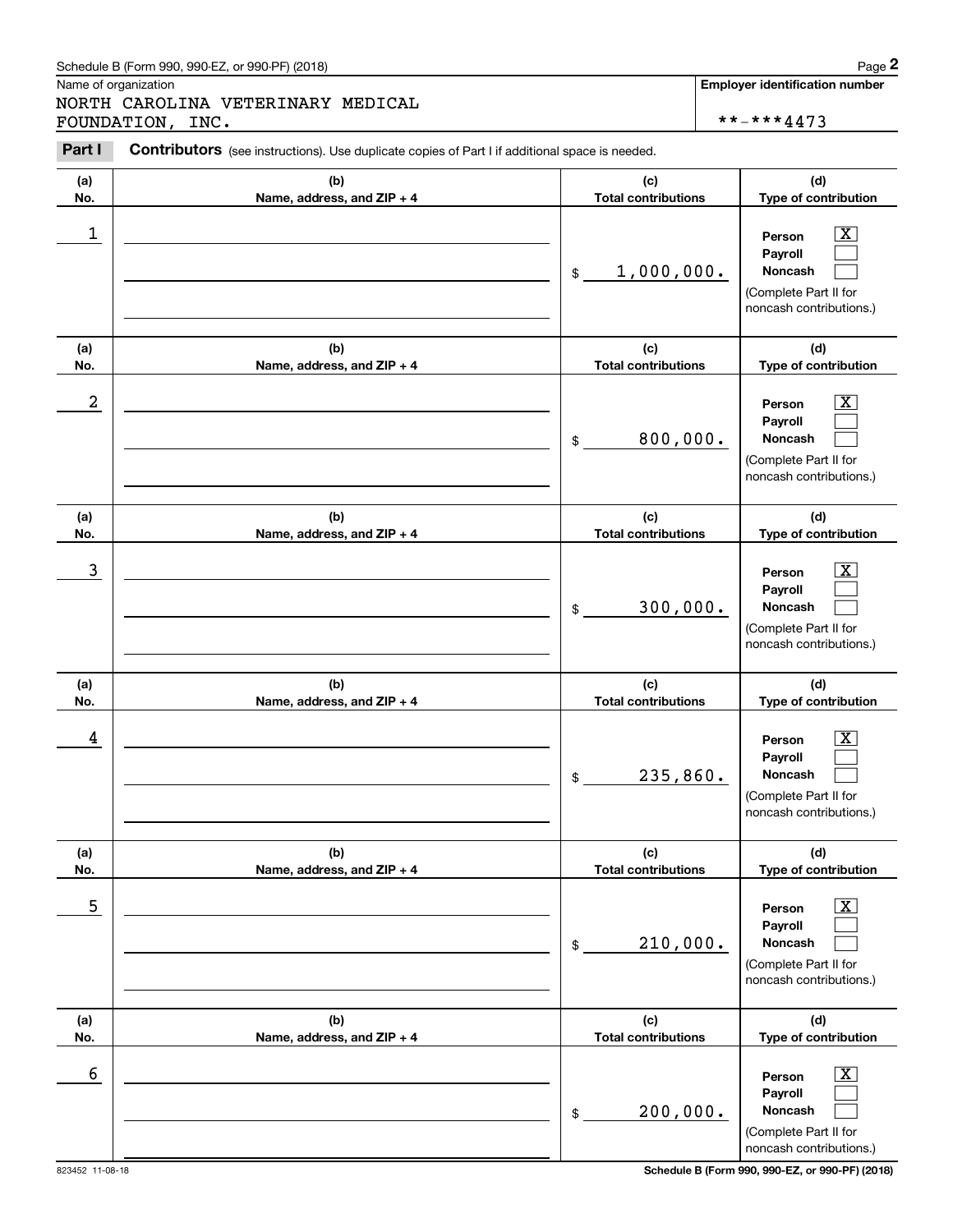### Schedule B (Form 990, 990-EZ, or 990-PF) (2018) Page 2

Name of organization

Chedule B (Form 990, 990-EZ, or 990-PF) (2018)<br>
Iame of organization<br> **IORTH CAROLINA VETERINARY MEDICAL**<br> **Part I Contributors** (see instructions). Use duplicate copies of Part I if additional space is needed.<br> **Part I** NORTH CAROLINA VETERINARY MEDICAL FOUNDATION, INC.  $****4473$ 

| Part I     | <b>Contributors</b> (see instructions). Use duplicate copies of Part I if additional space is needed. |                                              |                                                                                                                          |
|------------|-------------------------------------------------------------------------------------------------------|----------------------------------------------|--------------------------------------------------------------------------------------------------------------------------|
| (a)<br>No. | (b)<br>Name, address, and ZIP + 4                                                                     | (c)<br><b>Total contributions</b>            | (d)<br>Type of contribution                                                                                              |
| 7          |                                                                                                       | 150,000.<br>\$                               | $\mathbf{X}$<br>Person<br>Payroll<br>Noncash<br>(Complete Part II for<br>noncash contributions.)                         |
| (a)        | (b)                                                                                                   | (c)                                          | (d)                                                                                                                      |
| No.<br>8   | Name, address, and ZIP + 4                                                                            | <b>Total contributions</b><br>143,762.<br>\$ | Type of contribution<br>$\mathbf{X}$<br>Person<br>Payroll<br>Noncash<br>(Complete Part II for<br>noncash contributions.) |
| (a)<br>No. | (b)<br>Name, address, and ZIP + 4                                                                     | (c)<br><b>Total contributions</b>            | (d)<br>Type of contribution                                                                                              |
| 9          |                                                                                                       | 141,330.<br>\$                               | $\overline{\text{X}}$<br>Person<br>Payroll<br>Noncash<br>(Complete Part II for<br>noncash contributions.)                |
| (a)        | (b)                                                                                                   | (c)                                          | (d)                                                                                                                      |
| No.        | Name, address, and ZIP + 4                                                                            | <b>Total contributions</b><br>\$             | Type of contribution<br>Person<br>Payroll<br>Noncash<br>(Complete Part II for<br>noncash contributions.)                 |
| (a)<br>No. | (b)<br>Name, address, and ZIP + 4                                                                     | (c)<br><b>Total contributions</b>            | (d)<br>Type of contribution                                                                                              |
|            |                                                                                                       | \$                                           | Person<br>Payroll<br>Noncash<br>(Complete Part II for<br>noncash contributions.)                                         |
| (a)        | (b)                                                                                                   | (c)                                          | (d)                                                                                                                      |
| No.        | Name, address, and ZIP + 4                                                                            | <b>Total contributions</b><br>\$             | Type of contribution<br>Person<br>Payroll<br>Noncash<br>(Complete Part II for<br>noncash contributions.)                 |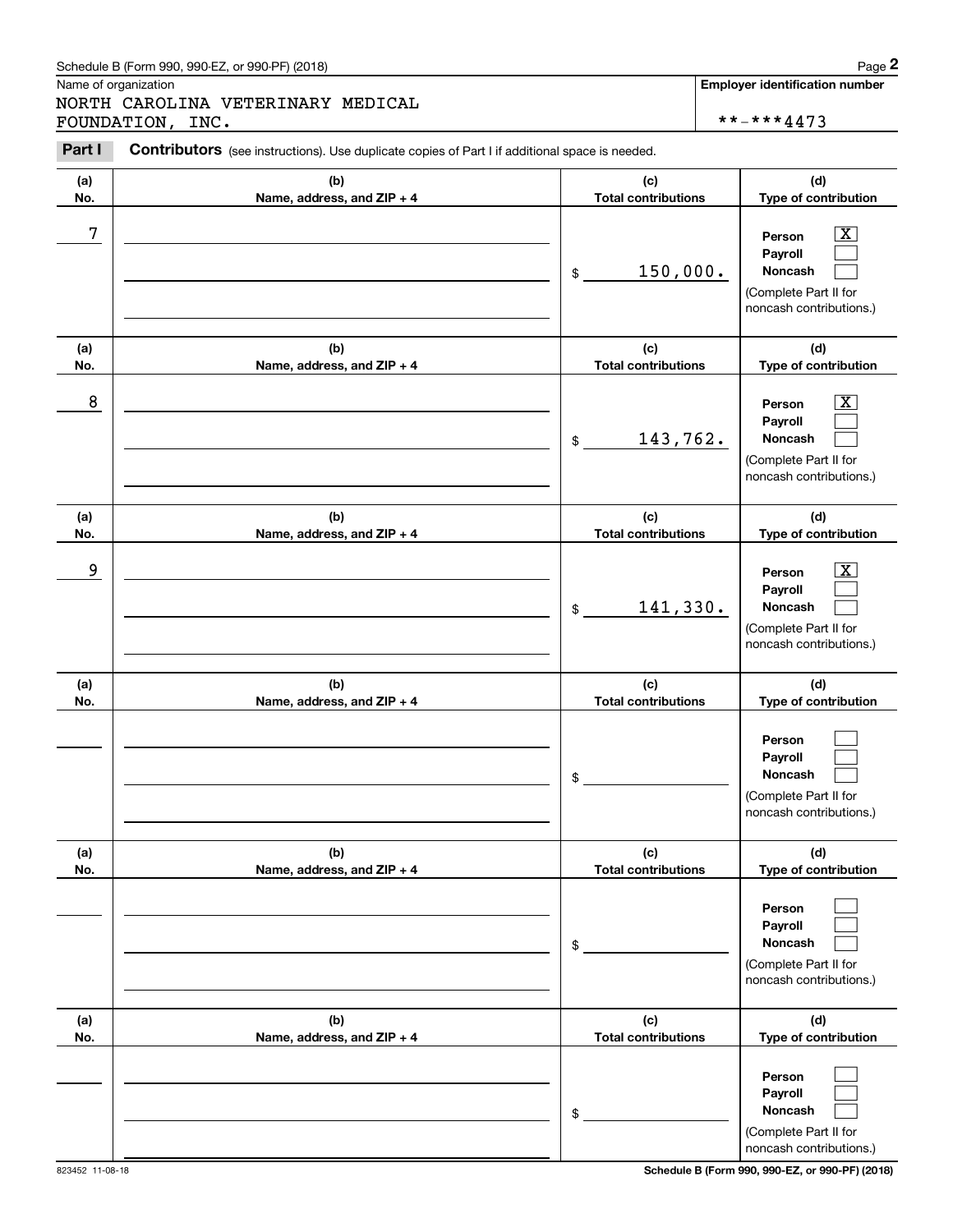| Schedule B (Form 990, 990-EZ, or 990-PF) (2018) | Page |
|-------------------------------------------------|------|
|-------------------------------------------------|------|

Name of organization

Chedule B (Form 990, 990-EZ, or 990-PF) (2018)<br>
Iame of organization<br> **IORTH CAROLINA VETERINARY MEDICAL**<br> **3Part II Noncash Property** (see instructions). Use duplicate copies of Part II if additional space is needed.<br> NORTH CAROLINA VETERINARY MEDICAL FOUNDATION, INC.  $\qquad \qquad \qquad \qquad$  \*\*-\*\*\*4473

**Employer identification number**

#### **(a)No.fromPart I (c) FMV (or estimate) (b) Description of noncash property given (d) Date received (a)No.fromPart I (c) FMV (or estimate) (b) Description of noncash property given (d) Date received (a)No.fromPart I (c)FMV (or estimate) (b) Description of noncash property given (d) Date received (a) No.fromPart I (c) FMV (or estimate) (b)Description of noncash property given (d)Date received (a) No.fromPart I (c) FMV (or estimate) (b) Description of noncash property given (d) Date received (a) No.fromPart I (c)FMV (or estimate) (b)Description of noncash property given (d)Date received** (See instructions.) \$(See instructions.) \$(See instructions.) \$(See instructions.) \$(See instructions.) \$(See instructions.) \$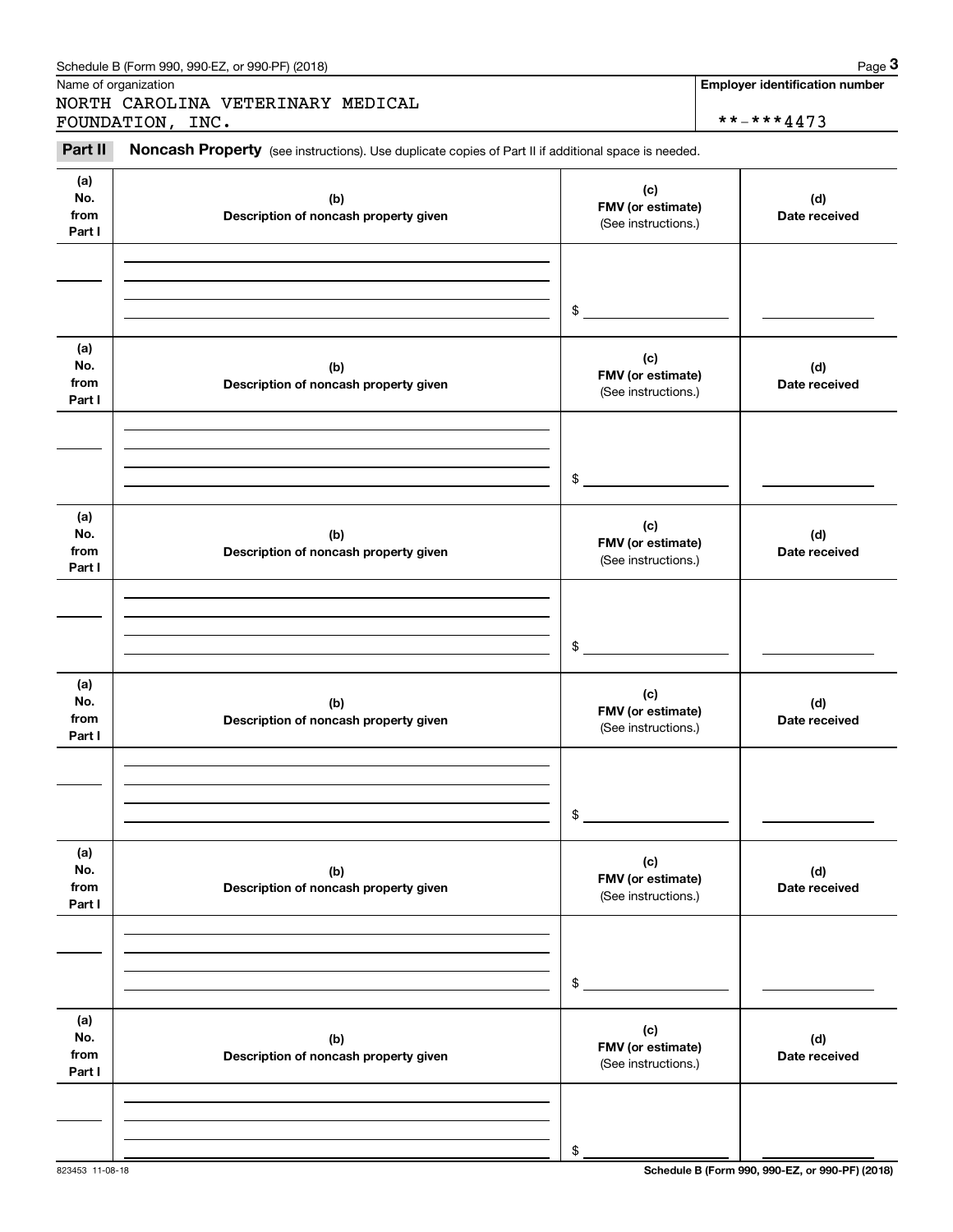|                                     | Schedule B (Form 990, 990-EZ, or 990-PF) (2018)                                                                                                                                   |                      | Page 4                                                                                                                                                         |  |  |  |  |  |  |  |
|-------------------------------------|-----------------------------------------------------------------------------------------------------------------------------------------------------------------------------------|----------------------|----------------------------------------------------------------------------------------------------------------------------------------------------------------|--|--|--|--|--|--|--|
|                                     | Name of organization                                                                                                                                                              |                      | <b>Employer identification number</b>                                                                                                                          |  |  |  |  |  |  |  |
|                                     | NORTH CAROLINA VETERINARY MEDICAL                                                                                                                                                 |                      |                                                                                                                                                                |  |  |  |  |  |  |  |
|                                     | FOUNDATION, INC.                                                                                                                                                                  |                      | **-***4473                                                                                                                                                     |  |  |  |  |  |  |  |
| Part III                            | from any one contributor. Complete columns (a) through (e) and the following line entry. For organizations                                                                        |                      | Exclusively religious, charitable, etc., contributions to organizations described in section 501(c)(7), (8), or (10) that total more than \$1,000 for the year |  |  |  |  |  |  |  |
|                                     | completing Part III, enter the total of exclusively religious, charitable, etc., contributions of \$1,000 or less for the year. (Enter this info. once.) $\blacktriangleright$ \$ |                      |                                                                                                                                                                |  |  |  |  |  |  |  |
|                                     | Use duplicate copies of Part III if additional space is needed.                                                                                                                   |                      |                                                                                                                                                                |  |  |  |  |  |  |  |
| (a) No.<br>from                     | (b) Purpose of gift                                                                                                                                                               | (c) Use of gift      | (d) Description of how gift is held                                                                                                                            |  |  |  |  |  |  |  |
| Part I                              |                                                                                                                                                                                   |                      |                                                                                                                                                                |  |  |  |  |  |  |  |
|                                     |                                                                                                                                                                                   |                      |                                                                                                                                                                |  |  |  |  |  |  |  |
|                                     |                                                                                                                                                                                   |                      |                                                                                                                                                                |  |  |  |  |  |  |  |
|                                     |                                                                                                                                                                                   |                      |                                                                                                                                                                |  |  |  |  |  |  |  |
|                                     |                                                                                                                                                                                   | (e) Transfer of gift |                                                                                                                                                                |  |  |  |  |  |  |  |
|                                     |                                                                                                                                                                                   |                      |                                                                                                                                                                |  |  |  |  |  |  |  |
|                                     | Transferee's name, address, and $ZIP + 4$                                                                                                                                         |                      | Relationship of transferor to transferee                                                                                                                       |  |  |  |  |  |  |  |
|                                     |                                                                                                                                                                                   |                      |                                                                                                                                                                |  |  |  |  |  |  |  |
|                                     |                                                                                                                                                                                   |                      |                                                                                                                                                                |  |  |  |  |  |  |  |
|                                     |                                                                                                                                                                                   |                      |                                                                                                                                                                |  |  |  |  |  |  |  |
| (a) No.                             |                                                                                                                                                                                   |                      |                                                                                                                                                                |  |  |  |  |  |  |  |
| from                                | (b) Purpose of gift                                                                                                                                                               | (c) Use of gift      | (d) Description of how gift is held                                                                                                                            |  |  |  |  |  |  |  |
| Part I                              |                                                                                                                                                                                   |                      |                                                                                                                                                                |  |  |  |  |  |  |  |
|                                     |                                                                                                                                                                                   |                      |                                                                                                                                                                |  |  |  |  |  |  |  |
|                                     |                                                                                                                                                                                   |                      |                                                                                                                                                                |  |  |  |  |  |  |  |
|                                     |                                                                                                                                                                                   |                      |                                                                                                                                                                |  |  |  |  |  |  |  |
|                                     | (e) Transfer of gift                                                                                                                                                              |                      |                                                                                                                                                                |  |  |  |  |  |  |  |
|                                     |                                                                                                                                                                                   |                      |                                                                                                                                                                |  |  |  |  |  |  |  |
|                                     | Transferee's name, address, and $ZIP + 4$                                                                                                                                         |                      | Relationship of transferor to transferee                                                                                                                       |  |  |  |  |  |  |  |
|                                     |                                                                                                                                                                                   |                      |                                                                                                                                                                |  |  |  |  |  |  |  |
|                                     |                                                                                                                                                                                   |                      |                                                                                                                                                                |  |  |  |  |  |  |  |
|                                     |                                                                                                                                                                                   |                      |                                                                                                                                                                |  |  |  |  |  |  |  |
| (a) $\overline{\text{No.}}$<br>from |                                                                                                                                                                                   |                      |                                                                                                                                                                |  |  |  |  |  |  |  |
| Part I                              | (b) Purpose of gift                                                                                                                                                               | (c) Use of gift      | (d) Description of how gift is held                                                                                                                            |  |  |  |  |  |  |  |
|                                     |                                                                                                                                                                                   |                      |                                                                                                                                                                |  |  |  |  |  |  |  |
|                                     |                                                                                                                                                                                   |                      |                                                                                                                                                                |  |  |  |  |  |  |  |
|                                     |                                                                                                                                                                                   |                      |                                                                                                                                                                |  |  |  |  |  |  |  |
|                                     |                                                                                                                                                                                   | (e) Transfer of gift |                                                                                                                                                                |  |  |  |  |  |  |  |
|                                     |                                                                                                                                                                                   |                      |                                                                                                                                                                |  |  |  |  |  |  |  |
|                                     | Transferee's name, address, and $ZIP + 4$                                                                                                                                         |                      | Relationship of transferor to transferee                                                                                                                       |  |  |  |  |  |  |  |
|                                     |                                                                                                                                                                                   |                      |                                                                                                                                                                |  |  |  |  |  |  |  |
|                                     |                                                                                                                                                                                   |                      |                                                                                                                                                                |  |  |  |  |  |  |  |
|                                     |                                                                                                                                                                                   |                      |                                                                                                                                                                |  |  |  |  |  |  |  |
|                                     |                                                                                                                                                                                   |                      |                                                                                                                                                                |  |  |  |  |  |  |  |
| (a) No.<br>from                     | (b) Purpose of gift                                                                                                                                                               | (c) Use of gift      | (d) Description of how gift is held                                                                                                                            |  |  |  |  |  |  |  |
| Part I                              |                                                                                                                                                                                   |                      |                                                                                                                                                                |  |  |  |  |  |  |  |
|                                     |                                                                                                                                                                                   |                      |                                                                                                                                                                |  |  |  |  |  |  |  |
|                                     |                                                                                                                                                                                   |                      |                                                                                                                                                                |  |  |  |  |  |  |  |
|                                     |                                                                                                                                                                                   |                      |                                                                                                                                                                |  |  |  |  |  |  |  |
|                                     |                                                                                                                                                                                   | (e) Transfer of gift |                                                                                                                                                                |  |  |  |  |  |  |  |
|                                     |                                                                                                                                                                                   |                      |                                                                                                                                                                |  |  |  |  |  |  |  |
|                                     | Transferee's name, address, and ZIP + 4                                                                                                                                           |                      | Relationship of transferor to transferee                                                                                                                       |  |  |  |  |  |  |  |
|                                     |                                                                                                                                                                                   |                      |                                                                                                                                                                |  |  |  |  |  |  |  |
|                                     |                                                                                                                                                                                   |                      |                                                                                                                                                                |  |  |  |  |  |  |  |
|                                     |                                                                                                                                                                                   |                      |                                                                                                                                                                |  |  |  |  |  |  |  |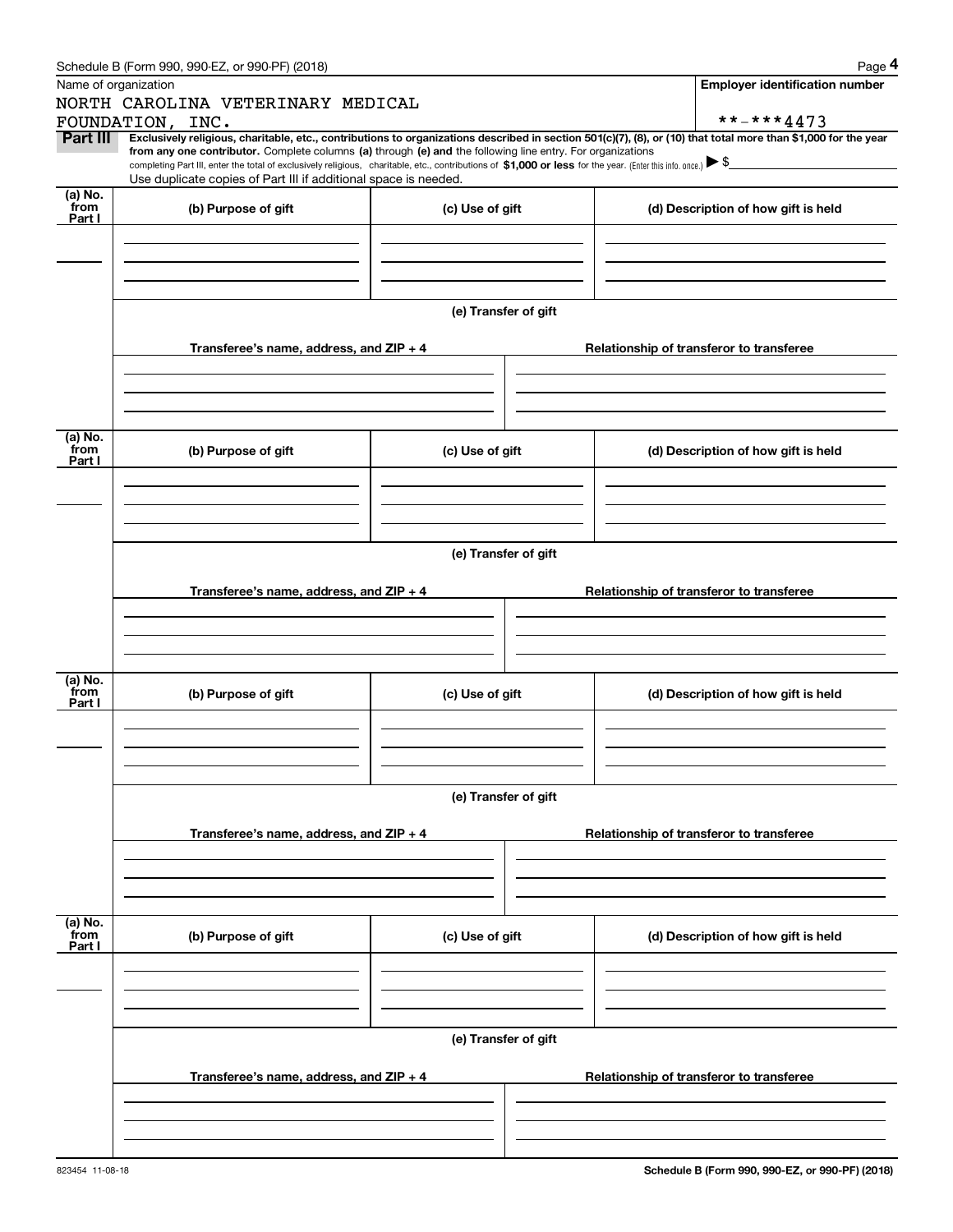| <b>SCHEDULE D</b><br>(Form 990) |                                                                                                                | <b>Supplemental Financial Statements</b><br>Complete if the organization answered "Yes" on Form 990,                                                                                                                          | OMB No. 1545-0047                                                                                                     |  |                          |                                                                 |
|---------------------------------|----------------------------------------------------------------------------------------------------------------|-------------------------------------------------------------------------------------------------------------------------------------------------------------------------------------------------------------------------------|-----------------------------------------------------------------------------------------------------------------------|--|--------------------------|-----------------------------------------------------------------|
|                                 |                                                                                                                |                                                                                                                                                                                                                               | Part IV, line 6, 7, 8, 9, 10, 11a, 11b, 11c, 11d, 11e, 11f, 12a, or 12b.<br>Attach to Form 990.                       |  |                          | <b>Open to Public</b>                                           |
|                                 | Department of the Treasury<br>Internal Revenue Service                                                         |                                                                                                                                                                                                                               | Go to www.irs.gov/Form990 for instructions and the latest information.                                                |  |                          | <b>Inspection</b>                                               |
|                                 | Name of the organization                                                                                       | NORTH CAROLINA VETERINARY MEDICAL                                                                                                                                                                                             |                                                                                                                       |  |                          | <b>Employer identification number</b>                           |
|                                 |                                                                                                                | FOUNDATION, INC.                                                                                                                                                                                                              |                                                                                                                       |  |                          | **-***4473                                                      |
| Part I                          |                                                                                                                | Organizations Maintaining Donor Advised Funds or Other Similar Funds or Accounts. Complete if the                                                                                                                             |                                                                                                                       |  |                          |                                                                 |
|                                 |                                                                                                                | organization answered "Yes" on Form 990, Part IV, line 6.                                                                                                                                                                     |                                                                                                                       |  |                          |                                                                 |
|                                 |                                                                                                                |                                                                                                                                                                                                                               | (a) Donor advised funds                                                                                               |  |                          | (b) Funds and other accounts                                    |
| 1                               |                                                                                                                |                                                                                                                                                                                                                               |                                                                                                                       |  |                          |                                                                 |
| 2                               |                                                                                                                | Aggregate value of contributions to (during year)                                                                                                                                                                             |                                                                                                                       |  |                          |                                                                 |
| 3                               |                                                                                                                |                                                                                                                                                                                                                               | <u> 1989 - Johann Barn, mars ann an t-Amhainn an t-Amhainn an t-Amhainn an t-Amhainn an t-Amhainn an t-Amhainn an</u> |  |                          |                                                                 |
| 4                               |                                                                                                                |                                                                                                                                                                                                                               |                                                                                                                       |  |                          |                                                                 |
| 5                               |                                                                                                                | Did the organization inform all donors and donor advisors in writing that the assets held in donor advised funds                                                                                                              |                                                                                                                       |  |                          |                                                                 |
|                                 |                                                                                                                |                                                                                                                                                                                                                               |                                                                                                                       |  |                          | Yes<br>No                                                       |
| 6                               |                                                                                                                | Did the organization inform all grantees, donors, and donor advisors in writing that grant funds can be used only                                                                                                             |                                                                                                                       |  |                          |                                                                 |
|                                 |                                                                                                                | for charitable purposes and not for the benefit of the donor or donor advisor, or for any other purpose conferring                                                                                                            |                                                                                                                       |  |                          |                                                                 |
|                                 | impermissible private benefit?                                                                                 |                                                                                                                                                                                                                               |                                                                                                                       |  |                          | Yes<br>No                                                       |
| Part II                         |                                                                                                                | Conservation Easements. Complete if the organization answered "Yes" on Form 990, Part IV, line 7.                                                                                                                             |                                                                                                                       |  |                          |                                                                 |
| 1.                              |                                                                                                                | Purpose(s) of conservation easements held by the organization (check all that apply).                                                                                                                                         |                                                                                                                       |  |                          |                                                                 |
|                                 |                                                                                                                | Preservation of land for public use (e.g., recreation or education)                                                                                                                                                           | Preservation of a historically important land area                                                                    |  |                          |                                                                 |
|                                 |                                                                                                                | Protection of natural habitat                                                                                                                                                                                                 | Preservation of a certified historic structure                                                                        |  |                          |                                                                 |
|                                 |                                                                                                                | Preservation of open space                                                                                                                                                                                                    |                                                                                                                       |  |                          |                                                                 |
| 2                               |                                                                                                                | Complete lines 2a through 2d if the organization held a qualified conservation contribution in the form of a conservation easement on the last                                                                                |                                                                                                                       |  |                          |                                                                 |
|                                 | day of the tax year.                                                                                           |                                                                                                                                                                                                                               |                                                                                                                       |  |                          | Held at the End of the Tax Year                                 |
| a                               |                                                                                                                |                                                                                                                                                                                                                               |                                                                                                                       |  | 2a                       |                                                                 |
| b                               |                                                                                                                | Total acreage restricted by conservation easements                                                                                                                                                                            |                                                                                                                       |  | 2 <sub>b</sub>           |                                                                 |
| с                               | Number of conservation easements on a certified historic structure included in (a) manufacture included in (a) |                                                                                                                                                                                                                               |                                                                                                                       |  |                          |                                                                 |
|                                 |                                                                                                                | d Number of conservation easements included in (c) acquired after 7/25/06, and not on a historic structure                                                                                                                    |                                                                                                                       |  |                          |                                                                 |
|                                 |                                                                                                                | listed in the National Register [111] Marshall Register [11] Marshall Register [11] Marshall Register [11] Marshall Register [11] Marshall Register [11] Marshall Register [11] Marshall Register [11] Marshall Register [11] |                                                                                                                       |  | 2d                       |                                                                 |
| 3                               |                                                                                                                | Number of conservation easements modified, transferred, released, extinguished, or terminated by the organization during the tax                                                                                              |                                                                                                                       |  |                          |                                                                 |
|                                 | $year \triangleright$                                                                                          |                                                                                                                                                                                                                               |                                                                                                                       |  |                          |                                                                 |
| 4                               |                                                                                                                | Number of states where property subject to conservation easement is located                                                                                                                                                   |                                                                                                                       |  |                          |                                                                 |
| 5                               |                                                                                                                | Does the organization have a written policy regarding the periodic monitoring, inspection, handling of                                                                                                                        |                                                                                                                       |  |                          |                                                                 |
|                                 |                                                                                                                | violations, and enforcement of the conservation easements it holds?                                                                                                                                                           |                                                                                                                       |  |                          | <b>No</b><br>Yes                                                |
| 6                               |                                                                                                                | Staff and volunteer hours devoted to monitoring, inspecting, handling of violations, and enforcing conservation easements during the year                                                                                     |                                                                                                                       |  |                          |                                                                 |
|                                 |                                                                                                                |                                                                                                                                                                                                                               |                                                                                                                       |  |                          |                                                                 |
| 7                               |                                                                                                                | Amount of expenses incurred in monitoring, inspecting, handling of violations, and enforcing conservation easements during the year                                                                                           |                                                                                                                       |  |                          |                                                                 |
|                                 | $\blacktriangleright$ \$                                                                                       |                                                                                                                                                                                                                               |                                                                                                                       |  |                          |                                                                 |
| 8                               |                                                                                                                | Does each conservation easement reported on line 2(d) above satisfy the requirements of section 170(h)(4)(B)(i)                                                                                                               |                                                                                                                       |  |                          |                                                                 |
|                                 |                                                                                                                |                                                                                                                                                                                                                               |                                                                                                                       |  |                          | Yes<br>No                                                       |
| 9                               |                                                                                                                | In Part XIII, describe how the organization reports conservation easements in its revenue and expense statement, and balance sheet, and                                                                                       |                                                                                                                       |  |                          |                                                                 |
|                                 |                                                                                                                | include, if applicable, the text of the footnote to the organization's financial statements that describes the organization's accounting for                                                                                  |                                                                                                                       |  |                          |                                                                 |
|                                 | conservation easements.                                                                                        |                                                                                                                                                                                                                               |                                                                                                                       |  |                          |                                                                 |
|                                 | Part III                                                                                                       | Organizations Maintaining Collections of Art, Historical Treasures, or Other Similar Assets.                                                                                                                                  |                                                                                                                       |  |                          |                                                                 |
|                                 |                                                                                                                | Complete if the organization answered "Yes" on Form 990, Part IV, line 8.                                                                                                                                                     |                                                                                                                       |  |                          |                                                                 |
|                                 |                                                                                                                | 1a If the organization elected, as permitted under SFAS 116 (ASC 958), not to report in its revenue statement and balance sheet works of art,                                                                                 |                                                                                                                       |  |                          |                                                                 |
|                                 |                                                                                                                | historical treasures, or other similar assets held for public exhibition, education, or research in furtherance of public service, provide, in Part XIII,                                                                     |                                                                                                                       |  |                          |                                                                 |
|                                 |                                                                                                                | the text of the footnote to its financial statements that describes these items.                                                                                                                                              |                                                                                                                       |  |                          |                                                                 |
| b                               |                                                                                                                | If the organization elected, as permitted under SFAS 116 (ASC 958), to report in its revenue statement and balance sheet works of art, historical                                                                             |                                                                                                                       |  |                          |                                                                 |
|                                 |                                                                                                                | treasures, or other similar assets held for public exhibition, education, or research in furtherance of public service, provide the following amounts                                                                         |                                                                                                                       |  |                          |                                                                 |
|                                 | relating to these items:                                                                                       |                                                                                                                                                                                                                               |                                                                                                                       |  |                          |                                                                 |
|                                 | (i)                                                                                                            |                                                                                                                                                                                                                               |                                                                                                                       |  |                          | $\begin{array}{c} \bullet \ \ast \\ \bullet \ \ast \end{array}$ |
|                                 |                                                                                                                | (ii) Assets included in Form 990, Part X                                                                                                                                                                                      |                                                                                                                       |  |                          | 94,495.                                                         |
| 2                               |                                                                                                                | If the organization received or held works of art, historical treasures, or other similar assets for financial gain, provide                                                                                                  |                                                                                                                       |  |                          |                                                                 |
|                                 |                                                                                                                | the following amounts required to be reported under SFAS 116 (ASC 958) relating to these items:                                                                                                                               |                                                                                                                       |  |                          |                                                                 |
|                                 |                                                                                                                |                                                                                                                                                                                                                               |                                                                                                                       |  |                          | $\blacktriangleright$ \$                                        |
|                                 |                                                                                                                |                                                                                                                                                                                                                               |                                                                                                                       |  | $\blacktriangleright$ \$ |                                                                 |
|                                 |                                                                                                                |                                                                                                                                                                                                                               |                                                                                                                       |  |                          |                                                                 |

**For Paperwork Reduction Act Notice, see the Instructions for Form 990. Schedule D (Form 990) 2018** LHA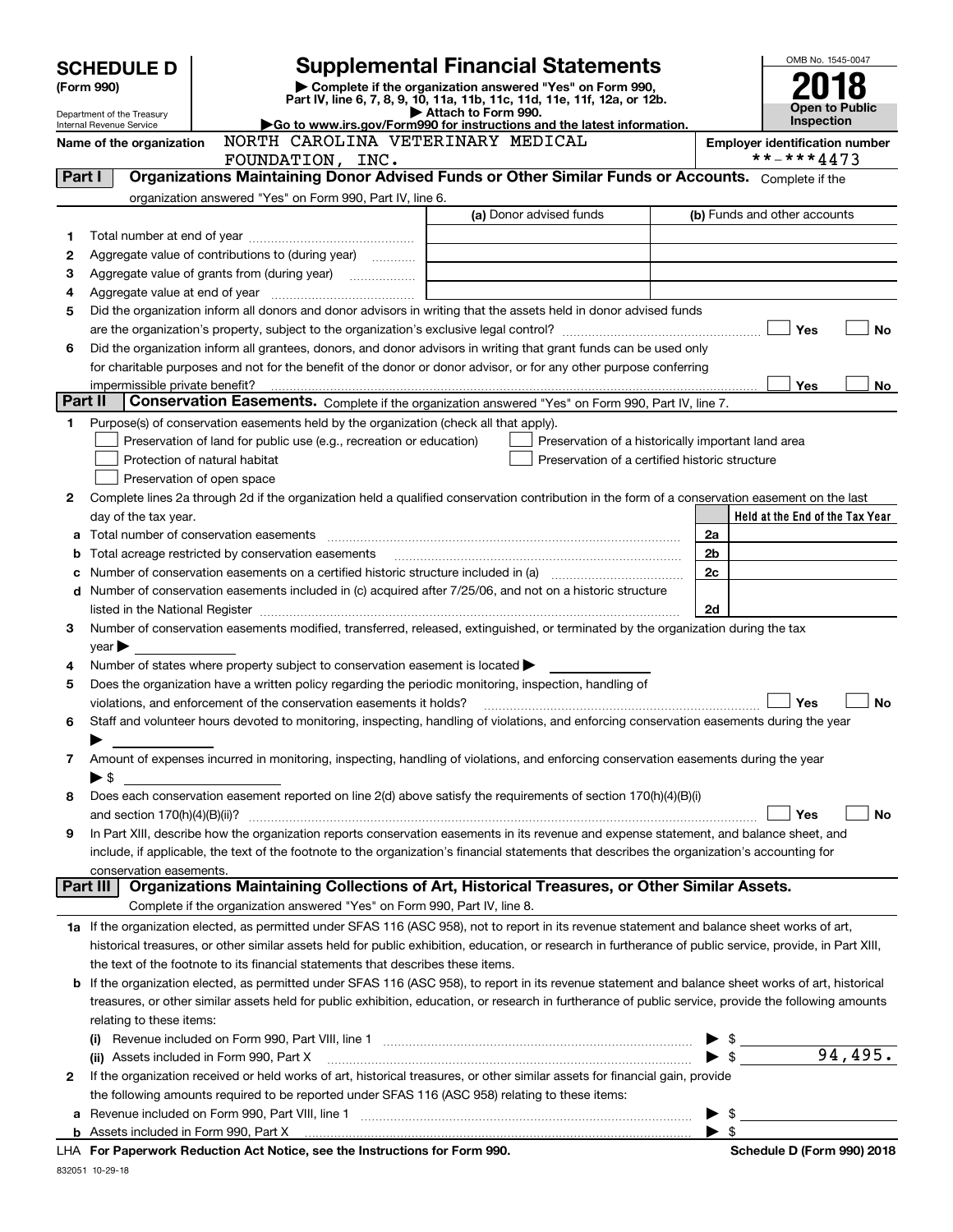|               |                                                                                                                                                                                                                                | NORTH CAROLINA VETERINARY MEDICAL       |                |                                     |                                 |                      |                     |                          |
|---------------|--------------------------------------------------------------------------------------------------------------------------------------------------------------------------------------------------------------------------------|-----------------------------------------|----------------|-------------------------------------|---------------------------------|----------------------|---------------------|--------------------------|
|               | Schedule D (Form 990) 2018                                                                                                                                                                                                     | FOUNDATION, INC.                        |                |                                     |                                 |                      | **-***4473 Page 2   |                          |
|               | Part III<br>Organizations Maintaining Collections of Art, Historical Treasures, or Other Similar Assets (continued)                                                                                                            |                                         |                |                                     |                                 |                      |                     |                          |
| 3             | Using the organization's acquisition, accession, and other records, check any of the following that are a significant use of its collection items                                                                              |                                         |                |                                     |                                 |                      |                     |                          |
|               | (check all that apply):                                                                                                                                                                                                        |                                         |                |                                     |                                 |                      |                     |                          |
| a             | Public exhibition                                                                                                                                                                                                              | d                                       |                | Loan or exchange programs           |                                 |                      |                     |                          |
| b             | Scholarly research                                                                                                                                                                                                             |                                         |                | X Other ART ON DISPLAY IN TERRY CEN |                                 |                      |                     |                          |
| c             | Preservation for future generations                                                                                                                                                                                            |                                         |                |                                     |                                 |                      |                     |                          |
|               | Provide a description of the organization's collections and explain how they further the organization's exempt purpose in Part XIII.                                                                                           |                                         |                |                                     |                                 |                      |                     |                          |
| 5             | During the year, did the organization solicit or receive donations of art, historical treasures, or other similar assets                                                                                                       |                                         |                |                                     |                                 |                      |                     |                          |
|               | to be sold to raise funds rather than to be maintained as part of the organization's collection?                                                                                                                               |                                         |                |                                     |                                 |                      | Yes                 | $\overline{\text{X}}$ No |
|               | <b>Part IV</b><br>Escrow and Custodial Arrangements. Complete if the organization answered "Yes" on Form 990, Part IV, line 9, or                                                                                              |                                         |                |                                     |                                 |                      |                     |                          |
|               | reported an amount on Form 990, Part X, line 21.                                                                                                                                                                               |                                         |                |                                     |                                 |                      |                     |                          |
|               | 1a Is the organization an agent, trustee, custodian or other intermediary for contributions or other assets not included                                                                                                       |                                         |                |                                     |                                 |                      |                     |                          |
|               |                                                                                                                                                                                                                                |                                         |                |                                     |                                 |                      | Yes                 | No                       |
|               | b If "Yes," explain the arrangement in Part XIII and complete the following table:                                                                                                                                             |                                         |                |                                     |                                 |                      |                     |                          |
|               |                                                                                                                                                                                                                                |                                         |                |                                     |                                 |                      | Amount              |                          |
|               | c Beginning balance                                                                                                                                                                                                            |                                         |                |                                     |                                 | 1c                   |                     |                          |
|               | d Additions during the year manufactured and an account of the year manufactured and account of the year manufactured and account of the year manufactured and account of the year manufactured and account of the year manufa |                                         |                |                                     |                                 | 1d                   |                     |                          |
|               | e Distributions during the year manufactured and continuum and contact the control of the Distributions during the year                                                                                                        |                                         |                |                                     |                                 | 1e                   |                     |                          |
|               |                                                                                                                                                                                                                                |                                         |                |                                     |                                 | 1f                   |                     |                          |
|               | 2a Did the organization include an amount on Form 990, Part X, line 21, for escrow or custodial account liability?                                                                                                             |                                         |                |                                     |                                 |                      | Yes                 | No                       |
|               | b If "Yes," explain the arrangement in Part XIII. Check here if the explanation has been provided on Part XIII                                                                                                                 |                                         |                |                                     |                                 |                      |                     |                          |
| <b>Part V</b> | <b>Endowment Funds.</b> Complete if the organization answered "Yes" on Form 990, Part IV, line 10.                                                                                                                             |                                         |                |                                     |                                 |                      |                     |                          |
|               |                                                                                                                                                                                                                                | (a) Current year                        | (b) Prior year | (c) Two years back                  |                                 | (d) Three years back | (e) Four years back |                          |
|               | <b>1a</b> Beginning of year balance <i>manument</i>                                                                                                                                                                            | 72,542,506.                             | 67, 355, 904.  | 63, 511, 657.                       |                                 | 65,327,608.          |                     | 43, 614, 552.            |
|               |                                                                                                                                                                                                                                | 933,835.                                | 698,217.       | 616,903.                            |                                 | 572,696.             |                     | 20, 214, 869.            |
|               | Net investment earnings, gains, and losses                                                                                                                                                                                     | 5, 204, 724.                            | 6,990,117.     | 6,383,505.                          |                                 | $-893, 169.$         |                     | 3,801,431.               |
|               |                                                                                                                                                                                                                                |                                         |                |                                     |                                 |                      |                     |                          |
|               | e Other expenditures for facilities                                                                                                                                                                                            |                                         |                |                                     |                                 |                      |                     |                          |
|               |                                                                                                                                                                                                                                | 2,950,656.                              | 2,501,732.     | 3,156,161.                          |                                 | 1,495,478.           |                     | 1,513,253.               |
|               | and programs                                                                                                                                                                                                                   |                                         |                |                                     |                                 |                      |                     | 789,991.                 |
|               | f Administrative expenses                                                                                                                                                                                                      | 75,730,409.                             | 72, 542, 506.  | 67, 355, 904.                       |                                 | 63, 511, 657.        |                     | 65, 327, 608.            |
|               | <b>g</b> End of year balance $\ldots$                                                                                                                                                                                          |                                         |                |                                     |                                 |                      |                     |                          |
| 2             | Provide the estimated percentage of the current year end balance (line 1g, column (a)) held as:                                                                                                                                | 46.03                                   |                |                                     |                                 |                      |                     |                          |
|               | a Board designated or quasi-endowment >                                                                                                                                                                                        |                                         | %              |                                     |                                 |                      |                     |                          |
|               | 42.32<br>Permanent endowment                                                                                                                                                                                                   | $\%$                                    |                |                                     |                                 |                      |                     |                          |
|               | c Temporarily restricted endowment $\blacktriangleright$ 11.65                                                                                                                                                                 | %                                       |                |                                     |                                 |                      |                     |                          |
|               | The percentages on lines 2a, 2b, and 2c should equal 100%.                                                                                                                                                                     |                                         |                |                                     |                                 |                      |                     |                          |
|               | 3a Are there endowment funds not in the possession of the organization that are held and administered for the organization                                                                                                     |                                         |                |                                     |                                 |                      |                     |                          |
|               | by:                                                                                                                                                                                                                            |                                         |                |                                     |                                 |                      |                     | Yes<br>No                |
|               | (i)                                                                                                                                                                                                                            |                                         |                |                                     |                                 |                      | 3a(i)               | X                        |
|               |                                                                                                                                                                                                                                |                                         |                |                                     |                                 |                      | 3a(ii)              | X                        |
|               |                                                                                                                                                                                                                                |                                         |                |                                     |                                 |                      | 3b                  |                          |
| 4             | Describe in Part XIII the intended uses of the organization's endowment funds.                                                                                                                                                 |                                         |                |                                     |                                 |                      |                     |                          |
|               | <b>Part VI</b><br>Land, Buildings, and Equipment.                                                                                                                                                                              |                                         |                |                                     |                                 |                      |                     |                          |
|               | Complete if the organization answered "Yes" on Form 990, Part IV, line 11a. See Form 990, Part X, line 10.                                                                                                                     |                                         |                |                                     |                                 |                      |                     |                          |
|               | Description of property                                                                                                                                                                                                        | (a) Cost or other<br>basis (investment) |                | (b) Cost or other<br>basis (other)  | (c) Accumulated<br>depreciation |                      | (d) Book value      |                          |
|               |                                                                                                                                                                                                                                |                                         |                |                                     |                                 |                      |                     |                          |
| b             |                                                                                                                                                                                                                                |                                         |                |                                     |                                 |                      |                     |                          |
|               | Leasehold improvements                                                                                                                                                                                                         |                                         |                |                                     |                                 |                      |                     |                          |
|               |                                                                                                                                                                                                                                |                                         |                |                                     |                                 |                      |                     |                          |
|               |                                                                                                                                                                                                                                |                                         |                |                                     |                                 |                      |                     |                          |
|               |                                                                                                                                                                                                                                |                                         |                |                                     |                                 |                      |                     | $0$ .                    |
|               |                                                                                                                                                                                                                                |                                         |                |                                     |                                 |                      |                     |                          |

**Schedule D (Form 990) 2018**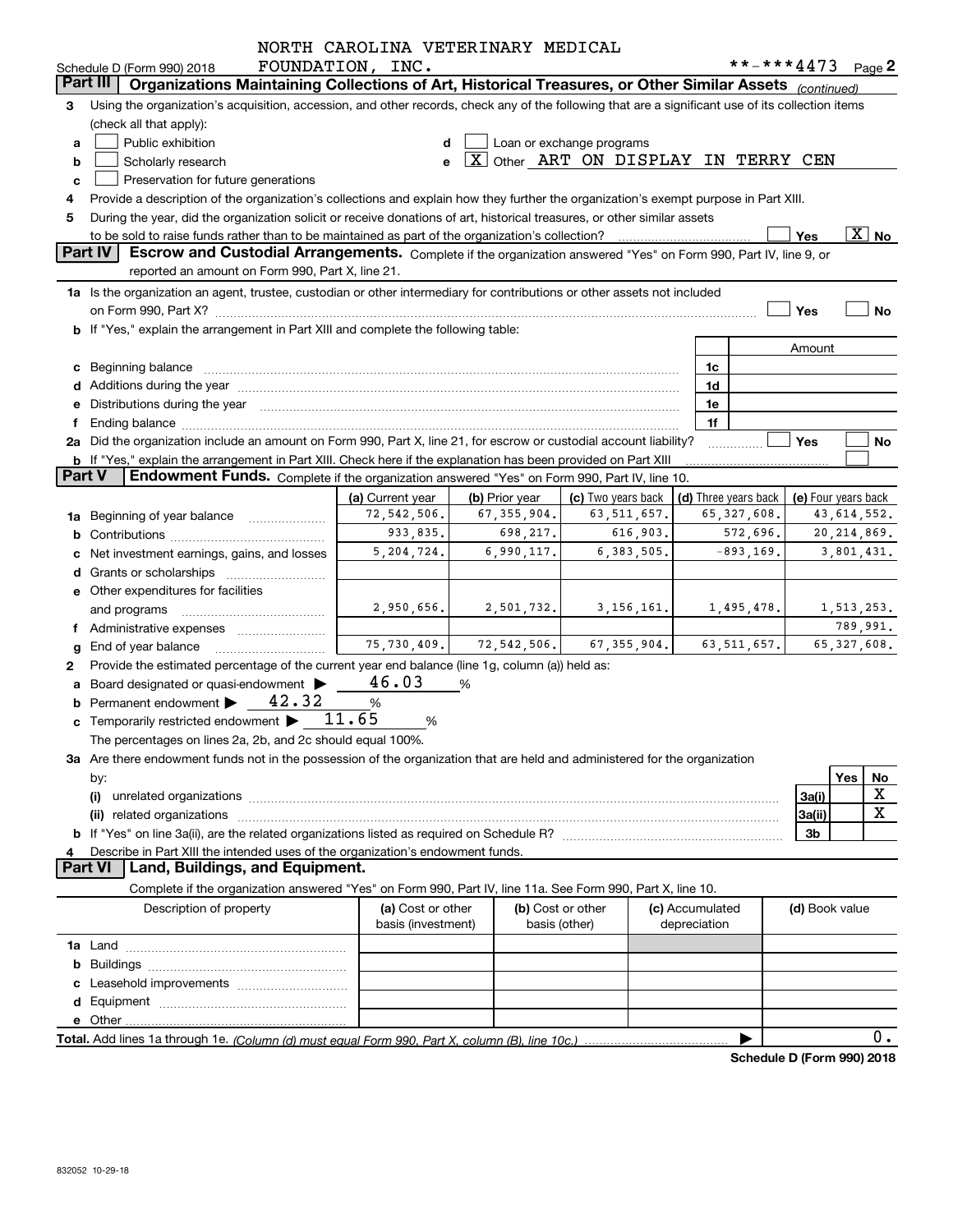|          |      | NORTH CAROLINA VETERINARY MEDICAL |  |
|----------|------|-----------------------------------|--|
| ᇚᇬᇚᇚᇬᇚᇊᇚ | TNTC |                                   |  |

| FOUNDATION,<br>Schedule D (Form 990) 2018                                                                                                            | INC.            |                                                           | **-***4473<br>Page $3$ |
|------------------------------------------------------------------------------------------------------------------------------------------------------|-----------------|-----------------------------------------------------------|------------------------|
| <b>Investments - Other Securities.</b><br>Part VII                                                                                                   |                 |                                                           |                        |
| Complete if the organization answered "Yes" on Form 990, Part IV, line 11b. See Form 990, Part X, line 12.                                           |                 |                                                           |                        |
| (a) Description of security or category (including name of security)                                                                                 | (b) Book value  | (c) Method of valuation: Cost or end-of-year market value |                        |
| (1) Financial derivatives                                                                                                                            |                 |                                                           |                        |
|                                                                                                                                                      |                 |                                                           |                        |
| (2) Closely-held equity interests                                                                                                                    |                 |                                                           |                        |
| (3) Other                                                                                                                                            |                 |                                                           |                        |
| NC STATE INVESTMENT FUND<br>(A)                                                                                                                      | 74,046,233.     | END-OF-YEAR MARKET                                        | VALUE                  |
| LIFE INCOME FUNDS<br>(B)                                                                                                                             | 2, 165, 793.    | END-OF-YEAR MARKET                                        | VALUE                  |
| <b>STIF</b><br>(C)                                                                                                                                   | 43,593.         | END-OF-YEAR MARKET                                        | VALUE                  |
| (D)                                                                                                                                                  |                 |                                                           |                        |
| (E)                                                                                                                                                  |                 |                                                           |                        |
| (F)                                                                                                                                                  |                 |                                                           |                        |
| (G)                                                                                                                                                  |                 |                                                           |                        |
| (H)                                                                                                                                                  |                 |                                                           |                        |
| Total. (Col. (b) must equal Form 990, Part X, col. (B) line 12.)                                                                                     | 76, 255, 619.   |                                                           |                        |
| Part VIII Investments - Program Related.                                                                                                             |                 |                                                           |                        |
|                                                                                                                                                      |                 |                                                           |                        |
| Complete if the organization answered "Yes" on Form 990, Part IV, line 11c. See Form 990, Part X, line 13.                                           |                 |                                                           |                        |
| (a) Description of investment                                                                                                                        | (b) Book value  | (c) Method of valuation: Cost or end-of-year market value |                        |
| (1)                                                                                                                                                  |                 |                                                           |                        |
| (2)                                                                                                                                                  |                 |                                                           |                        |
| (3)                                                                                                                                                  |                 |                                                           |                        |
| (4)                                                                                                                                                  |                 |                                                           |                        |
| (5)                                                                                                                                                  |                 |                                                           |                        |
| (6)                                                                                                                                                  |                 |                                                           |                        |
| (7)                                                                                                                                                  |                 |                                                           |                        |
| (8)                                                                                                                                                  |                 |                                                           |                        |
| (9)                                                                                                                                                  |                 |                                                           |                        |
|                                                                                                                                                      |                 |                                                           |                        |
| Total. (Col. (b) must equal Form 990, Part X, col. (B) line 13.) $\blacktriangleright$<br><b>Other Assets.</b><br>Part IX                            |                 |                                                           |                        |
|                                                                                                                                                      |                 |                                                           |                        |
| Complete if the organization answered "Yes" on Form 990, Part IV, line 11d. See Form 990, Part X, line 15.                                           |                 |                                                           |                        |
|                                                                                                                                                      | (a) Description |                                                           | (b) Book value         |
| (1)                                                                                                                                                  |                 |                                                           |                        |
| (2)                                                                                                                                                  |                 |                                                           |                        |
| (3)                                                                                                                                                  |                 |                                                           |                        |
| (4)                                                                                                                                                  |                 |                                                           |                        |
| (5)                                                                                                                                                  |                 |                                                           |                        |
| (6)                                                                                                                                                  |                 |                                                           |                        |
| (7)                                                                                                                                                  |                 |                                                           |                        |
|                                                                                                                                                      |                 |                                                           |                        |
| (8)                                                                                                                                                  |                 |                                                           |                        |
| (9)                                                                                                                                                  |                 |                                                           |                        |
|                                                                                                                                                      |                 |                                                           |                        |
| <b>Other Liabilities.</b><br>Part X                                                                                                                  |                 |                                                           |                        |
| Complete if the organization answered "Yes" on Form 990, Part IV, line 11e or 11f. See Form 990, Part X, line 25.                                    |                 |                                                           |                        |
| (a) Description of liability<br>1.                                                                                                                   |                 | (b) Book value                                            |                        |
| Federal income taxes<br>(1)                                                                                                                          |                 |                                                           |                        |
| LIFE INCOME FUNDS PAYABLE<br>(2)                                                                                                                     |                 | 528,832.                                                  |                        |
| DUE TO OTHERS<br>(3)                                                                                                                                 |                 | 27,538.                                                   |                        |
| (4)                                                                                                                                                  |                 |                                                           |                        |
| (5)                                                                                                                                                  |                 |                                                           |                        |
| (6)                                                                                                                                                  |                 |                                                           |                        |
|                                                                                                                                                      |                 |                                                           |                        |
| (7)                                                                                                                                                  |                 |                                                           |                        |
| (8)                                                                                                                                                  |                 |                                                           |                        |
| (9)                                                                                                                                                  |                 |                                                           |                        |
| Total. (Column (b) must equal Form 990, Part X, col. (B) line 25.)                                                                                   |                 | 556,370.                                                  |                        |
| 2. Liability for uncertain tax positions. In Part XIII, provide the text of the footnote to the organization's financial statements that reports the |                 |                                                           |                        |

organization's liability for uncertain tax positions under FIN 48 (ASC 740). Check here if the text of the footnote has been provided in Part XIII  $~\boxed{\rm X}$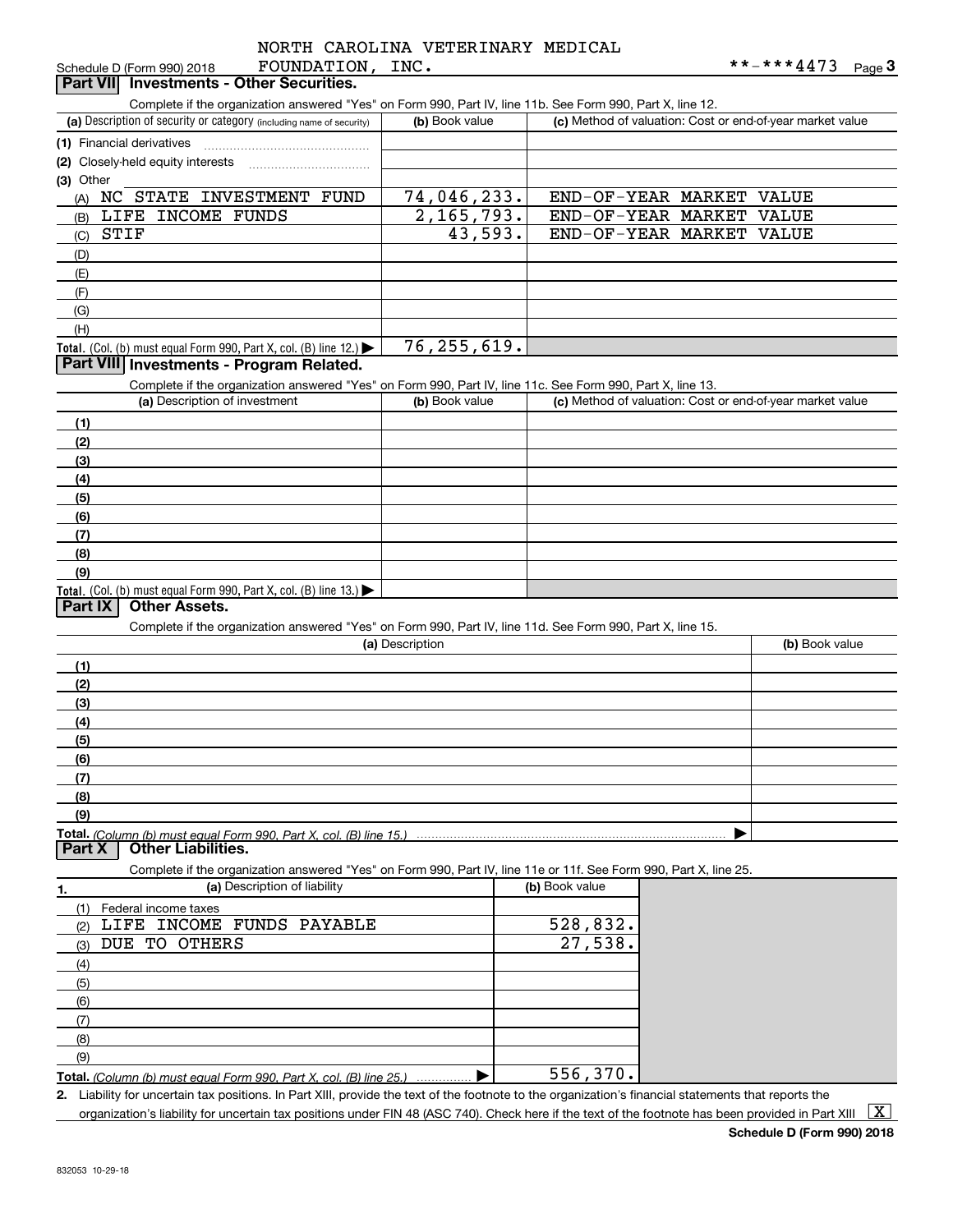|    | NORTH CAROLINA VETERINARY MEDICAL                                                                                                            |                |                   |                   |                              |  |  |  |  |
|----|----------------------------------------------------------------------------------------------------------------------------------------------|----------------|-------------------|-------------------|------------------------------|--|--|--|--|
|    | FOUNDATION, INC.<br>Schedule D (Form 990) 2018                                                                                               |                |                   | **-***4473 Page 4 |                              |  |  |  |  |
|    | Reconciliation of Revenue per Audited Financial Statements With Revenue per Return.<br><b>Part XI</b>                                        |                |                   |                   |                              |  |  |  |  |
|    | Complete if the organization answered "Yes" on Form 990, Part IV, line 12a.                                                                  |                |                   |                   |                              |  |  |  |  |
| 1. | Total revenue, gains, and other support per audited financial statements                                                                     |                |                   | $\blacksquare$    | 11,860,276.                  |  |  |  |  |
| 2  | Amounts included on line 1 but not on Form 990, Part VIII, line 12:                                                                          |                |                   |                   |                              |  |  |  |  |
| a  |                                                                                                                                              | 2a             | <u>4,159,056.</u> |                   |                              |  |  |  |  |
|    |                                                                                                                                              | 2 <sub>b</sub> | 347,000.          |                   |                              |  |  |  |  |
|    |                                                                                                                                              | 2c             |                   |                   |                              |  |  |  |  |
| d  | Other (Describe in Part XIII.)                                                                                                               | 2d             | 501,092.          |                   |                              |  |  |  |  |
| e  | Add lines 2a through 2d                                                                                                                      |                |                   | 2e                | 5,007,148.                   |  |  |  |  |
| 3  |                                                                                                                                              |                |                   | 3                 | 6,853,128.                   |  |  |  |  |
| 4  | Amounts included on Form 990, Part VIII, line 12, but not on line 1:                                                                         |                |                   |                   |                              |  |  |  |  |
| a  | Investment expenses not included on Form 990, Part VIII, line 7b [111] [11] Investment expenses not included on Form 990, Part VIII, line 7b | 4a             | 324,546.          |                   |                              |  |  |  |  |
|    |                                                                                                                                              | 4 <sub>h</sub> |                   |                   |                              |  |  |  |  |
|    | Add lines 4a and 4b                                                                                                                          |                |                   | 4с                | $\frac{324,546}{7,177,674.}$ |  |  |  |  |
| 5  |                                                                                                                                              |                |                   | 5                 |                              |  |  |  |  |
|    | Part XII   Reconciliation of Expenses per Audited Financial Statements With Expenses per Return.                                             |                |                   |                   |                              |  |  |  |  |
|    | Complete if the organization answered "Yes" on Form 990, Part IV, line 12a.                                                                  |                |                   |                   |                              |  |  |  |  |
| 1  |                                                                                                                                              |                |                   | $\mathbf{1}$      | 7,862,462.                   |  |  |  |  |
| 2  | Amounts included on line 1 but not on Form 990, Part IX, line 25:                                                                            |                |                   |                   |                              |  |  |  |  |
| a  |                                                                                                                                              | 2a             | 347,000.          |                   |                              |  |  |  |  |
| b  |                                                                                                                                              | 2 <sub>b</sub> |                   |                   |                              |  |  |  |  |
|    |                                                                                                                                              | 2 <sub>c</sub> |                   |                   |                              |  |  |  |  |
| d  |                                                                                                                                              | 2d             |                   |                   |                              |  |  |  |  |
|    |                                                                                                                                              |                |                   | 2e                | 347,000.                     |  |  |  |  |
| 3  |                                                                                                                                              |                |                   | 3                 | 7,515,462.                   |  |  |  |  |
| 4  | Amounts included on Form 990, Part IX, line 25, but not on line 1:                                                                           |                |                   |                   |                              |  |  |  |  |
| a  | Investment expenses not included on Form 990, Part VIII, line 7b                                                                             | 4a             | 324,546.          |                   |                              |  |  |  |  |
|    |                                                                                                                                              | 4b             |                   |                   |                              |  |  |  |  |
|    | Add lines 4a and 4b                                                                                                                          |                |                   | 4c                | 324,546.                     |  |  |  |  |
|    |                                                                                                                                              |                |                   | 5                 | 7,840,008.                   |  |  |  |  |
|    | Part XIII Supplemental Information.                                                                                                          |                |                   |                   |                              |  |  |  |  |

Provide the descriptions required for Part II, lines 3, 5, and 9; Part III, lines 1a and 4; Part IV, lines 1b and 2b; Part V, line 4; Part X, line 2; Part XI, lines 2d and 4b; and Part XII, lines 2d and 4b. Also complete this part to provide any additional information.

#### PART III, LINE 4:

#### PROVIDES SOLACE AND COMFORT TO CLIENTS VISITING CVM/HOSPITAL

PART V, LINE 4:

THE FOUNDATION'S ENDOWMENT CONSISTS OF 150 INDIVIDUAL FUNDS ESTABLISHED

FOR A VARIETY OF PURPOSES RELATED TO THE FOUNDATION'S MISSION TO AID AND

PROMOTE ALL TYPES OF EDUCATION AND RESEARCH IN THE FIELD OF VETERINARY

#### MEDICINE AT NC STATE UNIVERSITY.

PART X, LINE 2:

MANAGEMENT HAS ANALYZED THE TAX POSITIONS TAKEN BY THE FOUNDATION, AND HAS

#### CONCLUDED THAT AS OF JUNE 30, 2019, THERE ARE NO UNCERTAIN POSITIONS TAKEN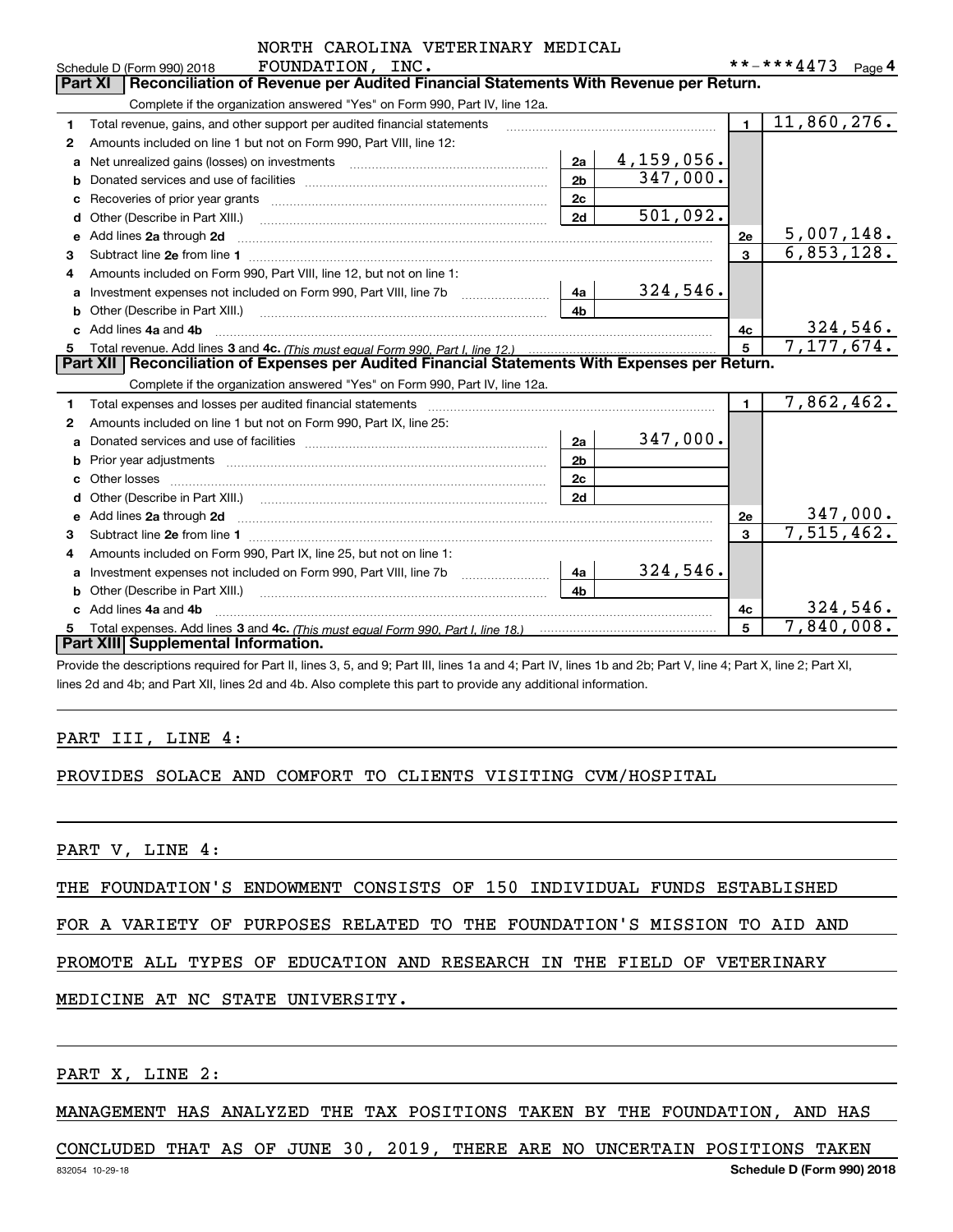| NORTH CAROLINA VETERINARY MEDICAL<br>**-***4473 Page 5<br>Schedule D (Form 990) 2018 FOUNDATION, INC.<br>Part XIII Supplemental Information <sub>(continued)</sub> |
|--------------------------------------------------------------------------------------------------------------------------------------------------------------------|
| OR EXPECTED TO BE TAKEN THAT WOULD REQUIRE RECOGNITION OF A LIABILITY (OR                                                                                          |
| ASSET) OR DISCLOSURE IN THE FINANCIAL STATEMENTS. THE FOUNDATION IS                                                                                                |
| SUBJECT TO ROUTINE AUDITS BY TAXING JURISDICTIONS; HOWEVER, THERE ARE                                                                                              |
| CURRENTLY NO AUDITS FOR ANY TAX PERIODS IN PROGRESS. MANAGEMENT BELIEVES                                                                                           |
| IT IS NO LONGER SUBJECT TO INCOME TAX EXAMINATIONS FOR YEARS PRIOR TO TAX                                                                                          |
| YEAR 2015.                                                                                                                                                         |
|                                                                                                                                                                    |
| PART XI, LINE 2D - OTHER ADJUSTMENTS:                                                                                                                              |
| 501,092.<br>INCREASE IN VALUE OF SPLIT INTEREST AGREEMENT                                                                                                          |
|                                                                                                                                                                    |
|                                                                                                                                                                    |
|                                                                                                                                                                    |
|                                                                                                                                                                    |
|                                                                                                                                                                    |
|                                                                                                                                                                    |
|                                                                                                                                                                    |
|                                                                                                                                                                    |
|                                                                                                                                                                    |
|                                                                                                                                                                    |
|                                                                                                                                                                    |
|                                                                                                                                                                    |
|                                                                                                                                                                    |
|                                                                                                                                                                    |
|                                                                                                                                                                    |
|                                                                                                                                                                    |
|                                                                                                                                                                    |
|                                                                                                                                                                    |
| Schedule D (Form 990) 2018                                                                                                                                         |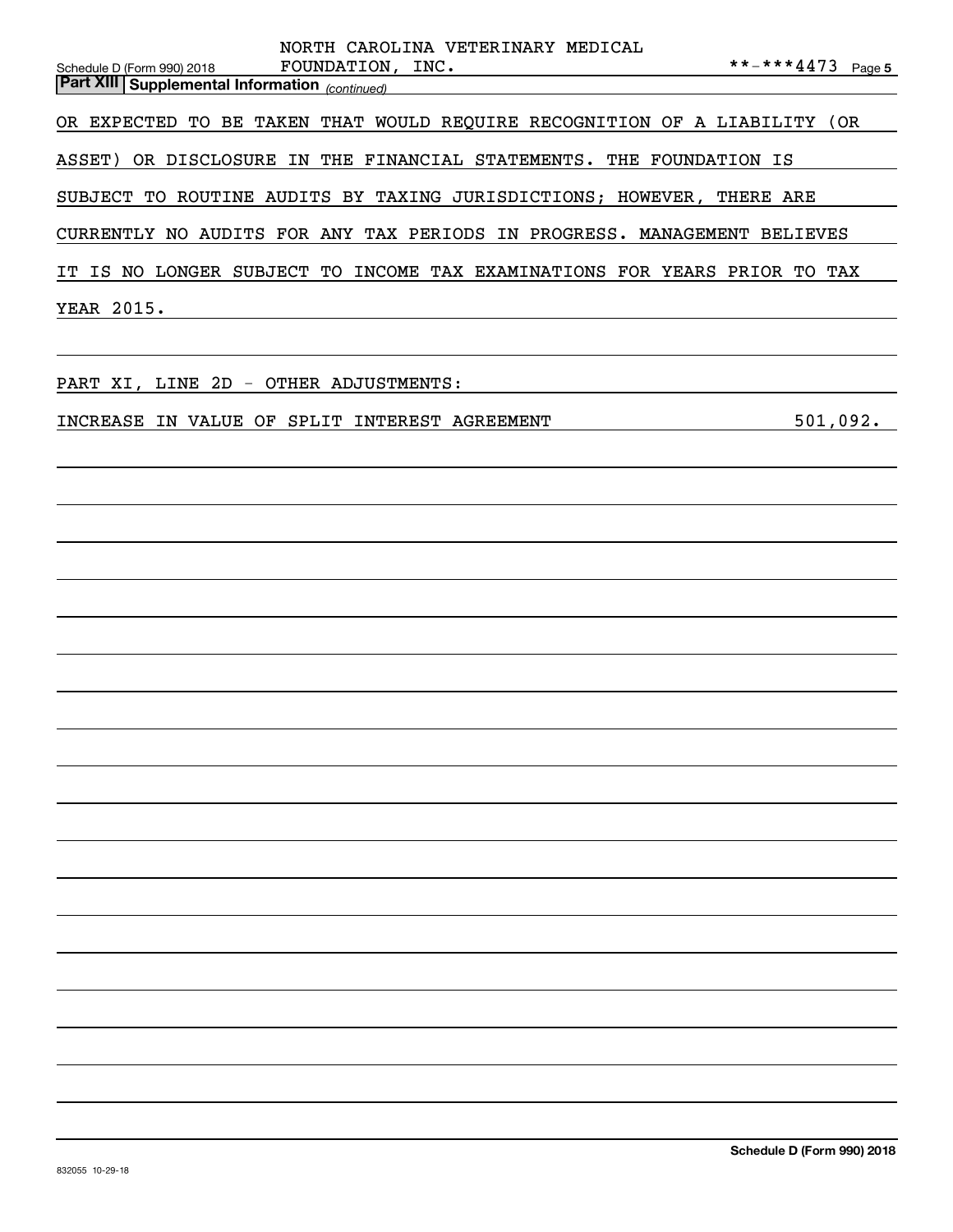| <b>SCHEDULE I</b><br>(Form 990)                                       |                                                                                                                                                                                                                                                                          |               | <b>Grants and Other Assistance to Organizations,</b><br>Governments, and Individuals in the United States<br>Complete if the organization answered "Yes" on Form 990, Part IV, line 21 or 22. |                                                                              |                                         |                                                                |                                          | OMB No. 1545-0047<br>2018                                                          |
|-----------------------------------------------------------------------|--------------------------------------------------------------------------------------------------------------------------------------------------------------------------------------------------------------------------------------------------------------------------|---------------|-----------------------------------------------------------------------------------------------------------------------------------------------------------------------------------------------|------------------------------------------------------------------------------|-----------------------------------------|----------------------------------------------------------------|------------------------------------------|------------------------------------------------------------------------------------|
| Department of the Treasury<br>Internal Revenue Service                |                                                                                                                                                                                                                                                                          |               |                                                                                                                                                                                               | Attach to Form 990.<br>Go to www.irs.gov/Form990 for the latest information. |                                         |                                                                |                                          | <b>Open to Public</b><br>Inspection                                                |
| Name of the organization                                              | FOUNDATION, INC.                                                                                                                                                                                                                                                         |               | NORTH CAROLINA VETERINARY MEDICAL                                                                                                                                                             |                                                                              |                                         |                                                                |                                          | <b>Employer identification number</b><br>**-***4473                                |
| Part I                                                                | <b>General Information on Grants and Assistance</b>                                                                                                                                                                                                                      |               |                                                                                                                                                                                               |                                                                              |                                         |                                                                |                                          |                                                                                    |
| 1.                                                                    | Does the organization maintain records to substantiate the amount of the grants or assistance, the grantees' eligibility for the grants or assistance, and the selection                                                                                                 |               |                                                                                                                                                                                               |                                                                              |                                         |                                                                |                                          |                                                                                    |
|                                                                       |                                                                                                                                                                                                                                                                          |               |                                                                                                                                                                                               |                                                                              |                                         |                                                                |                                          | $\boxed{\text{X}}$ Yes<br><b>No</b>                                                |
| $\mathbf{2}$<br>Part II                                               | Describe in Part IV the organization's procedures for monitoring the use of grant funds in the United States.                                                                                                                                                            |               |                                                                                                                                                                                               |                                                                              |                                         |                                                                |                                          |                                                                                    |
|                                                                       | Grants and Other Assistance to Domestic Organizations and Domestic Governments. Complete if the organization answered "Yes" on Form 990, Part IV, line 21, for any<br>recipient that received more than \$5,000. Part II can be duplicated if additional space is needed |               |                                                                                                                                                                                               |                                                                              |                                         |                                                                |                                          |                                                                                    |
|                                                                       | <b>1 (a)</b> Name and address of organization<br>or government                                                                                                                                                                                                           | $(b)$ EIN     | (c) IRC section<br>(if applicable)                                                                                                                                                            | (d) Amount of<br>cash grant                                                  | (e) Amount of<br>non-cash<br>assistance | (f) Method of<br>valuation (book,<br>FMV, appraisal,<br>other) | (g) Description of<br>noncash assistance | (h) Purpose of grant<br>or assistance                                              |
| NORTH CAROLINA STATE UNIVERSITY<br>NCSU BOX 7205<br>RALEIGH, NC 27695 |                                                                                                                                                                                                                                                                          | $***$ ******* | 170(C)(1)                                                                                                                                                                                     | 1,230,337.                                                                   |                                         | 0. BOOK                                                        | N/A                                      | SCHOLARSHIPS, FACULTY<br>SUPPORT, DEPARTMENTAL<br>SUPPORT, AND FACILITY<br>SUPPORT |
|                                                                       |                                                                                                                                                                                                                                                                          |               |                                                                                                                                                                                               |                                                                              |                                         |                                                                |                                          |                                                                                    |
|                                                                       |                                                                                                                                                                                                                                                                          |               |                                                                                                                                                                                               |                                                                              |                                         |                                                                |                                          |                                                                                    |
|                                                                       |                                                                                                                                                                                                                                                                          |               |                                                                                                                                                                                               |                                                                              |                                         |                                                                |                                          |                                                                                    |
|                                                                       |                                                                                                                                                                                                                                                                          |               |                                                                                                                                                                                               |                                                                              |                                         |                                                                |                                          |                                                                                    |
|                                                                       |                                                                                                                                                                                                                                                                          |               |                                                                                                                                                                                               |                                                                              |                                         |                                                                |                                          |                                                                                    |
| $\mathbf{2}$                                                          | Enter total number of section 501(c)(3) and government organizations listed in the line 1 table                                                                                                                                                                          |               |                                                                                                                                                                                               |                                                                              |                                         |                                                                |                                          | 1.                                                                                 |
| 3                                                                     | Enter total number of other organizations listed in the line 1 table                                                                                                                                                                                                     |               |                                                                                                                                                                                               |                                                                              |                                         |                                                                |                                          |                                                                                    |
|                                                                       | LHA For Paperwork Reduction Act Notice, see the Instructions for Form 990.                                                                                                                                                                                               |               |                                                                                                                                                                                               |                                                                              |                                         |                                                                |                                          | Schedule I (Form 990) (2018)                                                       |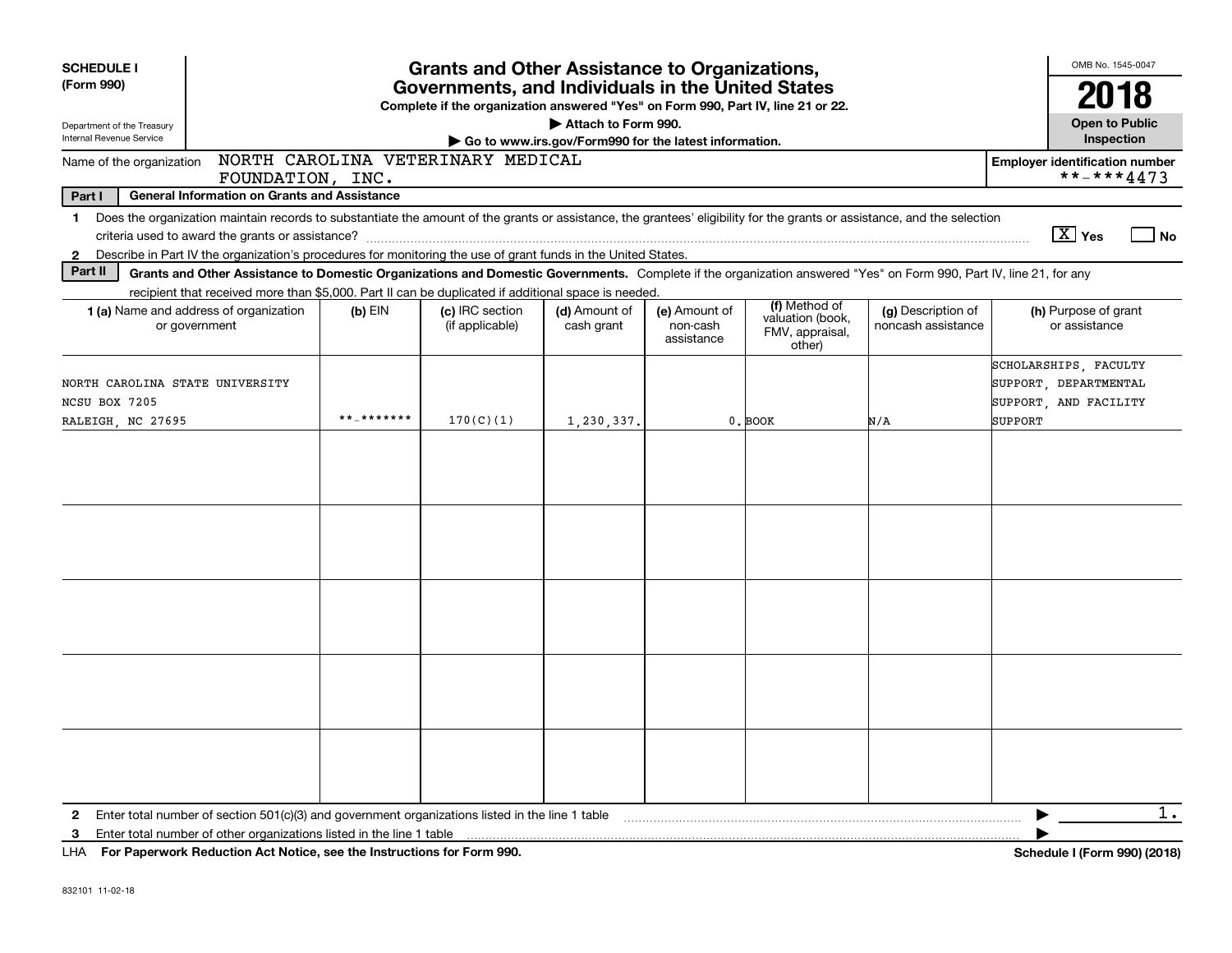| (a) Type of grant or assistance | (b) Number of<br>recipients | (c) Amount of<br>cash grant | (d) Amount of non-<br>cash assistance | (e) Method of valuation<br>(book, FMV, appraisal, other) | (f) Description of noncash assistance |
|---------------------------------|-----------------------------|-----------------------------|---------------------------------------|----------------------------------------------------------|---------------------------------------|
|                                 |                             |                             |                                       |                                                          |                                       |
|                                 |                             |                             |                                       |                                                          |                                       |
|                                 |                             |                             |                                       |                                                          |                                       |
|                                 |                             |                             |                                       |                                                          |                                       |
|                                 |                             |                             |                                       |                                                          |                                       |
|                                 |                             |                             |                                       |                                                          |                                       |
|                                 |                             |                             |                                       |                                                          |                                       |
|                                 |                             |                             |                                       |                                                          |                                       |
|                                 |                             |                             |                                       |                                                          |                                       |
|                                 |                             |                             |                                       |                                                          |                                       |
|                                 |                             |                             |                                       |                                                          |                                       |
|                                 |                             |                             |                                       |                                                          |                                       |

Part IV | Supplemental Information. Provide the information required in Part I, line 2; Part III, column (b); and any other additional information.

PART I, LINE 2:

GRANTS REPRESENT REIMBURSEMENT OF EXPENSES PROCESSED THROUGH THE

UNIVERSITY'S ACCOUNTING SYSTEMS, AND ARE SUBJECT TO UNIVERSITY AND STATE OF

NORTH CAROLINA GUIDELINES, IN ADDITION TO ANY RESTRICTIONS PLACED DIRECTLY

BY DONORS.

Schedule I (Form 990) (2018)  ${\hbox{FOUNDATION}}$  ,  $\hbox{INC.}$   $\hbox{Page}$ 

**2**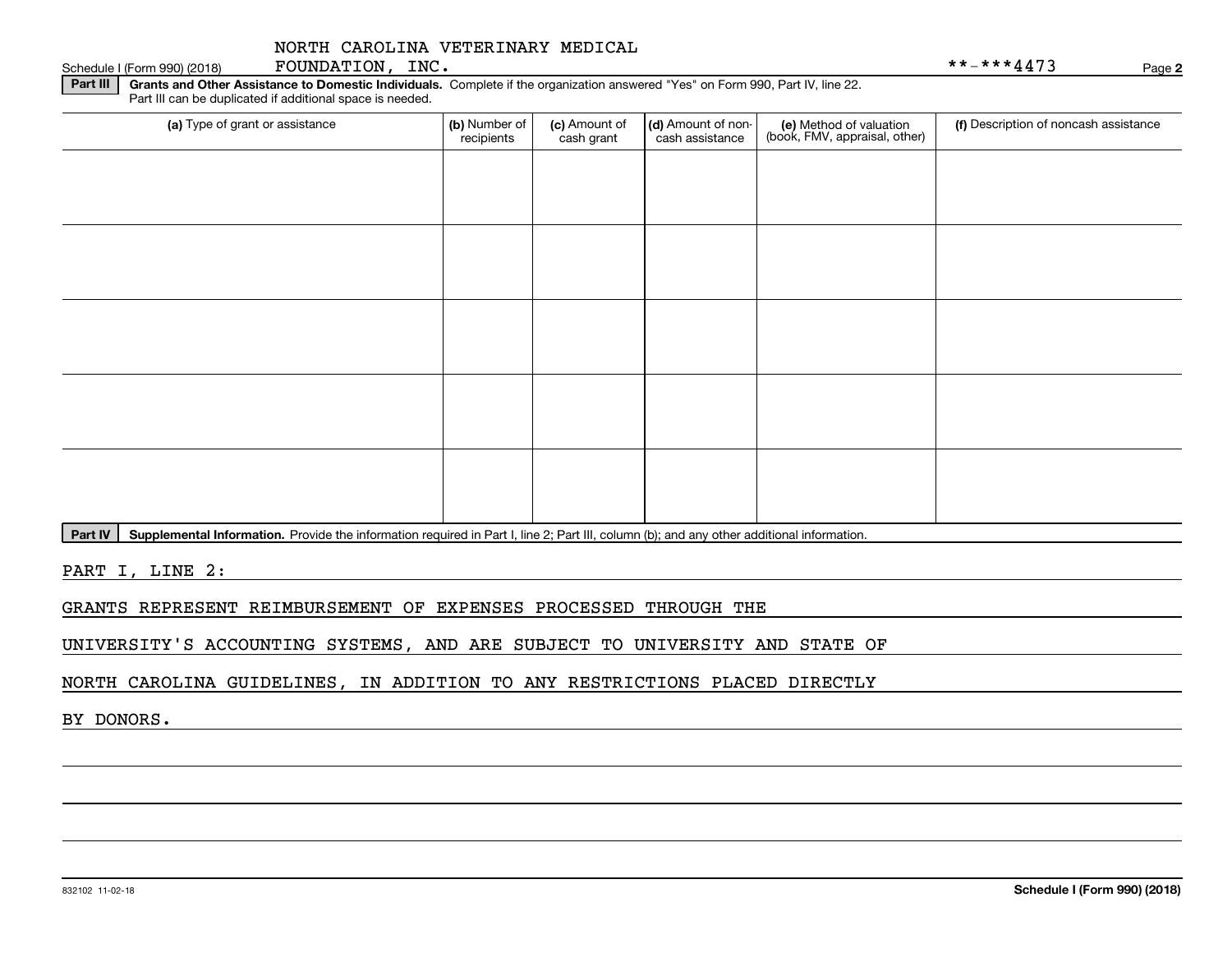|    | <b>SCHEDULE J</b>                                      | <b>Compensation Information</b>                                                                                                                                                                               |                                       | OMB No. 1545-0047          |     |                  |
|----|--------------------------------------------------------|---------------------------------------------------------------------------------------------------------------------------------------------------------------------------------------------------------------|---------------------------------------|----------------------------|-----|------------------|
|    | (Form 990)                                             | For certain Officers, Directors, Trustees, Key Employees, and Highest                                                                                                                                         |                                       |                            |     |                  |
|    |                                                        | <b>Compensated Employees</b>                                                                                                                                                                                  |                                       | 2018                       |     |                  |
|    |                                                        | Complete if the organization answered "Yes" on Form 990, Part IV, line 23.<br>Attach to Form 990.                                                                                                             |                                       | <b>Open to Public</b>      |     |                  |
|    | Department of the Treasury<br>Internal Revenue Service | Go to www.irs.gov/Form990 for instructions and the latest information.                                                                                                                                        |                                       | <b>Inspection</b>          |     |                  |
|    | Name of the organization                               | NORTH CAROLINA VETERINARY MEDICAL                                                                                                                                                                             | <b>Employer identification number</b> |                            |     |                  |
|    |                                                        | FOUNDATION, INC.                                                                                                                                                                                              |                                       | **-***4473                 |     |                  |
|    | Part I                                                 | <b>Questions Regarding Compensation</b>                                                                                                                                                                       |                                       |                            |     |                  |
|    |                                                        |                                                                                                                                                                                                               |                                       |                            | Yes | No               |
|    |                                                        | <b>1a</b> Check the appropriate box(es) if the organization provided any of the following to or for a person listed on Form 990,                                                                              |                                       |                            |     |                  |
|    |                                                        | Part VII, Section A, line 1a. Complete Part III to provide any relevant information regarding these items.                                                                                                    |                                       |                            |     |                  |
|    | First-class or charter travel                          | Housing allowance or residence for personal use                                                                                                                                                               |                                       |                            |     |                  |
|    | Travel for companions                                  | Payments for business use of personal residence                                                                                                                                                               |                                       |                            |     |                  |
|    |                                                        | Health or social club dues or initiation fees<br>Tax indemnification and gross-up payments                                                                                                                    |                                       |                            |     |                  |
|    |                                                        | Discretionary spending account<br>Personal services (such as maid, chauffeur, chef)                                                                                                                           |                                       |                            |     |                  |
|    |                                                        |                                                                                                                                                                                                               |                                       |                            |     |                  |
|    |                                                        | <b>b</b> If any of the boxes on line 1a are checked, did the organization follow a written policy regarding payment or                                                                                        |                                       |                            |     |                  |
|    |                                                        |                                                                                                                                                                                                               |                                       | 1b                         |     |                  |
| 2  |                                                        | Did the organization require substantiation prior to reimbursing or allowing expenses incurred by all directors,                                                                                              |                                       |                            |     |                  |
|    |                                                        |                                                                                                                                                                                                               |                                       | $\overline{2}$             |     |                  |
|    |                                                        |                                                                                                                                                                                                               |                                       |                            |     |                  |
| З  |                                                        | Indicate which, if any, of the following the filing organization used to establish the compensation of the organization's                                                                                     |                                       |                            |     |                  |
|    |                                                        | CEO/Executive Director. Check all that apply. Do not check any boxes for methods used by a related organization to                                                                                            |                                       |                            |     |                  |
|    |                                                        | establish compensation of the CEO/Executive Director, but explain in Part III.                                                                                                                                |                                       |                            |     |                  |
|    | Compensation committee                                 | Written employment contract                                                                                                                                                                                   |                                       |                            |     |                  |
|    |                                                        | Compensation survey or study<br>Independent compensation consultant                                                                                                                                           |                                       |                            |     |                  |
|    |                                                        | $ \mathbf{X} $ Approval by the board or compensation committee<br>Form 990 of other organizations                                                                                                             |                                       |                            |     |                  |
|    |                                                        |                                                                                                                                                                                                               |                                       |                            |     |                  |
| 4  |                                                        | During the year, did any person listed on Form 990, Part VII, Section A, line 1a, with respect to the filing                                                                                                  |                                       |                            |     |                  |
|    | organization or a related organization:                |                                                                                                                                                                                                               |                                       |                            |     |                  |
| а  |                                                        | Receive a severance payment or change-of-control payment?                                                                                                                                                     |                                       | 4a                         |     | X                |
| b  |                                                        |                                                                                                                                                                                                               |                                       | 4b                         |     | X<br>$\mathbf X$ |
| с  |                                                        |                                                                                                                                                                                                               |                                       | 4c                         |     |                  |
|    |                                                        | If "Yes" to any of lines 4a-c, list the persons and provide the applicable amounts for each item in Part III.                                                                                                 |                                       |                            |     |                  |
|    |                                                        |                                                                                                                                                                                                               |                                       |                            |     |                  |
|    |                                                        | Only section 501(c)(3), 501(c)(4), and 501(c)(29) organizations must complete lines 5-9.<br>For persons listed on Form 990, Part VII, Section A, line 1a, did the organization pay or accrue any compensation |                                       |                            |     |                  |
|    |                                                        |                                                                                                                                                                                                               |                                       |                            |     |                  |
|    | contingent on the revenues of:                         |                                                                                                                                                                                                               |                                       |                            |     | х                |
|    |                                                        | a The organization? <b>Entitation</b> and the organization?                                                                                                                                                   |                                       | 5а<br>5b                   |     | $\mathbf X$      |
|    |                                                        | If "Yes" on line 5a or 5b, describe in Part III.                                                                                                                                                              |                                       |                            |     |                  |
| 6. |                                                        | For persons listed on Form 990, Part VII, Section A, line 1a, did the organization pay or accrue any compensation                                                                                             |                                       |                            |     |                  |
|    | contingent on the net earnings of:                     |                                                                                                                                                                                                               |                                       |                            |     |                  |
|    |                                                        |                                                                                                                                                                                                               |                                       | 6a                         |     | х                |
|    |                                                        |                                                                                                                                                                                                               |                                       | 6b                         |     | $\mathbf X$      |
|    |                                                        | If "Yes" on line 6a or 6b, describe in Part III.                                                                                                                                                              |                                       |                            |     |                  |
|    |                                                        | 7 For persons listed on Form 990, Part VII, Section A, line 1a, did the organization provide any nonfixed payments                                                                                            |                                       |                            |     |                  |
|    |                                                        |                                                                                                                                                                                                               |                                       | $\overline{7}$             |     | X                |
| 8  |                                                        | Were any amounts reported on Form 990, Part VII, paid or accrued pursuant to a contract that was subject to the                                                                                               |                                       |                            |     |                  |
|    |                                                        | initial contract exception described in Regulations section 53.4958-4(a)(3)? If "Yes," describe in Part III                                                                                                   |                                       | 8                          |     | X                |
| 9  |                                                        | If "Yes" on line 8, did the organization also follow the rebuttable presumption procedure described in                                                                                                        |                                       |                            |     |                  |
|    |                                                        |                                                                                                                                                                                                               |                                       | 9                          |     |                  |
|    |                                                        | LHA For Paperwork Reduction Act Notice, see the Instructions for Form 990.                                                                                                                                    |                                       | Schedule J (Form 990) 2018 |     |                  |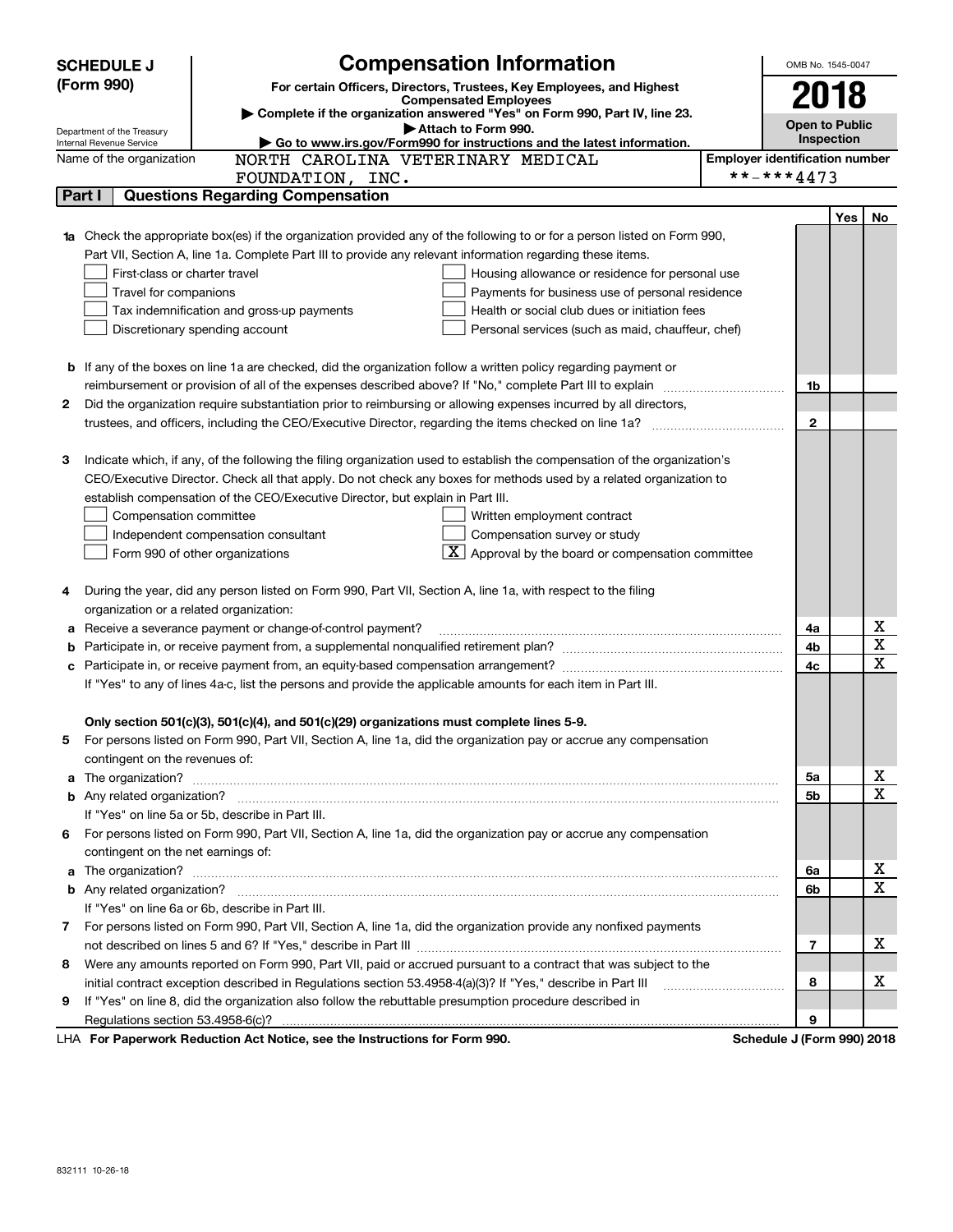FOUNDATION, INC.

\*\*-\*\*\*4473

**2**

# **Part II Officers, Directors, Trustees, Key Employees, and Highest Compensated Employees.**  Schedule J (Form 990) 2018 Page Use duplicate copies if additional space is needed.

For each individual whose compensation must be reported on Schedule J, report compensation from the organization on row (i) and from related organizations, described in the instructions, on row (ii). Do not list any individuals that aren't listed on Form 990, Part VII.

**Note:**  The sum of columns (B)(i)-(iii) for each listed individual must equal the total amount of Form 990, Part VII, Section A, line 1a, applicable column (D) and (E) amounts for that individual.

|                             |                    | (B) Breakdown of W-2 and/or 1099-MISC compensation |                                           | (C) Retirement and                        | (D) Nontaxable                 | (E) Total of columns | (F) Compensation |                                                            |
|-----------------------------|--------------------|----------------------------------------------------|-------------------------------------------|-------------------------------------------|--------------------------------|----------------------|------------------|------------------------------------------------------------|
| (A) Name and Title          |                    | (i) Base<br>compensation                           | (ii) Bonus &<br>incentive<br>compensation | (iii) Other<br>reportable<br>compensation | other deferred<br>compensation | benefits             | $(B)(i)-(D)$     | in column (B)<br>reported as deferred<br>on prior Form 990 |
| $(1)$ MARY<br>PELOQUIN-DODD | $(\sf{i})$         | $\overline{0}$ .                                   | $\overline{0}$ .                          | $\overline{0}$ .                          | $\overline{0}$ .               | $\overline{0}$ .     | $\overline{0}$ . | 0.                                                         |
| TREASURER                   | (ii)               | 286, 150.                                          | $\overline{0}$ .                          | $\overline{0}$ .                          | 36, 142.                       | 6,004.               | 328,296.         | $\overline{\mathbf{0}}$ .                                  |
| $(2)$ DIANNE<br>DUNNING     | (i)                | $\overline{0}$ .                                   | $\overline{0}$ .                          | 0.                                        | $\overline{0}$ .               | $\overline{0}$ .     | $\overline{0}$ . | $\overline{\mathbf{0}}$ .                                  |
| SECRETARY                   | (ii)               | 157, 182.                                          | $\overline{0}$ .                          | $\overline{0}$ .                          | 20,657.                        | 6,004.               | 183,843.         | $\overline{0}$ .                                           |
|                             | $(\sf{i})$         |                                                    |                                           |                                           |                                |                      |                  |                                                            |
|                             | (ii)               |                                                    |                                           |                                           |                                |                      |                  |                                                            |
|                             | $(\sf{i})$         |                                                    |                                           |                                           |                                |                      |                  |                                                            |
|                             | (ii)               |                                                    |                                           |                                           |                                |                      |                  |                                                            |
|                             | $(\sf{i})$         |                                                    |                                           |                                           |                                |                      |                  |                                                            |
|                             | (i)                |                                                    |                                           |                                           |                                |                      |                  |                                                            |
|                             | $(\sf{i})$         |                                                    |                                           |                                           |                                |                      |                  |                                                            |
|                             | (i)                |                                                    |                                           |                                           |                                |                      |                  |                                                            |
|                             | $(\sf{i})$         |                                                    |                                           |                                           |                                |                      |                  |                                                            |
|                             | (i)                |                                                    |                                           |                                           |                                |                      |                  |                                                            |
|                             | $(\sf{i})$         |                                                    |                                           |                                           |                                |                      |                  |                                                            |
|                             | (ii)               |                                                    |                                           |                                           |                                |                      |                  |                                                            |
|                             | $(\sf{i})$<br>(ii) |                                                    |                                           |                                           |                                |                      |                  |                                                            |
|                             | $(\sf{i})$         |                                                    |                                           |                                           |                                |                      |                  |                                                            |
|                             | (ii)               |                                                    |                                           |                                           |                                |                      |                  |                                                            |
|                             | $(\sf{i})$         |                                                    |                                           |                                           |                                |                      |                  |                                                            |
|                             | (ii)               |                                                    |                                           |                                           |                                |                      |                  |                                                            |
|                             | $(\sf{i})$         |                                                    |                                           |                                           |                                |                      |                  |                                                            |
|                             | (ii)               |                                                    |                                           |                                           |                                |                      |                  |                                                            |
|                             | $(\sf{i})$         |                                                    |                                           |                                           |                                |                      |                  |                                                            |
|                             | (ii)               |                                                    |                                           |                                           |                                |                      |                  |                                                            |
|                             | $(\sf{i})$         |                                                    |                                           |                                           |                                |                      |                  |                                                            |
|                             | (ii)               |                                                    |                                           |                                           |                                |                      |                  |                                                            |
|                             | $(\sf{i})$         |                                                    |                                           |                                           |                                |                      |                  |                                                            |
|                             | (ii)               |                                                    |                                           |                                           |                                |                      |                  |                                                            |
|                             | (i)                |                                                    |                                           |                                           |                                |                      |                  |                                                            |
|                             | (ii)               |                                                    |                                           |                                           |                                |                      |                  |                                                            |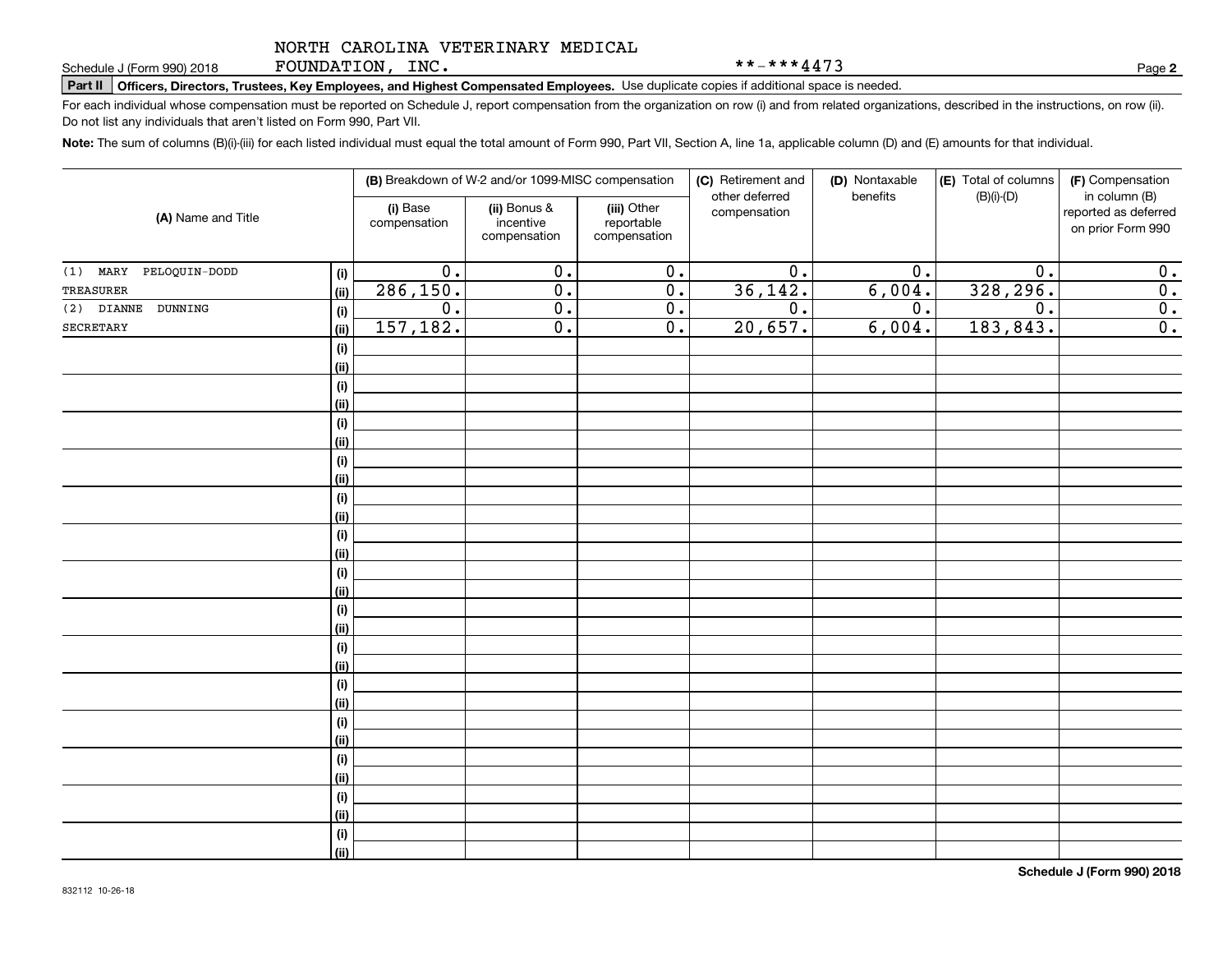#### **Part III Supplemental Information**

Schedule J (Form 990) 2018 FOUNDATION, INC.<br>Part III Supplemental Information<br>Provide the information, explanation, or descriptions required for Part I, lines 1a, 1b, 3, 4a, 4b, 4c, 5a, 5b, 6a, 6b, 7, and 8, and for Part

#### SCHEDULE J, PART II - COMPENSATION FROM RELATED ORGANIZATIONS

#### THE BOARD MEMBERS THAT ARE COMPENSATED RECEIVE COMPENSATION FROM NC

STATE UNIVERSITY, A  $170(C)(1)$  ORGANIZATION RELATED TO NORTH CAROLINA

#### VETERINARY MEDICAL FOUNDATION.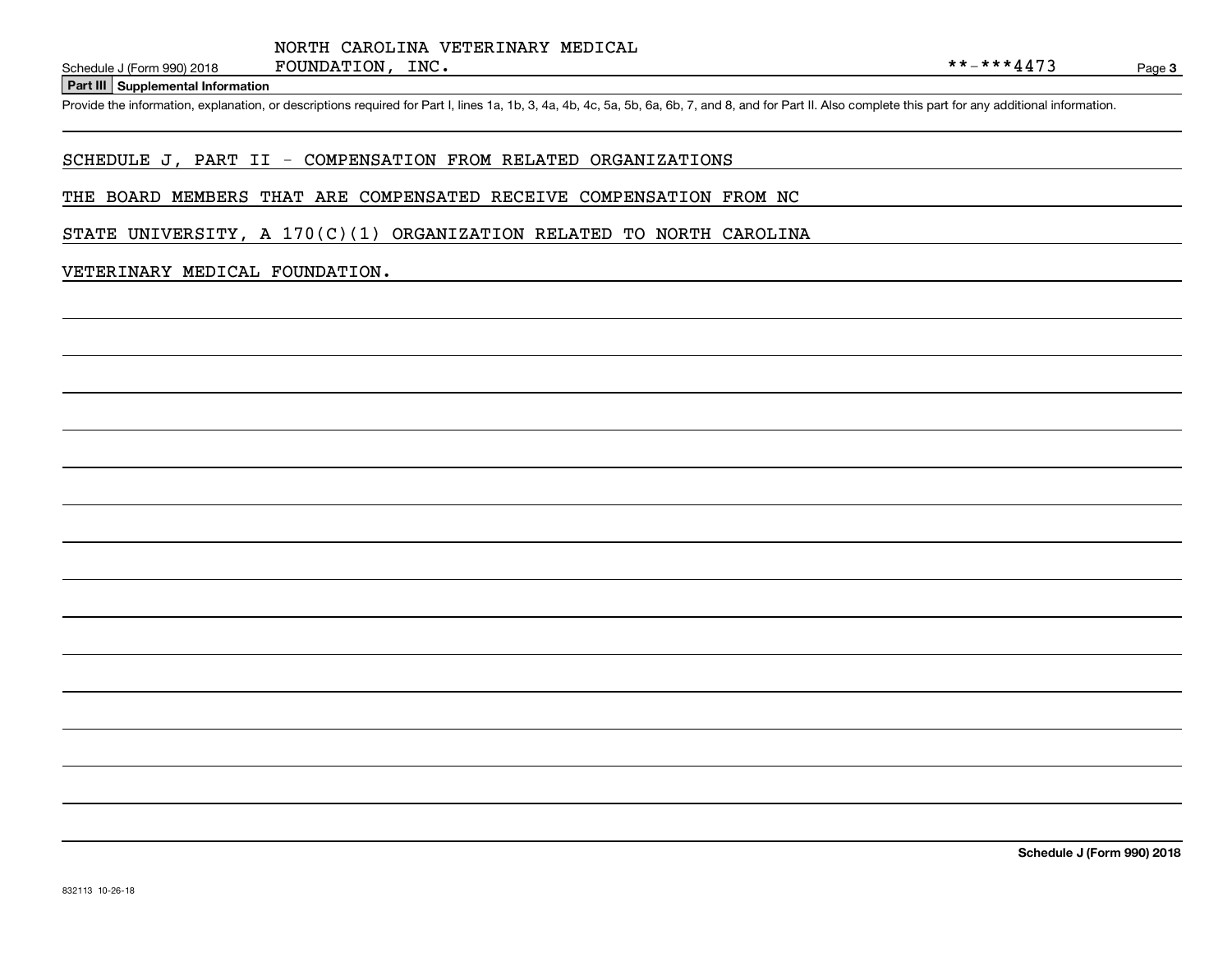| <b>SCHEDULE M</b> |  |
|-------------------|--|
| (Form 990)        |  |

## **Noncash Contributions**

OMB No. 1545-0047

| Department of the Treasury |
|----------------------------|
| Internal Revenue Service   |

**Complete if the organizations answered "Yes" on Form 990, Part IV, lines 29 or 30.** <sup>J</sup>**2018 Attach to Form 990.** J

**Open to Public Inspection**

| Name of the organization |  |
|--------------------------|--|
|--------------------------|--|

 **Go to www.irs.gov/Form990 for instructions and the latest information.** J

NORTH CAROLINA VETERINARY MEDICAL

**Employer identification number** \*\*-\*\*\*4473

|  | 100111111011, 11001             |  |
|--|---------------------------------|--|
|  | <b>Part I</b> Types of Property |  |
|  |                                 |  |

| FOUNDATION, INC. |  |
|------------------|--|
| opertv           |  |

|     |                                                                                                                                | (a)<br>Check if<br>applicable | (b)<br>Number of<br>contributions or | (c)<br>Noncash contribution<br>amounts reported on<br>items contributed Form 990, Part VIII, line 1g | (d)<br>Method of determining<br>noncash contribution amounts |            |     |    |
|-----|--------------------------------------------------------------------------------------------------------------------------------|-------------------------------|--------------------------------------|------------------------------------------------------------------------------------------------------|--------------------------------------------------------------|------------|-----|----|
| 1.  |                                                                                                                                |                               |                                      |                                                                                                      |                                                              |            |     |    |
| 2   | Art - Historical treasures                                                                                                     |                               |                                      |                                                                                                      |                                                              |            |     |    |
| з   | Art - Fractional interests                                                                                                     |                               |                                      |                                                                                                      |                                                              |            |     |    |
| 4   | Books and publications                                                                                                         |                               |                                      |                                                                                                      |                                                              |            |     |    |
| 5   | Clothing and household goods                                                                                                   |                               |                                      |                                                                                                      |                                                              |            |     |    |
| 6   |                                                                                                                                |                               |                                      |                                                                                                      |                                                              |            |     |    |
| 7   |                                                                                                                                |                               |                                      |                                                                                                      |                                                              |            |     |    |
| 8   | Intellectual property                                                                                                          |                               |                                      |                                                                                                      |                                                              |            |     |    |
| 9   | Securities - Publicly traded                                                                                                   | $\mathbf X$                   | 16                                   | 215,907.FMV                                                                                          |                                                              |            |     |    |
| 10  | Securities - Closely held stock                                                                                                |                               |                                      |                                                                                                      |                                                              |            |     |    |
| 11  | Securities - Partnership, LLC, or                                                                                              |                               |                                      |                                                                                                      |                                                              |            |     |    |
|     | trust interests                                                                                                                |                               |                                      |                                                                                                      |                                                              |            |     |    |
| 12  | Securities - Miscellaneous                                                                                                     |                               |                                      |                                                                                                      |                                                              |            |     |    |
| 13  | Qualified conservation contribution -                                                                                          |                               |                                      |                                                                                                      |                                                              |            |     |    |
|     | Historic structures                                                                                                            |                               |                                      |                                                                                                      |                                                              |            |     |    |
| 14  | Qualified conservation contribution - Other                                                                                    |                               |                                      |                                                                                                      |                                                              |            |     |    |
| 15  | Real estate - Residential                                                                                                      |                               |                                      |                                                                                                      |                                                              |            |     |    |
| 16  | Real estate - Commercial                                                                                                       |                               |                                      |                                                                                                      |                                                              |            |     |    |
| 17  |                                                                                                                                |                               |                                      |                                                                                                      |                                                              |            |     |    |
| 18  |                                                                                                                                |                               |                                      |                                                                                                      |                                                              |            |     |    |
| 19  |                                                                                                                                |                               |                                      |                                                                                                      |                                                              |            |     |    |
| 20  | Drugs and medical supplies                                                                                                     |                               |                                      |                                                                                                      |                                                              |            |     |    |
| 21  |                                                                                                                                |                               |                                      |                                                                                                      |                                                              |            |     |    |
| 22  |                                                                                                                                |                               |                                      |                                                                                                      |                                                              |            |     |    |
| 23  |                                                                                                                                |                               |                                      |                                                                                                      |                                                              |            |     |    |
| 24  |                                                                                                                                |                               |                                      |                                                                                                      |                                                              |            |     |    |
| 25  | (IRA ROLLOVER)<br>Other $\blacktriangleright$                                                                                  | х                             | 6                                    | 52,911.FMV                                                                                           |                                                              |            |     |    |
| 26  | Other<br>▸<br>$\left(\begin{array}{ccc}\n\end{array}\right)$                                                                   |                               |                                      |                                                                                                      |                                                              |            |     |    |
| 27  | $\begin{array}{c c} \hline \hline \end{array}$<br>Other<br>▸                                                                   |                               |                                      |                                                                                                      |                                                              |            |     |    |
| 28  | Other                                                                                                                          |                               |                                      |                                                                                                      |                                                              |            |     |    |
| 29  | Number of Forms 8283 received by the organization during the tax year for contributions                                        |                               |                                      |                                                                                                      |                                                              |            |     |    |
|     | for which the organization completed Form 8283, Part IV, Donee Acknowledgement                                                 |                               |                                      | 29                                                                                                   |                                                              |            |     |    |
|     |                                                                                                                                |                               |                                      |                                                                                                      |                                                              |            | Yes | No |
|     | 30a During the year, did the organization receive by contribution any property reported in Part I, lines 1 through 28, that it |                               |                                      |                                                                                                      |                                                              |            |     |    |
|     | must hold for at least three years from the date of the initial contribution, and which isn't required to be used for          |                               |                                      |                                                                                                      |                                                              |            |     |    |
|     | exempt purposes for the entire holding period?                                                                                 |                               |                                      |                                                                                                      |                                                              | <b>30a</b> |     | x  |
| b   | If "Yes," describe the arrangement in Part II.                                                                                 |                               |                                      |                                                                                                      |                                                              |            |     |    |
| 31  | Does the organization have a gift acceptance policy that requires the review of any nonstandard contributions?                 |                               |                                      |                                                                                                      |                                                              | 31         | х   |    |
| 32a | Does the organization hire or use third parties or related organizations to solicit, process, or sell noncash                  |                               |                                      |                                                                                                      |                                                              |            |     |    |
|     | contributions?                                                                                                                 |                               |                                      |                                                                                                      |                                                              | 32a        |     | x  |
| b   | If "Yes," describe in Part II.                                                                                                 |                               |                                      |                                                                                                      |                                                              |            |     |    |
| 33  | If the organization didn't report an amount in column (c) for a type of property for which column (a) is checked,              |                               |                                      |                                                                                                      |                                                              |            |     |    |
|     | describe in Part II.                                                                                                           |                               |                                      |                                                                                                      |                                                              |            |     |    |

| LHA | For Paperwork Reduction Act Notice, see the Instructions for Form 990. |
|-----|------------------------------------------------------------------------|
|     |                                                                        |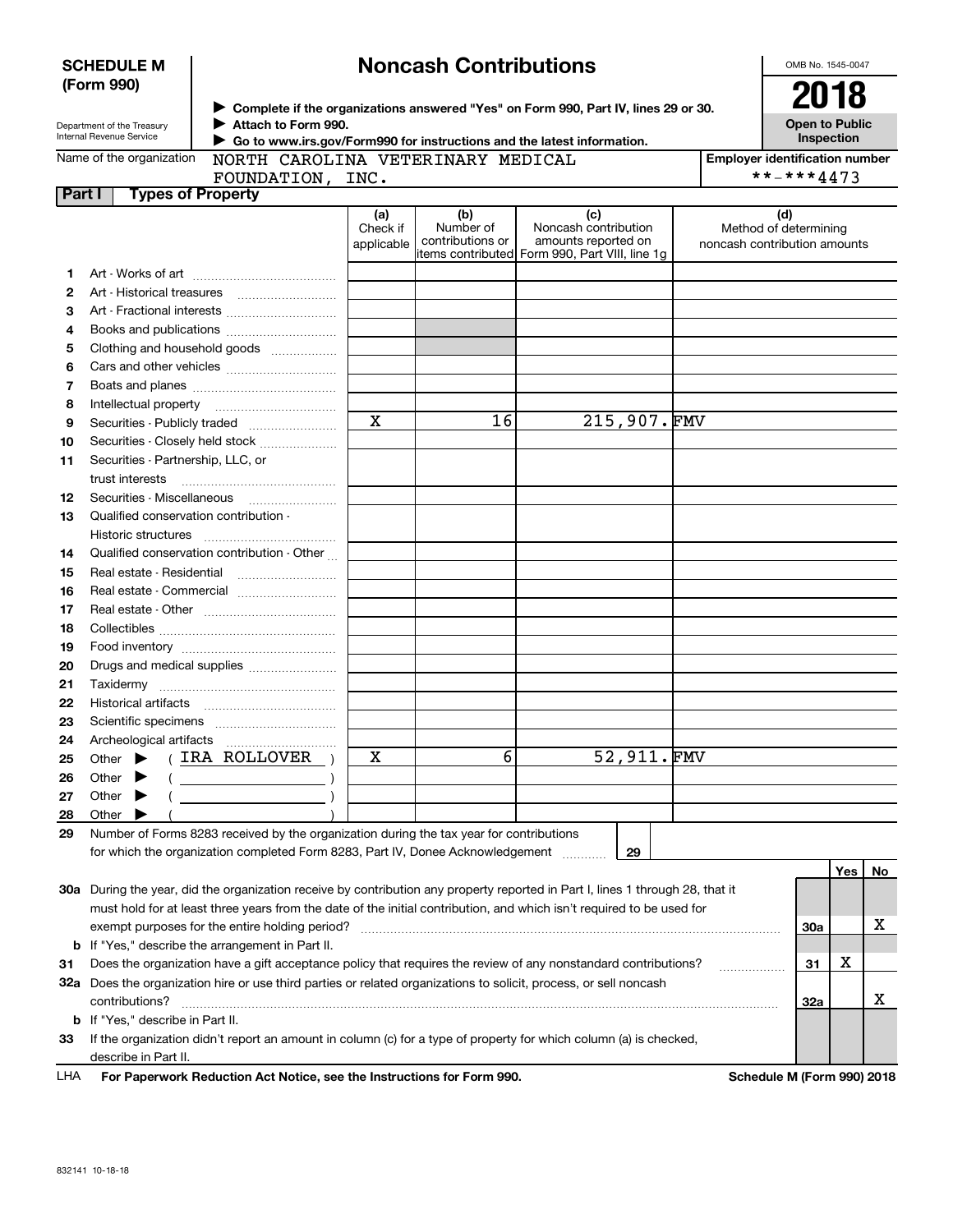|         | Schedule M (Form 990) 2018 | FOUNDATION, INC.                          | NORTH CAROLINA VETERINARY MEDICAL |  | **-***4473                                                                                                                                                                                                                                                           | Page 2 |
|---------|----------------------------|-------------------------------------------|-----------------------------------|--|----------------------------------------------------------------------------------------------------------------------------------------------------------------------------------------------------------------------------------------------------------------------|--------|
| Part II |                            | this part for any additional information. |                                   |  | Supplemental Information. Provide the information required by Part I, lines 30b, 32b, and 33, and whether the organization<br>is reporting in Part I, column (b), the number of contributions, the number of items received, or a combination of both. Also complete |        |
|         |                            |                                           |                                   |  |                                                                                                                                                                                                                                                                      |        |
|         |                            |                                           |                                   |  |                                                                                                                                                                                                                                                                      |        |
|         |                            |                                           |                                   |  |                                                                                                                                                                                                                                                                      |        |
|         |                            |                                           |                                   |  |                                                                                                                                                                                                                                                                      |        |
|         |                            |                                           |                                   |  |                                                                                                                                                                                                                                                                      |        |
|         |                            |                                           |                                   |  |                                                                                                                                                                                                                                                                      |        |

 $\overline{\phantom{0}}$ 

-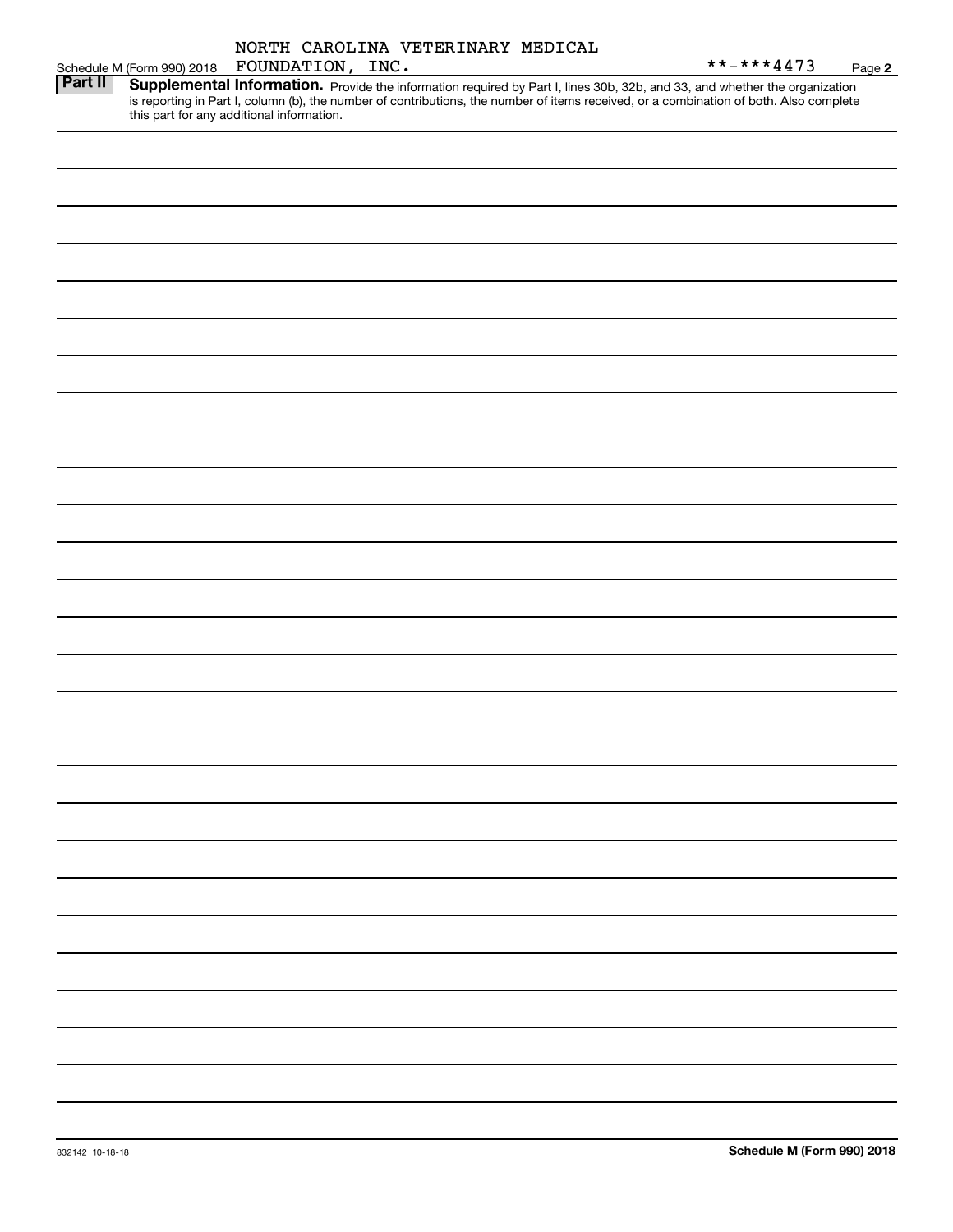**(Form 990 or 990-EZ)**

Department of the Treasury Internal Revenue Service Name of the organization

**Complete to provide information for responses to specific questions on Form 990 or 990-EZ or to provide any additional information. | Attach to Form 990 or 990-EZ. | Go to www.irs.gov/Form990 for the latest information. SCHEDULE O Supplemental Information to Form 990 or 990-EZ** NORTH CAROLINA VETERINARY MEDICAL

**Open to Public InspectionEmployer identification number**

OMB No. 1545-0047

**2018**

FOUNDATION, INC.  $| **-***4473$ 

FORM 990, PART I, LINE 1, DESCRIPTION OF ORGANIZATION MISSION:

THE NORTH CAROLINA VETERINARY MEDICAL FOUNDATION, INC. PROVIDES

FINANCIAL SUPPORT FOR ALL TYPES OF EDUCATION AND RESEARCH IN THE FIELD

OF VETERINARY MEDICINE AT NORTH CAROLINA STATE UNIVERSITY.

FORM 990, PART VI, SECTION A, LINE 1:

THE EXECUTIVE COMMITTEE CONSISTS OF THE OFFICERS, THE IMMEDIATE PAST PRESIDENT, AND TEN OTHER MEMBERS OF THE BOARD OF DIRECTORS. THE SECRETARY AND TREASURER OF THE CORPORATION SHALL SERVE IN AN ADVISORY CAPACITY ONLY AND SHALL BE NON-VOTING MEMBERS OF THE EXECUTIVE COMMITTEE. TERMS OF ALL MEMBERS OF THE EXECUTIVE COMMITTEE SHALL COINCIDE WITH THE TERMS OF THEIR QUALIFYING RESPECTIVE OFFICES OR DESIGNATIONS; PROVIDED FURTHER, HOWEVER, THAT THE IMMEDIATE PAST PRESIDENT SHALL BE A NON-VOTING MEMBER OF THE EXECUTIVE COMMITTEE UNLESS HE IS ALSO A MEMBER OF THE BOARD OF DIRECTORS. THE EXECUTIVE COMMITTEE, IN THE INTERIMS BETWEEN THE MEETINGS OF THE BOARD OF DIRECTORS, SHALL EXERCISE ALL POWERS OF THE CORPORATION, INCLUDED ALL OF THE POWERS THAT HAVE BEEN CONFERRED UPON IT OR UPON THE BOARD OF DIRECTORS, EXCEPT THAT THE EXECUTIVE COMMITTEE SHALL HAVE NO POWER OR AUTHORITY TO (A) AUTHORIZE DISTRIBUTIONS; (B) APPROVE DISSOLUTION, MERGER OR SALE, PLEDGE OR TRANSFER OF ALL OR SUBSTANTIALLY ALL OF THE CORPORATION'S ASSETS; (C) ELECT, APPOINT OR REMOVE DIRECTORS, OR FILL VACANCIES ON THE BOARD OR ON ANY OF ITS COMMITTEES; OR (D) ADOPT, AMEND OR REPEAL THE ARTICLES OF INCORPORATION OR THESE BYLAWS. THE PRESENCE OF SIX MEMBERS OF THE EXECUTIVE COMMITTEE AT ANY REGULAR OR SPECIAL MEETING OF SAID COMMITTEE SHALL

CONSTITUTE A QUORUM FOR THE TRANSACTION OF BUSINESS.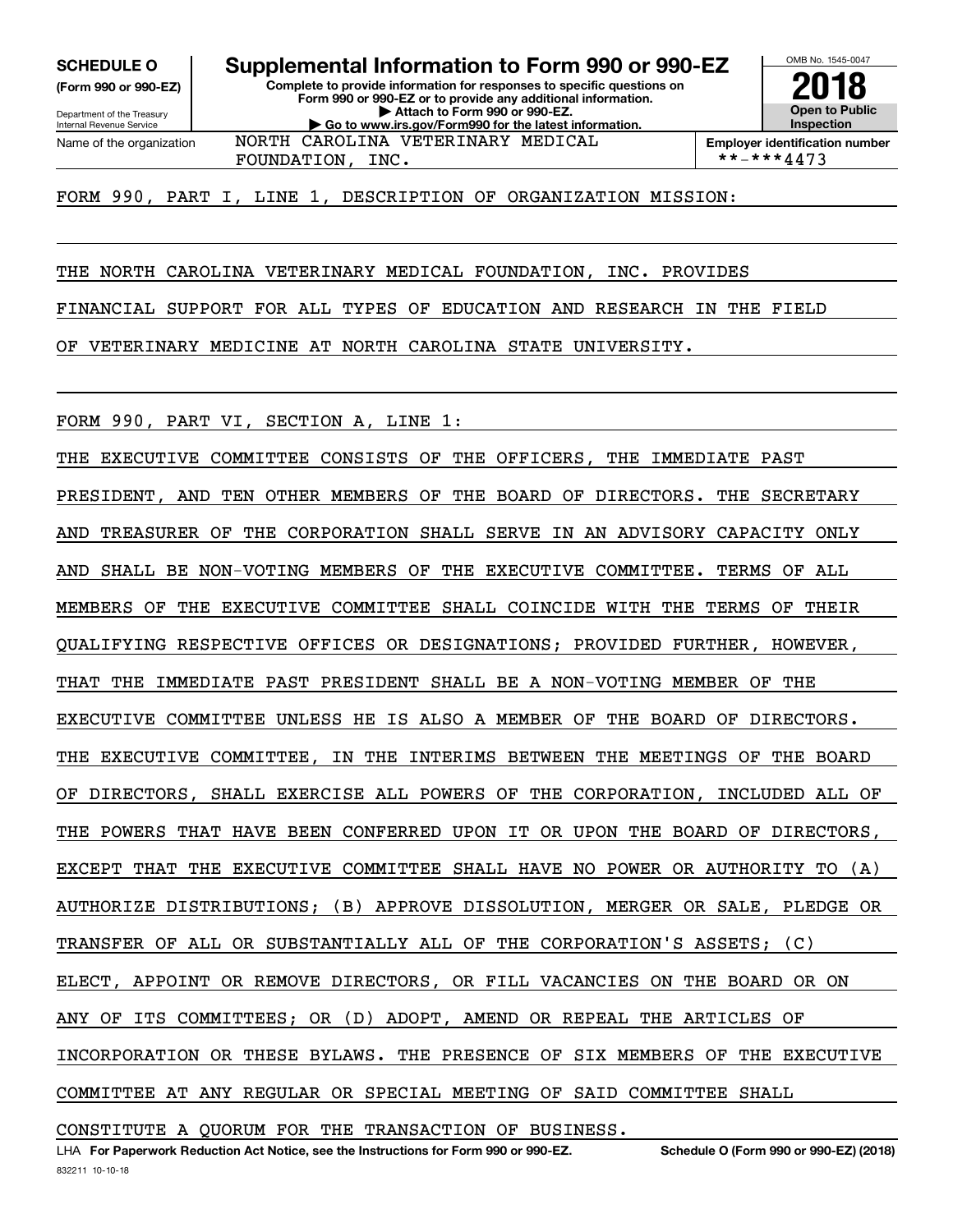| Schedule O (Form 990 or 990-EZ) (2018) |                                                                |  | Page 2                                |
|----------------------------------------|----------------------------------------------------------------|--|---------------------------------------|
|                                        | Name of the organization  NORTH  CAROLINA  VETERINARY  MEDICAL |  | <b>Emplover identification number</b> |
|                                        | INC.<br>FOUNDATION,                                            |  | **-***4473                            |

FORM 990, PART VI, SECTION B, LINE 11B:

DRAFT 990 IS DISTRIBUTED TO BOARD MEMBERS FOR THEIR REVIEW PRIOR TO FILING.

FORM 990, PART VI, SECTION B, LINE 12C:

ANY CORPORATE TRANSACTION IN WHICH A DIRECTOR HAS A DIRECT OR INDIRECT INTEREST MUST BE AUTHORIZED, APPROVED, OR RATIFIED IN GOOD FAITH BY A MAJORITY, NOT LESS THAN TWO OF THE DIRECTORS WHO HAVE NO DIRECT OR INDIRECT INTEREST IN THE TRANSACTION EVEN THOUGH LESS THAN A QUORUM; PROVIDED, HOWEVER, NO SUCH TRANSACTION SHALL BE AUTHORIZED, APPROVED, OR RATIFIED BY A SINGLE DIRECTOR. A DIRECTOR HAS AN INDIRECT INTEREST IN A TRANSACTION IF: (A) ANOTHER ENTITY IN WHICH HE HAS A MATERIAL FINANCIAL INTEREST OR IN WHICH HE IS A GENERAL PARTNER IS A PARTY TO THE TRANSACTION; OR (B) ANOTHER ENTITY OF WHICH HE IS A DIRECTOR, OFFICER, OR TRUSTEE IS A PARTY TO THE TRANSACTION AND THE TRANSACTION IS OR SHOULD BE CONSIDERED BY THE BOARD.

FORM 990, PART VI, SECTION B, LINE 15:

THE BOARD OF DIRECTORS AND OFFICERS OF NORTH CAROLINA VETERINARY MEDICAL FOUNDATION THAT DO RECEIVE COMPENSATION ARE COMPENSATED BY NC STATE UNIVERSITY, A 170(C)(1) ORGANIZATION RELATED TO NORTH CAROLINA VETERINARY MEDICAL FOUNDATION. NC STATE UNIVERSITY SETS THE COMPENSATION OF THESE EMPLOYEES BY ACQUIRING COMPARABILITY DATA WHICH IS REVIEWED AND APPROVED BY INDEPENDENT PERSONS WITH CONTEMPORANEOUS SUBSTANTIATION OF THE DECISION.

FORM 990, PART VI, SECTION C, LINE 18:

THE 990 IS LISTED ON THE WEBSITE. FORM 1023 (WHICH WAS FILED PRIOR TO JULY 15,1987) IS NOT PUBLICLY AVAILABLE.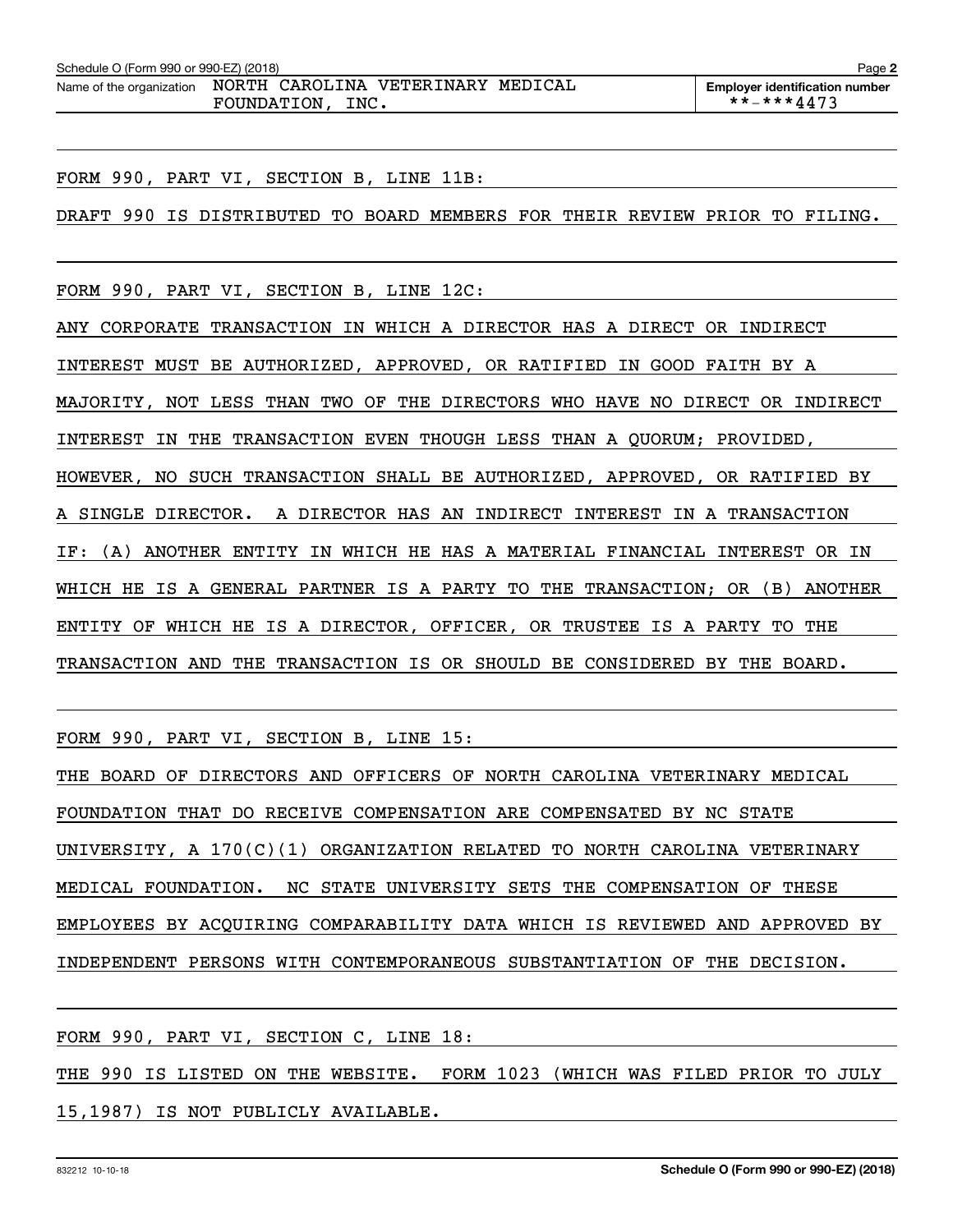| Schedule O (Form 990 or 990-EZ) (2018)<br>Name of the organization  NORTH  CAROLINA  VETERINARY  MEDICAL | Page 2<br><b>Employer identification number</b> |
|----------------------------------------------------------------------------------------------------------|-------------------------------------------------|
| FOUNDATION, INC.                                                                                         | **-***4473                                      |
| FORM 990, PART VI, SECTION C, LINE 19:                                                                   |                                                 |
| THE AUDITED FINANCIAL STATEMENTS ARE AVAILABLE ON THE WEBSITE                                            |                                                 |
| HTTP://FOUNDATIONSACCOUNTING.OFA.NCSU.EDU/FOUNDATIONS/NORTH-CAROLINA-                                    |                                                 |
| VETERINARY-MEDICAL-FOUNDATION-INC. OTHER GOVERNING DOCUMENTS ARE AVAILABLE                               |                                                 |
| UPON REQUEST.                                                                                            |                                                 |
|                                                                                                          |                                                 |
| FORM 990, PART XI, LINE 9, CHANGES IN NET ASSETS:                                                        |                                                 |
| CHANGE IN SPLIT INTEREST AGREEMENTS                                                                      | 501,092.                                        |
| TRANSFERS TO OTHER UNIVERSITY-ASSOCIATED ENTITIES                                                        | $-1,000,000.$                                   |
| TOTAL TO FORM 990, PART XI, LINE 9                                                                       | $-498,908.$                                     |
|                                                                                                          |                                                 |
|                                                                                                          |                                                 |
| PAGE 1, QUESTION J (WEBSITE)                                                                             |                                                 |
| HTTP://FOUNDATIONSACCOUNTING.OFA.NCSU.EDU/FOUNDATIONS/                                                   |                                                 |
| NORTH-CAROLINA-VETERINARY-MEDICAL-FOUNDATION-INC                                                         |                                                 |
|                                                                                                          |                                                 |
|                                                                                                          |                                                 |
|                                                                                                          |                                                 |
|                                                                                                          |                                                 |
|                                                                                                          |                                                 |
|                                                                                                          |                                                 |
|                                                                                                          |                                                 |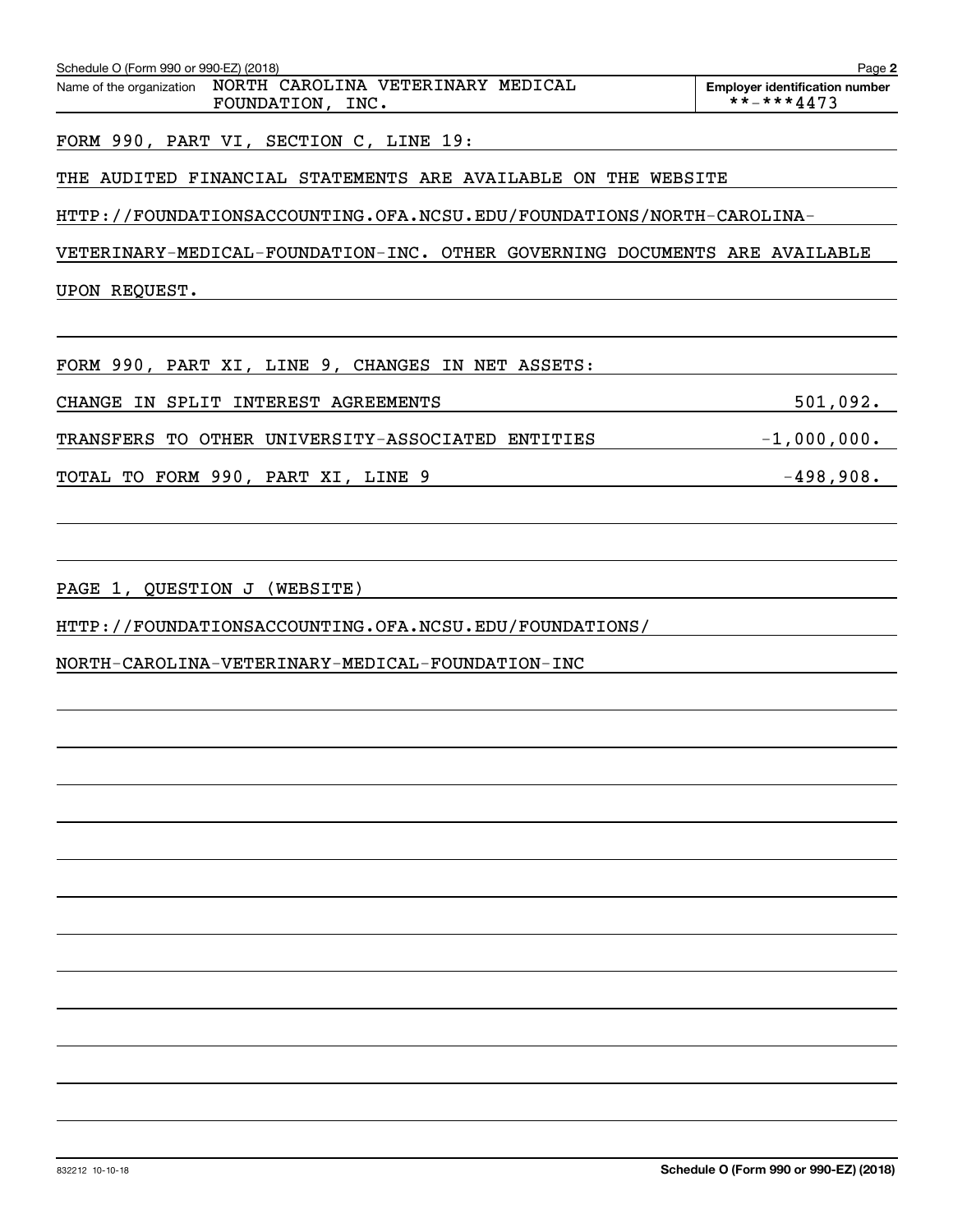| <b>SCHEDULE R</b>                                      |                                                                                                                                                                                                                    |                                                                                                                                                             |                          |                    |                                    |     |                                                     | OMB No. 1545-0047                   |                             |  |
|--------------------------------------------------------|--------------------------------------------------------------------------------------------------------------------------------------------------------------------------------------------------------------------|-------------------------------------------------------------------------------------------------------------------------------------------------------------|--------------------------|--------------------|------------------------------------|-----|-----------------------------------------------------|-------------------------------------|-----------------------------|--|
| (Form 990)                                             |                                                                                                                                                                                                                    | <b>Related Organizations and Unrelated Partnerships</b><br>> Complete if the organization answered "Yes" on Form 990, Part IV, line 33, 34, 35b, 36, or 37. |                          |                    |                                    |     |                                                     | 2018                                |                             |  |
|                                                        |                                                                                                                                                                                                                    |                                                                                                                                                             | Attach to Form 990.      |                    |                                    |     |                                                     |                                     |                             |  |
| Department of the Treasury<br>Internal Revenue Service |                                                                                                                                                                                                                    | Go to www.irs.gov/Form990 for instructions and the latest information.                                                                                      |                          |                    |                                    |     |                                                     | <b>Open to Public</b><br>Inspection |                             |  |
| Name of the organization                               | FOUNDATION, INC.                                                                                                                                                                                                   | NORTH CAROLINA VETERINARY MEDICAL                                                                                                                           |                          |                    |                                    |     | <b>Employer identification number</b><br>**-***4473 |                                     |                             |  |
| Part I                                                 | Identification of Disregarded Entities. Complete if the organization answered "Yes" on Form 990, Part IV, line 33.                                                                                                 |                                                                                                                                                             |                          |                    |                                    |     |                                                     |                                     |                             |  |
|                                                        | (a)                                                                                                                                                                                                                | (b)                                                                                                                                                         | (c)                      | (d)                | (e)                                |     |                                                     | (f)                                 |                             |  |
|                                                        | Name, address, and EIN (if applicable)<br>of disregarded entity                                                                                                                                                    | Primary activity<br>Legal domicile (state or<br>foreign country)                                                                                            |                          |                    | Total income<br>End-of-year assets |     |                                                     | Direct controlling<br>entity        |                             |  |
|                                                        |                                                                                                                                                                                                                    |                                                                                                                                                             |                          |                    |                                    |     |                                                     |                                     |                             |  |
|                                                        |                                                                                                                                                                                                                    |                                                                                                                                                             |                          |                    |                                    |     |                                                     |                                     |                             |  |
|                                                        |                                                                                                                                                                                                                    |                                                                                                                                                             |                          |                    |                                    |     |                                                     |                                     |                             |  |
|                                                        |                                                                                                                                                                                                                    |                                                                                                                                                             |                          |                    |                                    |     |                                                     |                                     |                             |  |
|                                                        |                                                                                                                                                                                                                    |                                                                                                                                                             |                          |                    |                                    |     |                                                     |                                     |                             |  |
|                                                        |                                                                                                                                                                                                                    |                                                                                                                                                             |                          |                    |                                    |     |                                                     |                                     |                             |  |
| Part II                                                | Identification of Related Tax-Exempt Organizations. Complete if the organization answered "Yes" on Form 990, Part IV, line 34, because it had one or more related tax-exempt<br>organizations during the tax year. |                                                                                                                                                             |                          |                    |                                    |     |                                                     |                                     |                             |  |
|                                                        | (a)                                                                                                                                                                                                                | (b)                                                                                                                                                         | (c)                      | (d)                | (e)                                |     | (f)                                                 |                                     | $(g)$<br>Section 512(b)(13) |  |
|                                                        | Name, address, and EIN                                                                                                                                                                                             | Primary activity                                                                                                                                            | Legal domicile (state or | <b>Exempt Code</b> | Public charity                     |     | Direct controlling                                  |                                     | controlled                  |  |
|                                                        | of related organization                                                                                                                                                                                            |                                                                                                                                                             | foreign country)         | section            | status (if section                 |     | entity                                              |                                     | entity?                     |  |
|                                                        |                                                                                                                                                                                                                    |                                                                                                                                                             |                          |                    | 501(c)(3)                          |     |                                                     | Yes                                 | No                          |  |
|                                                        | NORTH CAROLINA STATE UNIVERSITY FOUNDATION                                                                                                                                                                         | SUPPORTS THE VARIOUS                                                                                                                                        |                          |                    |                                    |     |                                                     |                                     |                             |  |
| $INC -$                                                | **-*******, NCSU BOX 7207, RALEIGH, NC                                                                                                                                                                             | COLLEGES WITHIN THE                                                                                                                                         |                          |                    | 170(B)(1)(A)                       |     |                                                     |                                     |                             |  |
| 27695                                                  |                                                                                                                                                                                                                    | UNIVERSITY                                                                                                                                                  | NORTH CAROLINA           | 501(C)(3)          | (IV)                               | N/A |                                                     |                                     | X                           |  |
| NC STATE INVESTMENT FUND, INC                          | $***$ ********                                                                                                                                                                                                     | INVESTS FUNDS OF NC STATE                                                                                                                                   |                          |                    |                                    |     |                                                     |                                     |                             |  |
| NCSU BOX 7207                                          |                                                                                                                                                                                                                    | UNIVERSITY ENDOWMENT AND                                                                                                                                    |                          |                    |                                    |     |                                                     |                                     |                             |  |
| RALEIGH NC 27695                                       |                                                                                                                                                                                                                    | RELATED ENTITIES                                                                                                                                            | NORTH CAROLINA           | 501(C)(3)          | 509(A)(3)                          | N/A |                                                     |                                     | x                           |  |
| NORTH CAROLINA STATE UNIVERSITY                        | $***$ ********                                                                                                                                                                                                     |                                                                                                                                                             |                          |                    |                                    |     |                                                     |                                     |                             |  |
| NCSU BOX 7205                                          |                                                                                                                                                                                                                    |                                                                                                                                                             |                          |                    | 170(B)(1)(A)                       |     |                                                     |                                     |                             |  |
| RALEIGH, NC 27695                                      |                                                                                                                                                                                                                    | <b>EDUCATION</b>                                                                                                                                            | NORTH CAROLINA           | 170(C)(1)          | (II)                               | N/A |                                                     |                                     | х                           |  |
|                                                        | THE NORTH CAROLINA AGRICULTURAL FOUNDATION                                                                                                                                                                         | SUPPORTS THE COLLEGE OF                                                                                                                                     |                          |                    |                                    |     |                                                     |                                     |                             |  |
|                                                        | INC - **-*******, NCSU BOX 7207, RALEIGH, NC                                                                                                                                                                       | <b>AGRICULTURE &amp; LIFE</b>                                                                                                                               |                          |                    | 170(B)(1)(A)                       |     |                                                     |                                     |                             |  |
| 27695                                                  |                                                                                                                                                                                                                    | <b>SCIENCES AT NCSU</b>                                                                                                                                     | NORTH CAROLINA           | 501(C)(3)          | (TV)                               | N/A |                                                     |                                     | X                           |  |

**For Paperwork Reduction Act Notice, see the Instructions for Form 990. Schedule R (Form 990) 2018**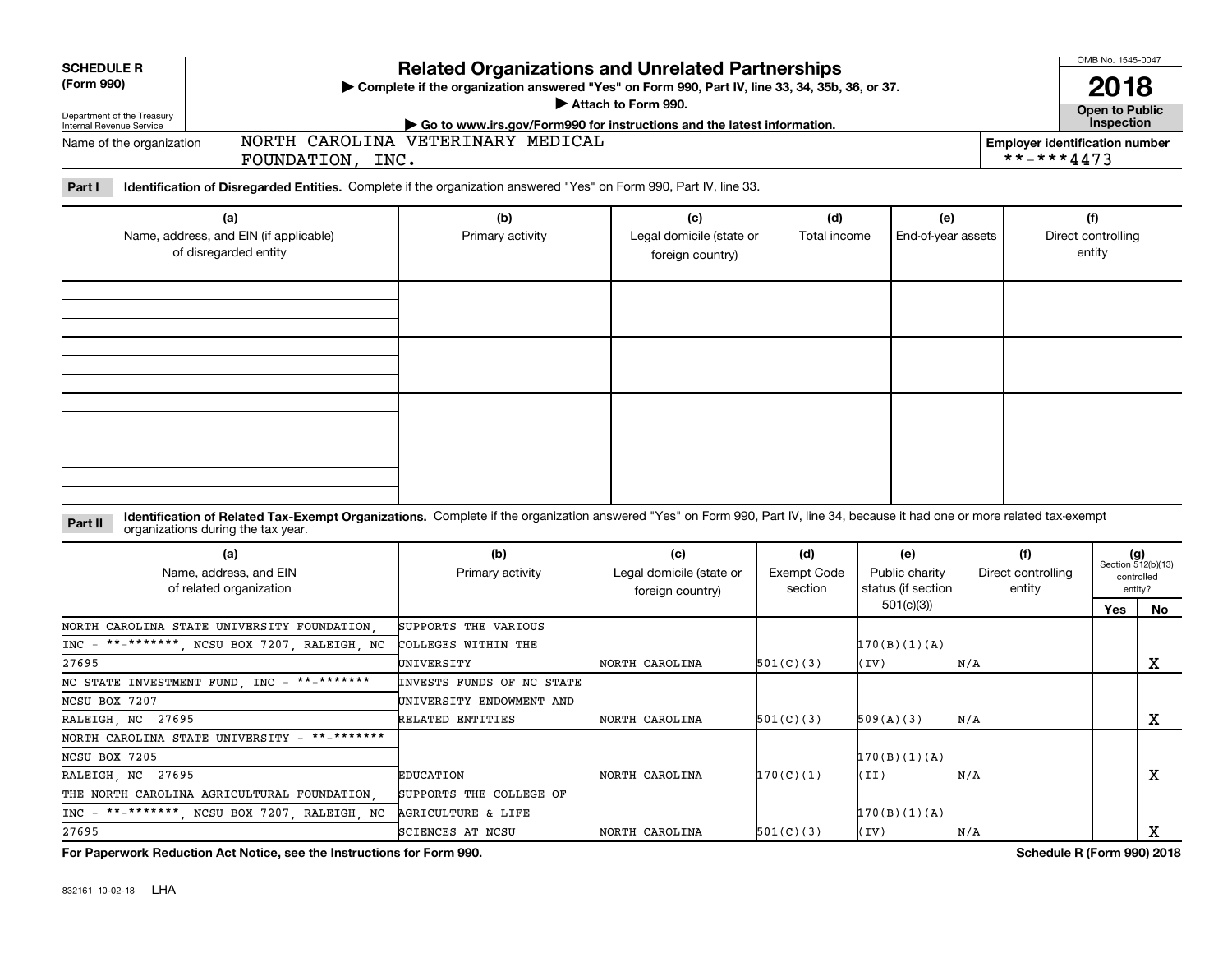Schedule R (Form 990)

FOUNDATION, INC.  $***-4473$ 

### **Part II Continuation of Identification of Related Tax-Exempt Organizations**

| (a)<br>Name, address, and EIN<br>of related organization          | (b)<br>Primary activity    | (c)<br>Legal domicile (state or<br>foreign country) | (d)<br>Exempt Code<br>section | (e)<br>Public charity<br>status (if section | (f)<br>Direct controlling<br>entity | $(g)$<br>Section 512(b)(13)<br>controlled<br>organization? |    |
|-------------------------------------------------------------------|----------------------------|-----------------------------------------------------|-------------------------------|---------------------------------------------|-------------------------------------|------------------------------------------------------------|----|
|                                                                   |                            |                                                     |                               | 501(c)(3)                                   |                                     | Yes                                                        | No |
| NC STATE UNIVERSITY ALUMNI ASSOCIATION, INC                       | PROMOTES ALUMNI AFFAIRS &  |                                                     |                               |                                             |                                     |                                                            |    |
| - **-*******, NCSU BOX 7207, RALEIGH, NC                          | AWARENESS OF NCSU IN       |                                                     |                               | 170(B)(1)(A)                                |                                     |                                                            |    |
| 27695                                                             | COMMUNITY                  | NORTH CAROLINA                                      | 501(C)(3)                     | (IV)                                        | N/A                                 |                                                            | X  |
| NC STATE ENGINEERING FOUNDATION, INC -                            |                            |                                                     |                               |                                             |                                     |                                                            |    |
| **_*******, NCSU BOX 7207, RALEIGH, NC                            | SUPPORTS THE COLLEGE OF    |                                                     |                               | 170(B)(1)(A)                                |                                     |                                                            |    |
| 27695                                                             | ENGINEERING AT NCSU        | NORTH CAROLINA                                      | 501(C)(3)                     | (IV)                                        | N/A                                 |                                                            | x  |
| NC STATE UNIVERSITY COLLEGE OF SCIENCES                           |                            |                                                     |                               |                                             |                                     |                                                            |    |
| FOUNDATION, INC - **-*******, NCSU BOX 7207,                      | SUPPORTS THE COLLEGE OF    |                                                     |                               | 170(B)(1)(A)                                |                                     |                                                            |    |
| RALEIGH, NC 27695                                                 | SCIENCES AT NCSU           | NORTH CAROLINA                                      | 501(C)(3)                     | (IV)                                        | N/A                                 |                                                            | X  |
| NORTH CAROLINA TOBACCO FOUNDATION, INC -                          |                            |                                                     |                               |                                             |                                     |                                                            |    |
| **_*******, NCSU BOX 7207, RALEIGH, NC                            | SUPPORTS THE TOBACCO       |                                                     |                               | 170(B)(1)(A)                                |                                     |                                                            |    |
| 27695                                                             | CURRICULUM AT NCSU         | NORTH CAROLINA                                      | 501(C)(3)                     | (IV)                                        | N/A                                 |                                                            | X  |
| NC STATE NATURAL RESOURCES FOUNDATION INC -                       |                            |                                                     |                               |                                             |                                     |                                                            |    |
| **_*******, NCSU BOX 7207, RALEIGH, NC                            | SUPPORTS THE COLLEGE OF    |                                                     |                               | 170(B)(1)(A)                                |                                     |                                                            |    |
| 27695                                                             | NATURAL RESOURCES AT NCSU  | NORTH CAROLINA                                      | 501(C)(3)                     | (IV)                                        | N/A                                 |                                                            | X  |
| NC STATE UNIVERSITY PARTNERSHIP CORPORATION                       |                            |                                                     |                               |                                             |                                     |                                                            |    |
| $\overline{\phantom{1}}$ ** _********, NCSU BOX 7207, RALEIGH, NC | SUPPORT ORGANIZATION OF NC |                                                     |                               |                                             |                                     |                                                            |    |
| 27695                                                             | STATE UNIVERSITY           | NORTH CAROLINA                                      | 501(C)(3)                     | 509(A)(3)                                   | N/A                                 |                                                            | x  |
| NC STATE UNIVERSITY STUDENT AID ASSOCIATION                       |                            |                                                     |                               |                                             |                                     |                                                            |    |
| - **-*******, PO BOX 37100, RALEIGH, NC                           | SUPPORTS ATHLETIC PROGRAM  |                                                     |                               | 170(B)(1)(A)                                |                                     |                                                            |    |
| 27627                                                             | AT NCSU                    | NORTH CAROLINA                                      | 501(C)(3)                     | (IV)                                        | N/A                                 |                                                            | x  |
| NORTH CAROLINA TEXTILE FOUNDATION . INC -                         | AIDS EDUCATION AND         |                                                     |                               |                                             |                                     |                                                            |    |
| **_*******, NCSU BOX 8301, RALEIGH, NC                            | RESEARCH IN THE COLLEGE OF |                                                     |                               | 170(B)(1)(A)                                |                                     |                                                            |    |
| 27695                                                             | TEXTILES OF NCSU           | NORTH CAROLINA                                      | 501(C)(3)                     | (IV)                                        | N/A                                 |                                                            | X  |
|                                                                   |                            |                                                     |                               |                                             |                                     |                                                            |    |
|                                                                   |                            |                                                     |                               |                                             |                                     |                                                            |    |
|                                                                   |                            |                                                     |                               |                                             |                                     |                                                            |    |
|                                                                   |                            |                                                     |                               |                                             |                                     |                                                            |    |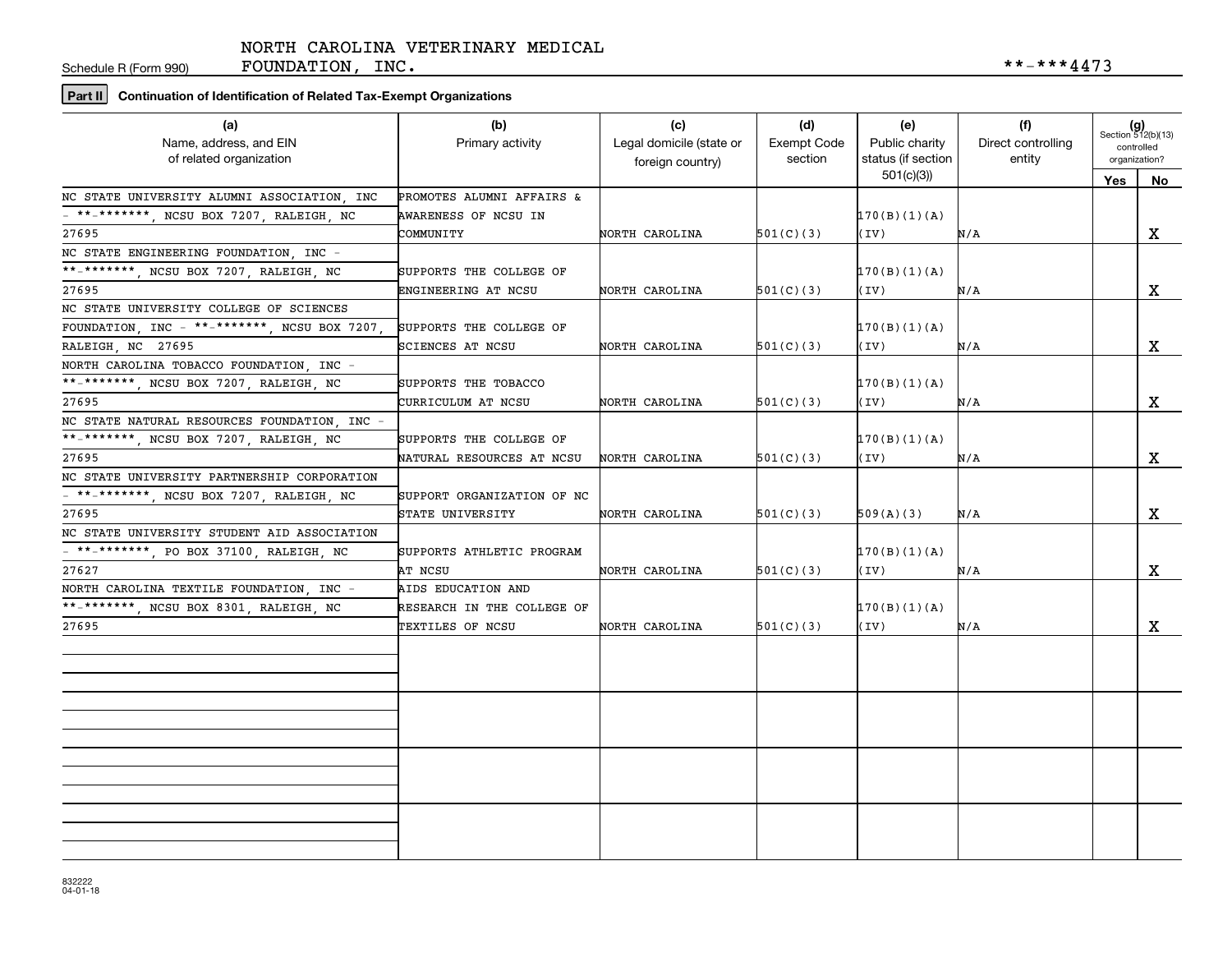#### Schedule R (Form 990) 2018 Page FOUNDATION, INC. \*\*-\*\*\*4473

**2**

**Identification of Related Organizations Taxable as a Partnership.** Complete if the organization answered "Yes" on Form 990, Part IV, line 34, because it had one or more related **Part III** organizations treated as a partnership during the tax year.

| (a)<br>Name, address, and EIN<br>of related organization | (b)<br>Primary activity | (c)<br>Legal<br>domicile<br>(state or | (d)<br>Direct controlling<br>entity | (e)<br>Predominant income                                           | (f)<br>Share of total<br>income | (g)<br>Share of<br>end-of-year |         | (h)<br>Disproportionate<br>allocations? | (i)<br>Code V-UBI<br>amount in box                   | (j) | (k)<br>General or Percentage<br>managing ownership<br>partner? |
|----------------------------------------------------------|-------------------------|---------------------------------------|-------------------------------------|---------------------------------------------------------------------|---------------------------------|--------------------------------|---------|-----------------------------------------|------------------------------------------------------|-----|----------------------------------------------------------------|
|                                                          |                         | foreign<br>country)                   |                                     | related, unrelated,<br>excluded from tax under<br>sections 512-514) |                                 | assets                         | Yes $ $ | No                                      | 20 of Schedule<br>$K-1$ (Form 1065) $\sqrt{Yes No }$ |     |                                                                |
|                                                          |                         |                                       |                                     |                                                                     |                                 |                                |         |                                         |                                                      |     |                                                                |
|                                                          |                         |                                       |                                     |                                                                     |                                 |                                |         |                                         |                                                      |     |                                                                |
|                                                          |                         |                                       |                                     |                                                                     |                                 |                                |         |                                         |                                                      |     |                                                                |
|                                                          |                         |                                       |                                     |                                                                     |                                 |                                |         |                                         |                                                      |     |                                                                |
|                                                          |                         |                                       |                                     |                                                                     |                                 |                                |         |                                         |                                                      |     |                                                                |
|                                                          |                         |                                       |                                     |                                                                     |                                 |                                |         |                                         |                                                      |     |                                                                |
|                                                          |                         |                                       |                                     |                                                                     |                                 |                                |         |                                         |                                                      |     |                                                                |
|                                                          |                         |                                       |                                     |                                                                     |                                 |                                |         |                                         |                                                      |     |                                                                |
|                                                          |                         |                                       |                                     |                                                                     |                                 |                                |         |                                         |                                                      |     |                                                                |
|                                                          |                         |                                       |                                     |                                                                     |                                 |                                |         |                                         |                                                      |     |                                                                |
|                                                          |                         |                                       |                                     |                                                                     |                                 |                                |         |                                         |                                                      |     |                                                                |
|                                                          |                         |                                       |                                     |                                                                     |                                 |                                |         |                                         |                                                      |     |                                                                |
|                                                          |                         |                                       |                                     |                                                                     |                                 |                                |         |                                         |                                                      |     |                                                                |
|                                                          |                         |                                       |                                     |                                                                     |                                 |                                |         |                                         |                                                      |     |                                                                |

**Identification of Related Organizations Taxable as a Corporation or Trust.** Complete if the organization answered "Yes" on Form 990, Part IV, line 34, because it had one or more related **Part IV** organizations treated as a corporation or trust during the tax year.

| (a)<br>Name, address, and EIN<br>of related organization | (b)<br>Primary activity | (c)<br>Legal domicile<br>state or<br>foreign | (d)<br>Direct controlling<br>entity | (e)<br>Type of entity<br>(C corp, S corp, | (f)<br>(g)<br>Share of total<br>Share of<br>end-of-year<br>income<br>or trust)<br>assets |  | (h)<br>Percentage<br>ownership | (i)<br>Section<br>$512(b)(13)$<br>controlled<br>entity? |
|----------------------------------------------------------|-------------------------|----------------------------------------------|-------------------------------------|-------------------------------------------|------------------------------------------------------------------------------------------|--|--------------------------------|---------------------------------------------------------|
|                                                          |                         | country)                                     |                                     |                                           |                                                                                          |  |                                | Yes No                                                  |
|                                                          |                         |                                              | NORTH CAROLINA<br>VETERINARY        |                                           |                                                                                          |  |                                |                                                         |
| CHARITABLE REMAINDER TRUSTS (2)                          | ASSET INVESTMENT        | NC                                           | MEDICAL                             | TRUST                                     |                                                                                          |  |                                | X                                                       |
|                                                          |                         |                                              |                                     |                                           |                                                                                          |  |                                |                                                         |
|                                                          |                         |                                              |                                     |                                           |                                                                                          |  |                                |                                                         |
|                                                          |                         |                                              |                                     |                                           |                                                                                          |  |                                |                                                         |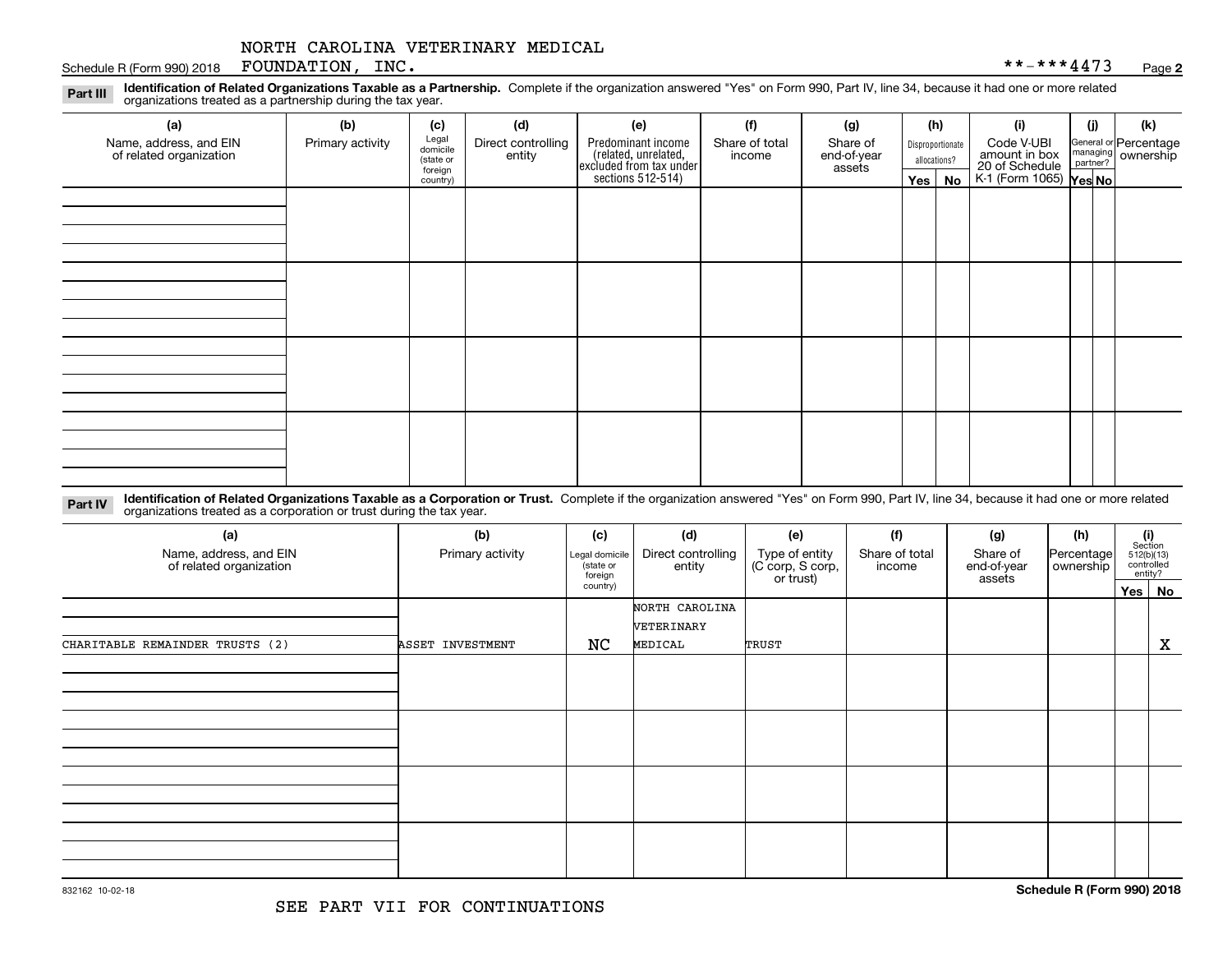Schedule R (Form 990) 2018 Page FOUNDATION, INC. \*\*-\*\*\*4473

|  | Part V Transactions With Related Organizations. Complete if the organization answered "Yes" on Form 990, Part IV, line 34, 35b, or 36 |  |  |
|--|---------------------------------------------------------------------------------------------------------------------------------------|--|--|
|--|---------------------------------------------------------------------------------------------------------------------------------------|--|--|

| Note: Complete line 1 if any entity is listed in Parts II, III, or IV of this schedule.                                                                                                                                        |                 | Yes I | <b>No</b>   |
|--------------------------------------------------------------------------------------------------------------------------------------------------------------------------------------------------------------------------------|-----------------|-------|-------------|
| 1 During the tax year, did the organization engage in any of the following transactions with one or more related organizations listed in Parts II-IV?                                                                          |                 |       |             |
|                                                                                                                                                                                                                                | 1a              |       | X           |
|                                                                                                                                                                                                                                | 1 <sub>b</sub>  | X     |             |
| c Gift, grant, or capital contribution from related organization(s) manufaction(s) manufaction contribution from related organization(s) manufaction contribution from related organization(s) manufaction continuum contribut | 1c              | Χ     |             |
|                                                                                                                                                                                                                                | 1d              |       | X           |
|                                                                                                                                                                                                                                | 1e              |       | X           |
|                                                                                                                                                                                                                                |                 |       |             |
| f Dividends from related organization(s) manufactured contains and contained a series of the contact of the contact of the contact of the contact of the contact of the contact of the contact of the contact of the contact o | 1f              |       | X           |
|                                                                                                                                                                                                                                | 1 <sub>g</sub>  |       | X           |
| h Purchase of assets from related organization(s) manufactured manufactured manufactured manufactured manufactured manufactured manufactured manufactured manufactured manufactured manufactured manufactured manufactured man | 1h              |       | X           |
| Exchange of assets with related organization(s) www.assettion.com/www.assettion.com/www.assettion.com/www.assettion.com/www.assettion.com/www.assettion.com/www.assettion.com/www.assettion.com/www.assettion.com/www.assettio | 1i              |       | X           |
|                                                                                                                                                                                                                                |                 |       | $\mathbf x$ |
|                                                                                                                                                                                                                                |                 |       |             |
|                                                                                                                                                                                                                                | 1k              |       | x           |
| Performance of services or membership or fundraising solicitations for related organization(s)                                                                                                                                 | 11              |       | X           |
| m Performance of services or membership or fundraising solicitations by related organization(s)                                                                                                                                | 1 <sub>m</sub>  | X     |             |
|                                                                                                                                                                                                                                | 1n              | X     |             |
| o Sharing of paid employees with related organization(s) manufactured content to the content of the content of the content of the content of the content of the content of the content of the content of the content of the co | 10 <sub>o</sub> | х     |             |
|                                                                                                                                                                                                                                |                 |       |             |
| p Reimbursement paid to related organization(s) for expenses [111] All and the content of the content of the content of the content of the content of the content of the content of the content of the content of the content  | 1p              | х     |             |
|                                                                                                                                                                                                                                | 1q              | х     |             |
|                                                                                                                                                                                                                                |                 |       |             |
|                                                                                                                                                                                                                                | 1r              | х     |             |
|                                                                                                                                                                                                                                | 1s              |       | X           |

**2**If the answer to any of the above is "Yes," see the instructions for information on who must complete this line, including covered relationships and transaction thresholds.

|     | (a)<br>Name of related organization | (b)<br>Transaction<br>type (a-s) | (c)<br>Amount involved | (d)<br>Method of determining amount involved |
|-----|-------------------------------------|----------------------------------|------------------------|----------------------------------------------|
| (1) |                                     |                                  |                        |                                              |
| (2) |                                     |                                  |                        |                                              |
| (3) |                                     |                                  |                        |                                              |
| (4) |                                     |                                  |                        |                                              |
| (5) |                                     |                                  |                        |                                              |
| (6) |                                     |                                  |                        |                                              |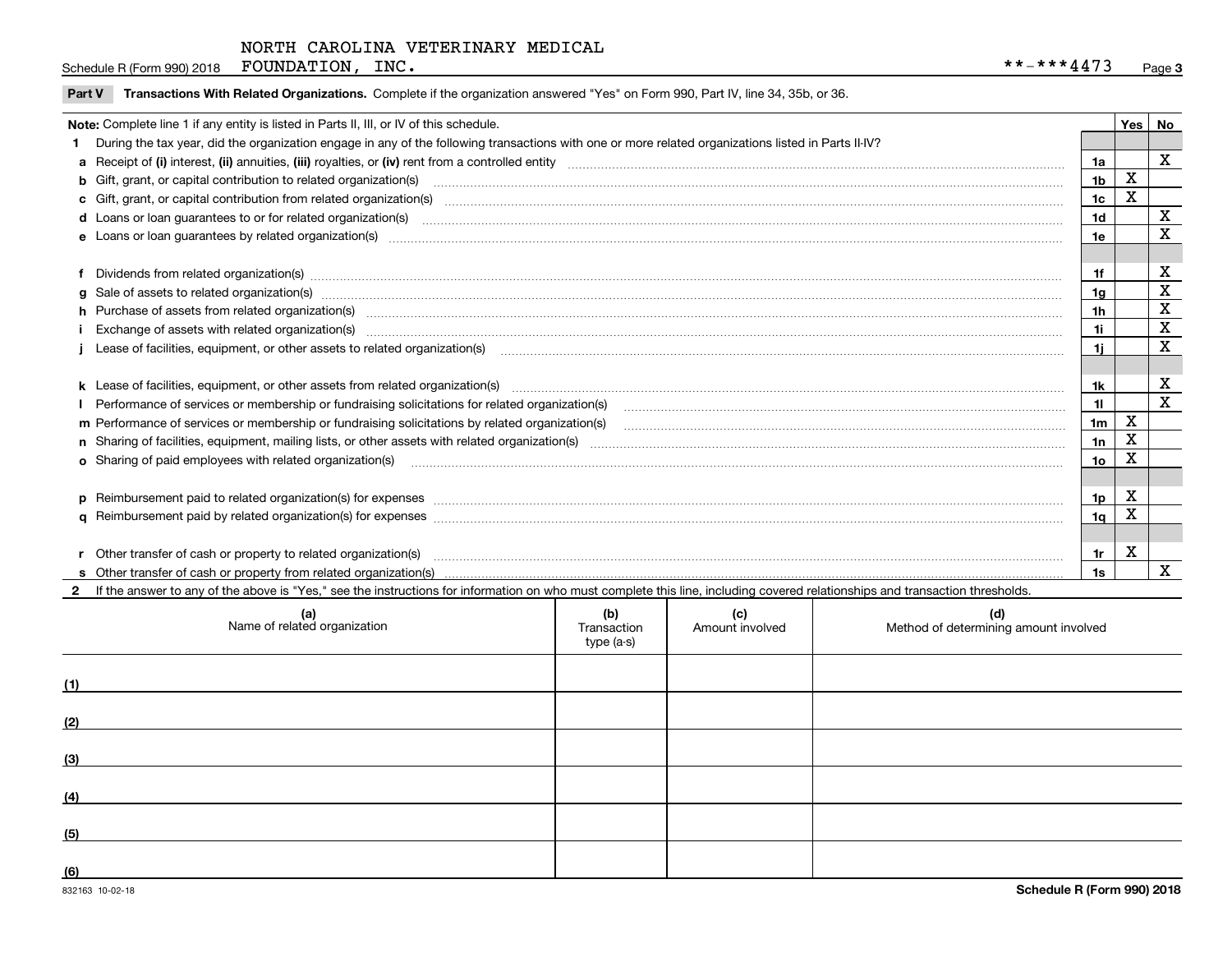Schedule R (Form 990) 2018 Page FOUNDATION, INC. \*\*-\*\*\*4473

#### **Part VI Unrelated Organizations Taxable as a Partnership. Complete if the organization answered "Yes" on Form 990, Part IV, line 37.**

Provide the following information for each entity taxed as a partnership through which the organization conducted more than five percent of its activities (measured by total assets or gross revenue) that was not a related organization. See instructions regarding exclusion for certain investment partnerships.

| - - - - -<br>(a)<br>Name, address, and EIN<br>of entity | ----- <del>-</del> -------<br>(b)<br>Primary activity | (c)<br>Legal domicile<br>(state or foreign<br>country) | (d)<br>Predominant income<br>(related, unrelated,<br>excluded from tax under<br>sections 512-514) | (e)<br>Are all<br>partners sec.<br>$501(c)(3)$<br>orgs.?<br>Yes No | (f)<br>Share of<br>total<br>income | (g)<br>Share of<br>end-of-year<br>assets | (h)<br>Dispropor-<br>tionate<br>allocations?<br>Yes No | (i)<br>Code V-UBI<br>amount in box 20 managing<br>of Schedule K-1<br>(Form 1065)<br>$\overline{Yes}$ No | (i)<br>Yes No | (k) |
|---------------------------------------------------------|-------------------------------------------------------|--------------------------------------------------------|---------------------------------------------------------------------------------------------------|--------------------------------------------------------------------|------------------------------------|------------------------------------------|--------------------------------------------------------|---------------------------------------------------------------------------------------------------------|---------------|-----|
|                                                         |                                                       |                                                        |                                                                                                   |                                                                    |                                    |                                          |                                                        |                                                                                                         |               |     |
|                                                         |                                                       |                                                        |                                                                                                   |                                                                    |                                    |                                          |                                                        |                                                                                                         |               |     |
|                                                         |                                                       |                                                        |                                                                                                   |                                                                    |                                    |                                          |                                                        |                                                                                                         |               |     |
|                                                         |                                                       |                                                        |                                                                                                   |                                                                    |                                    |                                          |                                                        |                                                                                                         |               |     |
|                                                         |                                                       |                                                        |                                                                                                   |                                                                    |                                    |                                          |                                                        |                                                                                                         |               |     |
|                                                         |                                                       |                                                        |                                                                                                   |                                                                    |                                    |                                          |                                                        |                                                                                                         |               |     |
|                                                         |                                                       |                                                        |                                                                                                   |                                                                    |                                    |                                          |                                                        |                                                                                                         |               |     |
|                                                         |                                                       |                                                        |                                                                                                   |                                                                    |                                    |                                          |                                                        |                                                                                                         |               |     |

**Schedule R (Form 990) 2018**